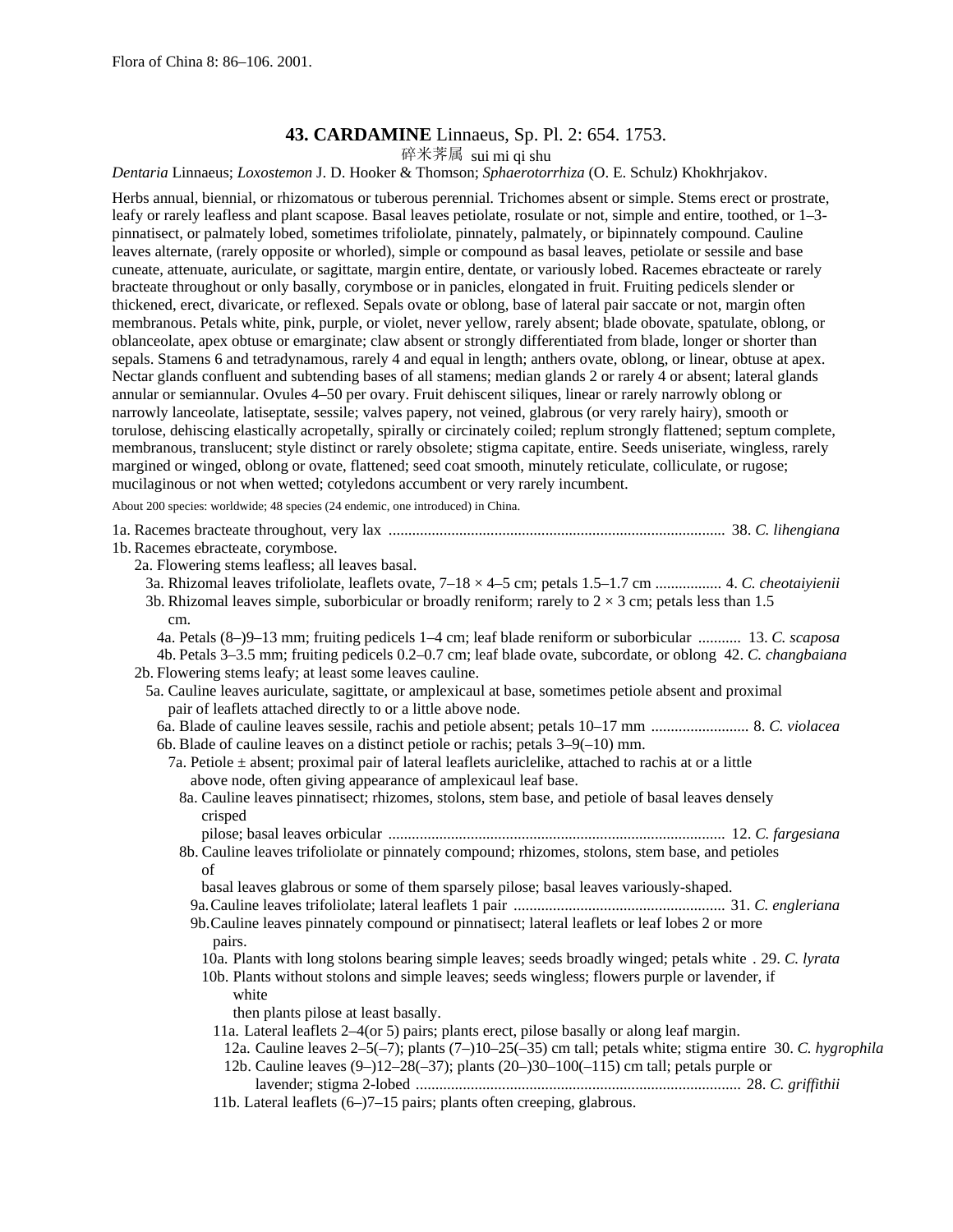| 13a. Lateral leaflets ovate to ovate-oblong, entire or repand, base obtuse; seeds wingless;                   |
|---------------------------------------------------------------------------------------------------------------|
| style                                                                                                         |
|                                                                                                               |
| 13b. Lateral leaflets linear or narrowly oblong, proximal margin 1- or 2(or 3)-toothed,                       |
| base                                                                                                          |
|                                                                                                               |
| 7b. Petiole distinct; proximal pair of leaflets not auriclelike, attached well above node.                    |
| 14a. Petiole broadly winged at least along proximal half.                                                     |
| 15a. Blade of cauline leaves not lobed; petals 3-4 mm; Heilongjiang, Jilin, Liaoning [Korea] 32. C. komarovii |
| 15b. Blade of cauline leaves 3-lobed or pinnatisect; petals 5–8 mm; Guizhou, Sichuan, Yunnan.                 |
| 16a. Blade of cauline leaves trilobed, terminal lobe ovate to ovate-lanceolate; petals purple;                |
|                                                                                                               |
| 16b. Blade of cauline leaves pinnatisect, terminal lobe obovate to obovate-oblong; petals                     |
| white;                                                                                                        |
|                                                                                                               |
| 14b. Petiole wingless.                                                                                        |
| 17a. Leaves simple, rarely a few trifoliolate.                                                                |
| 18a. Blade of basal leaves not fleshy, ovate, cordate, or rarely suborbicular, longer than wide;              |
|                                                                                                               |
| 18b. Blade of basal leaves fleshy, reniform, much wider than long; petals violet, deep                        |
| magenta,                                                                                                      |
|                                                                                                               |
| 17b. All leaves pinnatisect, trifid, trifoliolate, or pinnately compound.                                     |
| 19a. Cauline leaves trifid or pinnatisect, with all lobes decurrent; rhizomes fleshy, often with              |
|                                                                                                               |
| 19b. Cauline leaves compound, with 3–11 pairs of nondecurrent leaflets; rhizomes not fleshy,                  |
| without bulbils.                                                                                              |
|                                                                                                               |
| 20b. Cauline leaves 3-7-foliolate.                                                                            |
| 21a. Plants 3–10 cm tall; cauline leaves with petiole 0.4–1.1 cm, terminal leaflet                            |
| narrowly oblanceolate or linear, 0.5–1 mm wide; ovaries and fruit valves glabrous 43. C. nipponica            |
| 21b. Plants (10–)15–45(–60) cm tall; cauline leaves with petiole $(1–)2–7(-8.5)$ cm,<br>terminal              |
| leaflet lanceolate, elliptic, oblong, ovate, or suborbicular, (4–)6–20(–30) mm wide;                          |
|                                                                                                               |
| 5b. Cauline leaves not auriculate, sagittate, nor amplexicaul, proximal leaflets or leaf lobes attached to    |
| a distinct petiole well above the node.                                                                       |
| 22a. Cauline leaves simple, rarely obscurely 2- or 3-lobed.                                                   |
| 23a. Cauline leaves reniform, 15–40 mm wide; petals 7–10 mm; sepals 2.5–4 mm  34. C. calthifolia              |
| 23b. Cauline leaves broadly ovate, subcordate, or oblong, 1.5–8 mm wide; petals 3–3.5 mm;                     |
| sepals                                                                                                        |
| 22b. Cauline leaves pinnatisect, deeply trifid, trifoliolate, or pinnately compound.                          |
| 24a. Plants annual or biennial; petals $1.5-5(-6)$ mm.                                                        |
| 25a. Lateral lobes of middle cauline leaves filiform, linear, or narrowly oblong, 0.3–3 mm wide;              |
| petals                                                                                                        |
|                                                                                                               |
| 25b. Lateral lobes of middle cauline leaves variously-shaped, wider; petals 2.5–4.5(-6) mm;                   |
| fruit                                                                                                         |
| $(0.8-1)1-1.5$ mm wide.                                                                                       |
| 26a. Fruit and usually fruiting pedicels erect, often appressed to rachis; stamens 4(-6); petioles            |
| 26b. At least pedicels divaricate or ascending, together with fruit not appressed to rachis;                  |
| stamens                                                                                                       |
| (4 or 6); petioles of basal leaves often not ciliate.                                                         |
| 27a. Terminal lobe of middle and upper cauline leaves nearly as large as lateral ones; raceme                 |
|                                                                                                               |
| 27b. Terminal lobe of middle and upper cauline leaves considerably larger than lateral ones;                  |
|                                                                                                               |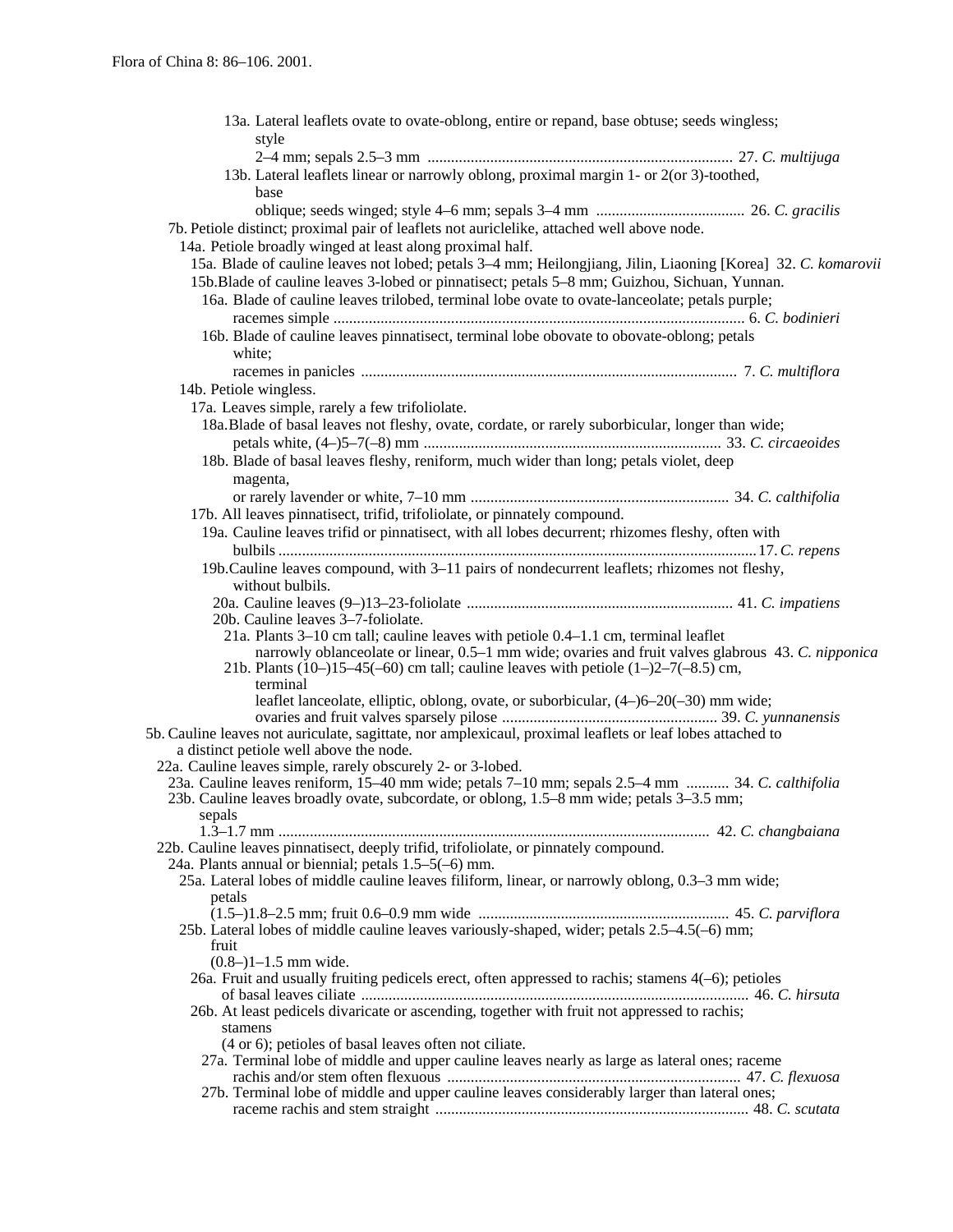| 24b. Plants perennial, with distinct rhizomes, tubers, bulbils, or stolons; petals (5–)6–18 mm.<br>28a. Rhizomes with bulbils or tubers; stem narrowed basally into a fragile, slender attachment to<br>rhizome.                                                                                                                                                                                                                                                        |
|-------------------------------------------------------------------------------------------------------------------------------------------------------------------------------------------------------------------------------------------------------------------------------------------------------------------------------------------------------------------------------------------------------------------------------------------------------------------------|
| 29a. Rhizomes with stalked tubers; bulbils absent; rhizomal leaves ternate, biternate, or<br>palmately                                                                                                                                                                                                                                                                                                                                                                  |
| 29b. Rhizomes with sessile bulbils; tubers absent; rhizomal leaves simple, trifoliolate, or                                                                                                                                                                                                                                                                                                                                                                             |
| pinnately compound; petals smaller.<br>30a. Cauline leaves pinnnatisect; terminal lobe filiform, linear, or lanceolate, without                                                                                                                                                                                                                                                                                                                                         |
| petiolule.<br>31a. Terminal lobe of cauline leaves lanceolate to linear-lanceolate, decurrent with distal                                                                                                                                                                                                                                                                                                                                                               |
| pair of<br>31b. Terminal lobe of cauline leaves filiform to narrowly linear, not decurrent with distal<br>pair of                                                                                                                                                                                                                                                                                                                                                       |
| 30b. Cauline leaves compound; terminal lobe oblong, elliptic, or obovate, petiolulate.<br>32a. Cauline leaves with 1 (or 2) pairs of lateral leaflets; axils of cauline leaves with bulbils;<br>filaments of median stamens 0.7–1.1 mm wide, extended into an apical tooth . 15. C. pulchella<br>32b. Cauline leaves with $(2 \text{ or } )3-6$ pairs of lateral leaflets; axils of cauline leaves without<br>bulbils; filaments of median stamens narrower, toothless. |
| 33a. Terminal leaflet oblong or oblong-elliptic, entire; petals white or rarely lavender,                                                                                                                                                                                                                                                                                                                                                                               |
| 33b. Terminal leaflet orbicular, obovate, or oblanceolate, often lobed, trifid, or<br>subapically<br>toothed; petals purple with darker veins, 8–12(-14) mm  19. C. loxostemonoides                                                                                                                                                                                                                                                                                     |
| 28b. Rhizomes without bulbils or tubers; stem stout at attachment to rhizome, if slender then at<br>least some leaflets more than 1 cm wide.                                                                                                                                                                                                                                                                                                                            |
| 34a. Terminal leaflet or ultimate segments of upper cauline leaves filiform, linear, linear-<br>lanceolate,                                                                                                                                                                                                                                                                                                                                                             |
| or narrowly oblanceolate, to 2 mm wide.                                                                                                                                                                                                                                                                                                                                                                                                                                 |
| 35a. At least some leaf segments bifid or trifid into linear segments  44. C. caroides<br>35b. Leaf segments entire or dentate, never deeply cleft.                                                                                                                                                                                                                                                                                                                     |
| 36a. Cauline leaves with $4-7(-13)$ lateral lobes or leaflets on each side of rachis; petals                                                                                                                                                                                                                                                                                                                                                                            |
| purple or lavender; stems and rachis not flexuous.                                                                                                                                                                                                                                                                                                                                                                                                                      |
| 37a. Rhizomes stoloniferous; median staminal filaments 4-5 mm; ovules 10-16; fruit to                                                                                                                                                                                                                                                                                                                                                                                   |
|                                                                                                                                                                                                                                                                                                                                                                                                                                                                         |
| 37b. Rhizomes not stoloniferous; median staminal filaments 5–10 mm; ovules 20–30;                                                                                                                                                                                                                                                                                                                                                                                       |
| fruit                                                                                                                                                                                                                                                                                                                                                                                                                                                                   |
|                                                                                                                                                                                                                                                                                                                                                                                                                                                                         |
| 36b. Cauline leaves with 1–3 lateral lobes or leaflets on each side of rachis; petals white;<br>stems                                                                                                                                                                                                                                                                                                                                                                   |
| and rachis flexuous.                                                                                                                                                                                                                                                                                                                                                                                                                                                    |
| 38a. Petals 5–6 mm; fruiting pedicels 8–14 mm, divaricate, recurved  20. C. stenoloba                                                                                                                                                                                                                                                                                                                                                                                   |
| 38b. Petals 6.5–9 mm; fruiting pedicels (8–)10–25(–30) mm, erect or ascending, straight 21. C. simplex                                                                                                                                                                                                                                                                                                                                                                  |
| 34b. Terminal leaflet of upper cauline leaves variously-shaped but never filiform, linear,<br>linear-lanceolate, or narrowly lanceolate, more than 2 mm wide.                                                                                                                                                                                                                                                                                                           |
| 39a. Cauline leaves with 4–13 lateral leaflets or lobes on each side of rachis.                                                                                                                                                                                                                                                                                                                                                                                         |
| 40a. Terminal leaflet of cauline leaves more than 1 cm; seeds $(1.5-2-3(-4)$ mm 1. C. macrophylla                                                                                                                                                                                                                                                                                                                                                                       |
| 40b. Terminal leaflet of cauline leaves $0.2-0.8(-1)$ cm; seeds $1.2-2.1$ mm.                                                                                                                                                                                                                                                                                                                                                                                           |
| 41a. Rhizomes thickened, not elongated; lateral leaflets of cauline leaves symmetric, base                                                                                                                                                                                                                                                                                                                                                                              |
|                                                                                                                                                                                                                                                                                                                                                                                                                                                                         |
| 41b. Rhizomes slender, elongated; lateral leaflets of cauline leaves strongly asymmetric,                                                                                                                                                                                                                                                                                                                                                                               |
| base                                                                                                                                                                                                                                                                                                                                                                                                                                                                    |
| oblique; median staminal filament 3.5–5.                                                                                                                                                                                                                                                                                                                                                                                                                                |
| 42a. Flowers white; at least some lateral leaflets of lower and middle cauline leaves                                                                                                                                                                                                                                                                                                                                                                                   |
| deeply                                                                                                                                                                                                                                                                                                                                                                                                                                                                  |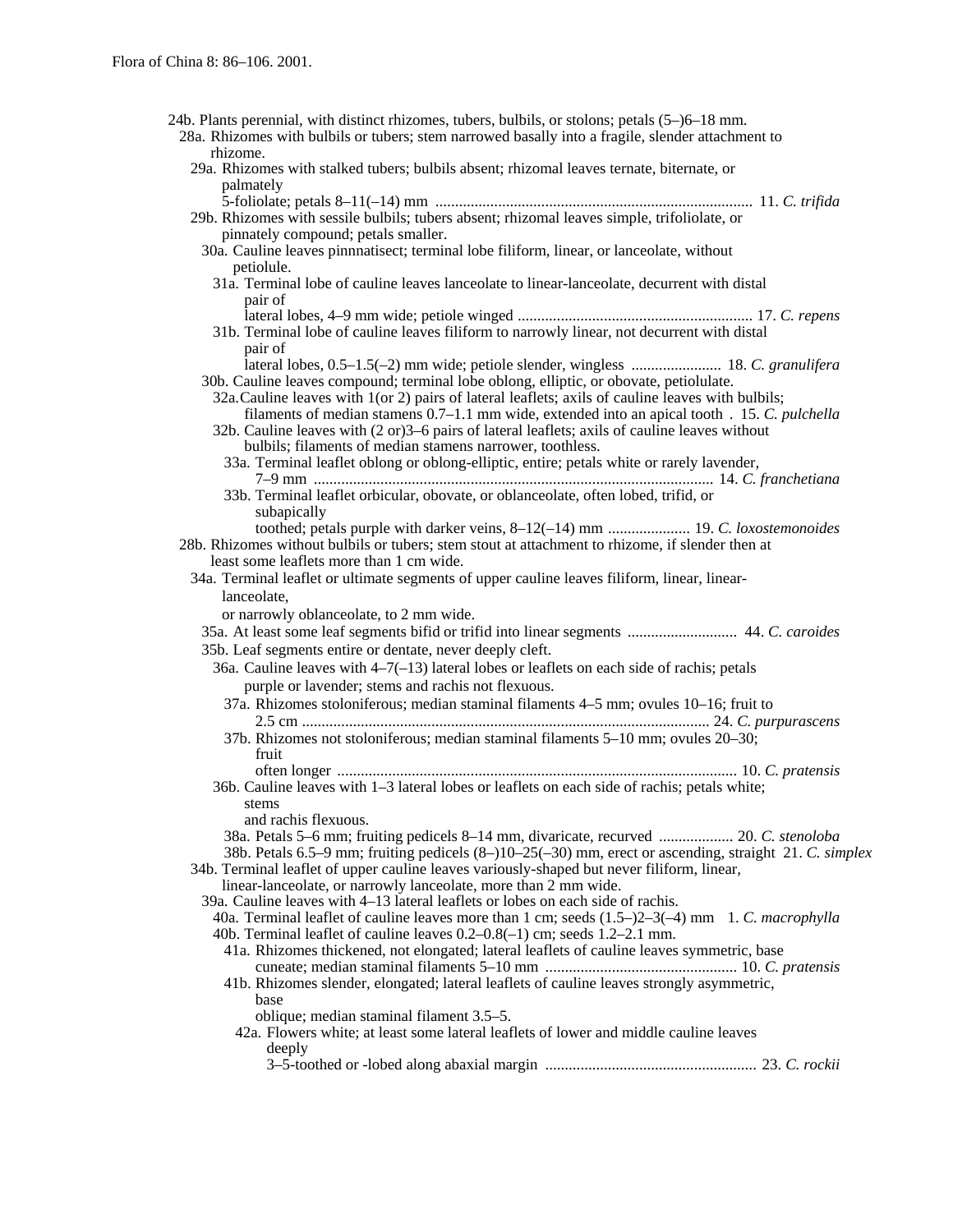| toothed                                                                                                                                            | 42b. Flowers purple or lavender, or white; lateral leaflets entire, repand, or 1(or 2)-          |  |
|----------------------------------------------------------------------------------------------------------------------------------------------------|--------------------------------------------------------------------------------------------------|--|
|                                                                                                                                                    |                                                                                                  |  |
| 39b. Cauline leaves with $1-\overline{3}$ lateral leaflets or lobes on each side of rachis.                                                        |                                                                                                  |  |
| 43a. Leaf blade or terminal leaf lobe of rhizomal, basal, and lowermost cauline leaves                                                             |                                                                                                  |  |
|                                                                                                                                                    | reniform, suborbicular, orbicular, or rarely broadly cordate, palmately veined.                  |  |
| 44a. Stems strongly flexuous; terminal leaflet of upper cauline leaves linear or narrowly                                                          |                                                                                                  |  |
| oblong;                                                                                                                                            |                                                                                                  |  |
|                                                                                                                                                    |                                                                                                  |  |
|                                                                                                                                                    | 44b. Stems not flexuous; terminal leaflet of upper cauline leaves obovate, suborbicular,         |  |
| subreniform, or ovate-suborbicular; fruit valves smooth.                                                                                           |                                                                                                  |  |
|                                                                                                                                                    | 45a. Rhizomes not stoloniferous; ovules or seeds 24–30 per fruit; margin of upper                |  |
| leaves                                                                                                                                             |                                                                                                  |  |
|                                                                                                                                                    |                                                                                                  |  |
|                                                                                                                                                    | 45b. Rhizomes stoloniferous; ovules or seeds 10–14 per fruit; margin of upper leaves or          |  |
|                                                                                                                                                    |                                                                                                  |  |
| leaflets entire, repand, dentate, or rarely slightly lobed.<br>46a. Stems pilose; petals 6–9 mm; sepals 3–4 mm; terminal leaflet of cauline leaves |                                                                                                  |  |
|                                                                                                                                                    |                                                                                                  |  |
|                                                                                                                                                    |                                                                                                  |  |
|                                                                                                                                                    | 46b. Stems glabrous or puberulent; petals 5–6 mm; sepals 2–2.5 mm; terminal leaflet              |  |
|                                                                                                                                                    | of cauline leaves suborbicular, reniform, or ovate-suborbicular  37. C. hydrocotyloides          |  |
| 43b. Leaf blade or terminal leaf lobe of rhizomal, basal, and lowermost cauline leaves                                                             |                                                                                                  |  |
| oblong,                                                                                                                                            |                                                                                                  |  |
| elliptic, obovate, or lanceolate, pinnately veined.                                                                                                |                                                                                                  |  |
|                                                                                                                                                    |                                                                                                  |  |
| 47b. Terminal leaf lobe considerably larger, variously-shaped by never broadly obovate.                                                            |                                                                                                  |  |
| 48a. Cauline leaves trifoliolate, uppermost sometimes simple.                                                                                      |                                                                                                  |  |
|                                                                                                                                                    | 49a. Plants (35–)50–100(–130) cm tall; cauline leaves (5–)7–10(–15); petals purple,              |  |
|                                                                                                                                                    |                                                                                                  |  |
|                                                                                                                                                    |                                                                                                  |  |
| 48b. Cauline leaves 5-23-foliolate, rarely uppermost trifoliolate.                                                                                 |                                                                                                  |  |
|                                                                                                                                                    | 50a. Rhizomes stoloniferous; petals white; leaflet apex of cauline leaves obtuse 9. C. prorepens |  |
|                                                                                                                                                    | 50b. Rhizomes not stoloniferous; petals purple or lavender, if white then 6–8 mm;                |  |
| leaflet                                                                                                                                            |                                                                                                  |  |
| apex acuminate or acute.                                                                                                                           |                                                                                                  |  |
|                                                                                                                                                    | 51a. Flowers white; stems flexuous; terminal leaflet of cauline leaves petiolulate,              |  |
| apex                                                                                                                                               |                                                                                                  |  |
|                                                                                                                                                    |                                                                                                  |  |
| 51b. Flowers deep purple or lavender; stems straight or rarely subflexuous; terminal                                                               |                                                                                                  |  |
| leaflet                                                                                                                                            |                                                                                                  |  |
|                                                                                                                                                    | of cauline leaves sessile or rarely petiolulate, apex acute or acuminate.                        |  |
|                                                                                                                                                    | 52a. Cauline leaves $1-3(-5)$ ; plants $(8-15-30(-40))$ cm tall; rhizomes sparsely               |  |
| scaly;                                                                                                                                             |                                                                                                  |  |
|                                                                                                                                                    |                                                                                                  |  |
|                                                                                                                                                    | 52b. Cauline leaves $3-12(-18)$ ; plants (20-)30-95(-115) cm tall; rhizomes usually              |  |
|                                                                                                                                                    |                                                                                                  |  |
| not                                                                                                                                                |                                                                                                  |  |
|                                                                                                                                                    | scaly; at least the distal pair of lateral leaflets of cauline leaves decurrent at               |  |
| base,                                                                                                                                              |                                                                                                  |  |
|                                                                                                                                                    |                                                                                                  |  |
|                                                                                                                                                    |                                                                                                  |  |
| 1. Cardamine macrophylla Willdenow, Sp. Pl. 3: 484. 1800.                                                                                          | sikkimensis J. D. Hooker & T. Anderson; C. polyphylla                                            |  |
| 大叶碎米荠 da ye sui mi qi                                                                                                                              | D. Don (1825), not O. E. Schulz (1903); C.                                                       |  |
| Cardamine macrophylla var. crenata Trautvetter; C.                                                                                                 | sachalinensis Miyabe & Miyake; C. sinomanshurica                                                 |  |
| macrophylla var. dentariifolia J. D. Hooker & T.                                                                                                   |                                                                                                  |  |
|                                                                                                                                                    | (Kitagawa) Kitagawa; C. urbaniana O. E. Schulz;                                                  |  |
| Anderson; C. macrophylla var. diplodonta T. Y. Cheo;                                                                                               | Dentaria gmelinii Tausch; D. macrophylla (Willdenow)                                             |  |
| C. macrophylla var. foliosa J. D. Hooker & T.                                                                                                      | Bunge ex Maximowicz; D. sinomanshurica Kitagawa;                                                 |  |
| Anderson; C. macrophylla var. lobata J. D. Hooker & T.                                                                                             | D. wallichii G. Don; D. willdenowii Tausch.                                                      |  |
| Anderson; C. macrophylla var. moupinensis Franchet;                                                                                                | Herbs perennial, $(20-)30-95(-115)$ cm tall. Rhizomes                                            |  |
| C. macrophylla subsp. polyphylla (D. Don)                                                                                                          |                                                                                                  |  |
| O. E. Schulz; C. macrophylla var. polyphylla (D. Don)                                                                                              | creeping, not scaly, slender or stout and with tuberous                                          |  |
|                                                                                                                                                    | knots, $2-10(-30)$ mm in diam., not stoloniferous. Stems                                         |  |

T. Y. Cheo & R. C. Fang; *C. macrophylla* var.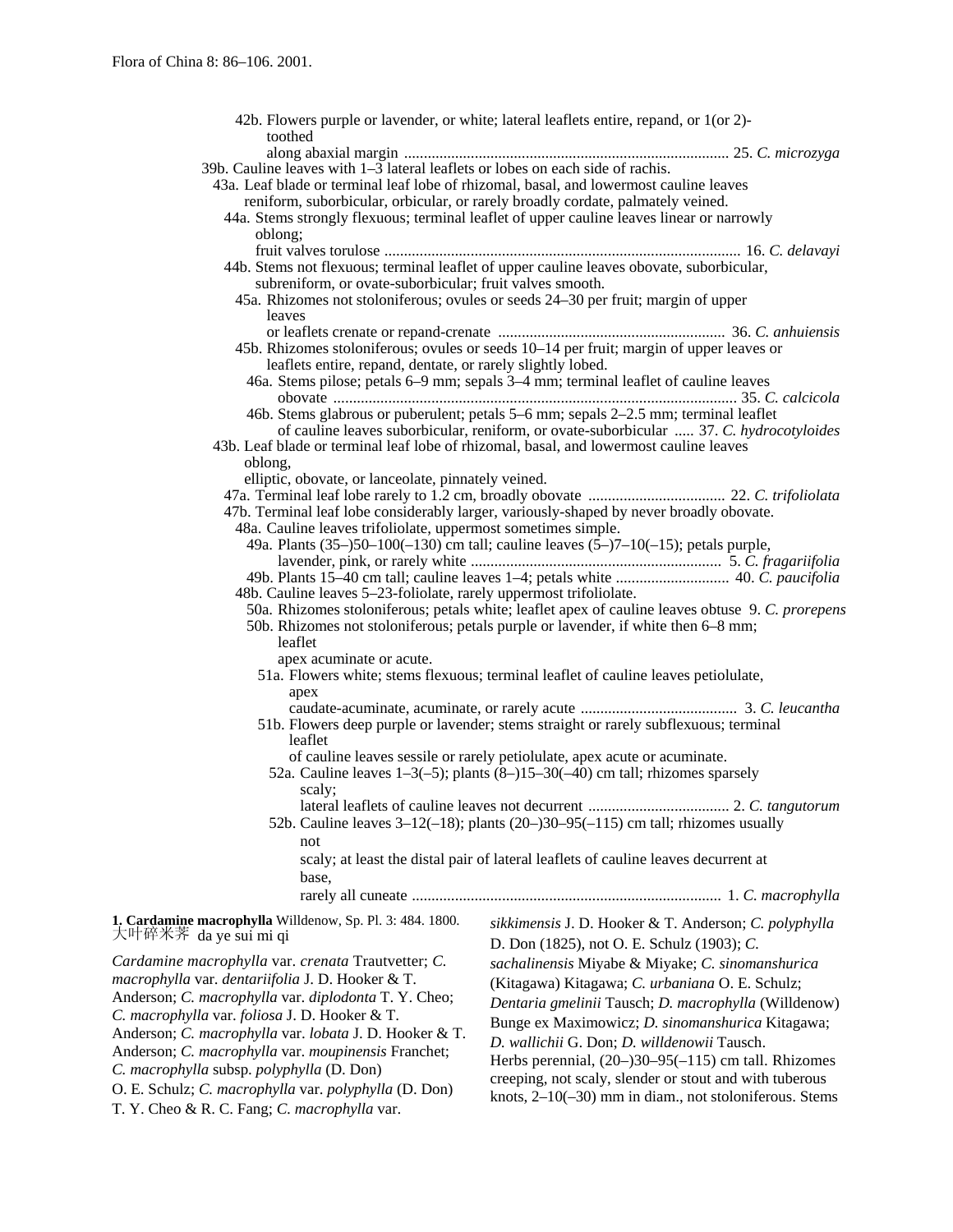stout or slender, erect, simple or rarely branched above, glabrous, hirsute, or pilose. Rhizomal leaves (4–)10– 40( $-50$ ) cm; petiole (1 $-$ )3 $-20$ ( $-25$ ) cm; terminal leaflet lanceolate, elliptic, oblong, ovate, or obovate, (1–)2–  $15(-25) \times (0.5-11-3.5(-5) \text{ cm}$ , sessile or petiolulate, base cuneate, margin serrate, crenate, dentate, or rarely 3–5-lobed, apex acuminate, acute, or subobtuse; lateral leaflets (1 or)2–6 pairs, similar to terminal but smaller. Cauline leaves  $3-12(-18)$ ; petiole  $(1-2-5(-6.5)$  cm, not auriculate at base; terminal leaflet narrowly ovate, lanceolate, elliptic, or oblong, rarely obovate or lanceolate-linear,  $(2-)4-12(-20) \times 1-4(-5)$  cm, glabrous or pubescent, sessile or on a petiolule to 1 cm, base cuneate, margin ciliolate and crenate, serrate, or serrulate, rarely subentire or doubly serrate, apex acute, rarely acuminate; lateral leaflets 2–7(–11) pairs, sessile or petiolulate, base cuneate or obliquely decurrent, similar to but slightly smaller than terminal leaflet. Racemes 10–30-flowered. Fruiting pedicels ascending or rarely divaricate, (0.3–)0.8–2.5(–3.1) cm, straight, stout. Sepals oblong,  $3.5-6.5(-8) \times 1.5-3$  mm. Petals purple or lilac, obovate or spatulate,  $(0.8-1)1-1.7$  cm  $\times$ 3.5–8 mm, apex rounded or rarely subemarginate. Median filament pairs 7–9(–11) mm, lateral pair 6–7 mm; anthers oblong,  $1-2(-2.5)$  mm. Ovules  $8-12(-16)$ per ovary. Fruit linear,  $(2.2-)2.5-6(-7)$  cm  $\times$  1.5–2.5 (– 3) mm; gynophore 0.5–3 mm; valves smooth, sparsely pubescent or glabrous; style (1–)2–6.5(–9) mm. Seeds brown, ovoid or oblong,  $(1.5-2-3(-4) \times 1-1.7(-2)$  mm. Fl. (Mar–) Apr–Oct, fr. May–Oct. 2*n* = 64, 80, 96.

Damp forests, river banks, tundra, rock crevices, meadows, damp woodlands, thickets, streamsides, valleys, ravines, mountain slopes, among boulders; 500–4200 m. Anhui, Gansu, Guizhou, Hebei, Henan, Hubei, Hunan, Jiangxi, Jilin, Liaoning, Nei Mongol, Qinghai, Shaanxi, Shanxi, Sichuan, Xinjiang, Xizang, Yunnan, Zhejiang [Bhutan, India, Japan, Kashmir, Kazakstan, Mongolia, Nepal, Pakistan, Russia, Sikkim].

The above first records from Anhui, Henan, Hunan, and Jiangxi are based on *Yao 8927* (A), *Boufford et al. 26199* (A, MO), *Handel-Mazzetti* (E, W, WU), and *Tan Ceming 9604090* (MO), respectively. *Cardamine macrophylla* is highly variable, especially in leaflet number, shape, size, base, and margin. An examination of several hundred specimens from the entire range of the species reveals that only a small number of the variants has been recognized formally in China, that the variation does not show any correlation among characters and/or geography, that some of the variants (on which varieties are based) occur within the same population, and that a thorough study at the population level is needed before the species is divided into infraspecific taxa. For example, leaflet number, in which var. *polyphylla* is said to have four or more pairs, is quite variable, though a maximum of seven pairs (e.g., *Yü 22173,* at A) was found in China, whereas serrate, serrulate, and doubly serrate leaflets were observed in one population (*Al-Shehbaz et al. 9312,* B, BM, E, G, K, MO). Serrate and doubly serrate leaflets also occur sporadically in *C. leucantha* and *C. tangutorum*.

Syntypes of *Cardamine urbaniana* represent robust plants with thick rhizomes and very large leaves. Schulz (Bot. Jahrb. Syst. 32: 280–623. 1903) separated the species from *C. macrophylla* primarily on the basis of its having thick rhizomes and sessile terminal leaflets.

However, these two characters, as well as the cuneate vs. decurrent base of the lateral leaflets, do not correlate, and one finds various combinations of them in populations from Bhutan, China, Nepal, and Sikkim. *Cardamine urbaniana* is here lectotypfied on *Henry 5635* (lectotype, GH; isolectotypes, G, K, US). The isolectotype at K has leaflets ca.  $20 \times 5$  cm, which is the largest examined in the Brassicaceae.

*Cardamine macrophylla* is used medicinally, and the young parts are eaten as a vegetable.

**2. Cardamine tangutorum** O. E. Schulz, Bot. Jahrb. Syst. 32: 360. 1903.

# 唐古碎米荠 tang gu sui mi qi

Herbs perennial, (8–)15–30(–40) cm tall. Rhizomes creeping, sparsely scaly, not stoloniferous. Stems simple, erect, strongly curved at base, glabrous throughout or sparsely pilose distally. Rhizomal leaves  $7-16(-22)$  cm; petiole  $3.5-8(-12)$  cm; terminal leaflet oblong, oblong-lanceolate, or elliptic,  $(2-3-5(-6))$  $0.7-1.2(-2)$  cm, sessile, base cuneate, margin serrate and ciliolate, apex acute to subobtuse; lateral leaflets 3– 5(or 6) pairs, not decurrent at base. Cauline leaves 1–  $3(-5)$ ,  $(3-5-10)$   $(-13)$  cm, subleathery; petiole  $(0.5-1)$ 2.5(–4) cm, not auriculate at base; terminal leaflet oblong,  $2-4$  cm  $\times$  3–10(–15) mm, subsessile, glabrous or rarely sparsely pilose, base cuneate, margin ciliolate and serrate, rarely subentire or doubly serrate, apex acute or acuminate; lateral leaflets 2–4 pairs, similar to terminal but slightly smaller, not decurrent at base. Racemes 10–15-flowered. Fruiting pedicels ascending or divaricate, (0.7–)1–1.5 cm, straight, slender. Sepals oblong,  $4-5 \times (1-)1.5-2$  mm, base of lateral pair saccate. Petals purple, spatulate,  $0.8-1.4 \text{ cm} \times (2-) 3-5$ mm, base not clawed, apex rounded. Median filament pairs 6–8 mm, lateral pair 5–6 mm; anthers oblong, 1.2–2 mm. Ovules 10–14 per ovary. Fruit linear, 3.5– 4.5 cm  $\times$  2–3 mm; gynophore to 2.5 mm; valves smooth, glabrous; style 2–4 mm. Seeds brown, ovate or suborbicular,  $2-2.8 \times 1.5-1.8$  mm. Fl. May-Jul, fr. Jun–Aug.  $2n = 42^*$ .

• Montane ditches, swampy meadows, river basins, woodlands; 1300–4400 m. Gansu, Hebei, Qinghai, Shaanxi, Shanxi, Sichuan, Xizang, Yunnan.

Although Schulz placed *Cardamine tangutorum* in a section different from that of *C. macrophylla,* the two species, if indeed distinct, are very closely related and are often difficult to separate. The separation in the key above is tenuous, and a critical study of the complex might prove that the two are conspecific.

This species is used medicinally and eaten as a vegetable.

**3. Cardamine leucantha** (Tausch) O. E. Schulz, Bot. Jahrb. Syst. 32: 403. 1903.

白花碎米荠 bai hua sui mi qi

*Dentaria leucantha* Tausch, Flora 19: 404. 1836; *Cardamine cathayensis* Migo; *C. dasyloba* (Turczaninow) Miquel; *C. leucantha* var. *crenata* D. C. Zhang; *C. macrophylla* Willdenow var. *parviflora* Trautvetter; *D. dasyloba* Turczaninow; *D. macrophylla* (Willdenow) Bunge ex Maximowicz var. *dasyloba* (Turczaninow) Makino.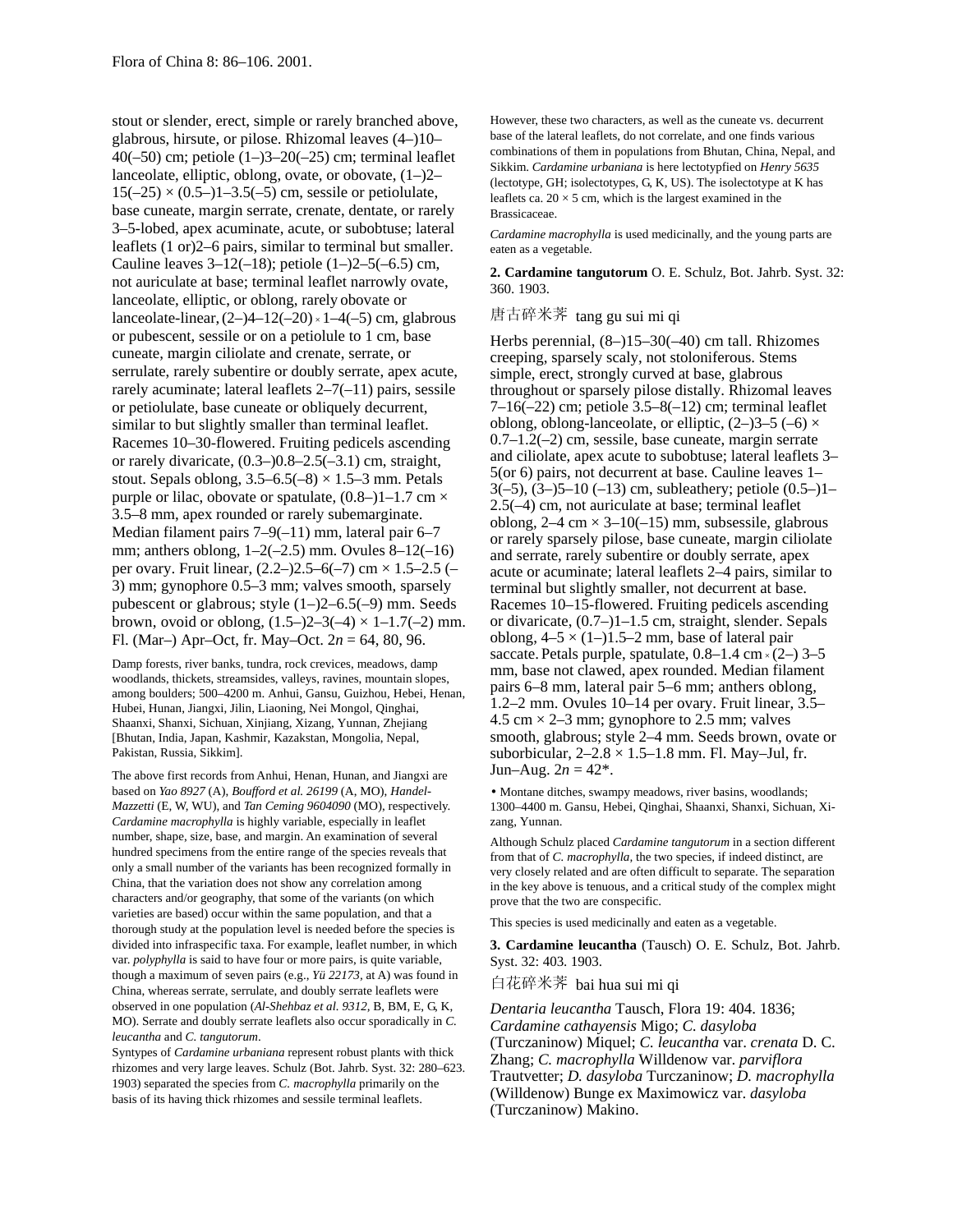Herbs perennial, 25–75 cm tall, sparsely to densely villous. Rhizomes creeping, slender, not scaly or stoloniferous. Stems simple, flexuous. Cauline leaves 4–7, including petiole (8–)10–20(–25) cm; petiole (1– )2–8(–10) cm, not auriculate at base; terminal leaflet lanceolate, elliptic, to ovate-elliptic,  $(3-)$  4–9(-13)  $\times$ (0.6–)1–3.5(–4) cm, adaxially shortly strigose or puberulent, abaxially pilose or long strigose, with a petiolule 5–13(–20) mm, base cuneate, margin antrorsely ciliate and irregularly serrate, doubly serrate, or subdentate, apex acuminate or rarely acute; lateral leaflets 2 or 3 pairs, rarely uppermost leaf trifoliolate, similar to terminal one, smaller, sessile, base cuneate or sometimes oblique. Racemes 12–24-flowered. Fruiting pedicels divaricate or ascending, (0.5–)1–1.8(–2.3) cm, pilose or puberulent, slender. Sepals oblong, (2–)2.5–  $3.5 \times 0.9 - 1.5$  mm, margin membranous, pilose abaxially. Petals white, spatulate to oblongoblanceolate,  $6-8 \times 2-3.5(-4)$  mm, cuneate and not clawed at base, apex rounded. Median filament pairs 5– 6 mm, lateral pair 4–5 mm; anther oblong, 0.8–1.3 mm. Ovules 6–12 per ovary. Fruit linear,  $(1–)1.5–3$  cm  $\times$  1– 1.5 mm; gynophore 0.3–0.8(–1) mm; valves smooth, sparsely hairy or glabrous; style slender,  $(2-)3-5$  mm. Seeds brown, oblong,  $1.5-2.2 \times 0.8-1.2$  mm, narrowly winged or wingless. Fl. Apr–Jul, fr. May–Aug.  $2n = 16$ .

Roadsides, shady areas, forests, wet places along streams, roadsides; 100–2000 m. Anhui, Gansu, Guizhou, Hebei, Heilongjiang, Henan, Hubei, Jiangsu, Jiangxi, Jilin, Liaoning, Nei Mongol, Ningxia, Shaanxi, Shanxi, Sichuan, Zhejiang [Japan, Korea, Mongolia, Russia].

The above first record from Sichuan is based on *Henry 5572* (GH, K, P, US).

Dried plants are used as a tea substitute, the rhizomes are medicinal, and seedlings are edible.

**4. Cardamine cheotaiyienii** Al-Shehbaz & G. Yang, Harvard Pap. Bot. 3(1): 73. 1998.

# 周氏碎米荠 zhou shi sui mi qi

*Hilliella alatipes* (Handel-Mazzetti) Y. H. Zhang & H. W. Li var. *macrantha* Y. H. Zhang.

Herbs perennial, scapose. Rhizomes ca. 5 mm in diam., with prominent petiolar scars. Rhizomal leaves 2, trifoliolate; petiole 5–30 cm, glabrous; leaflets ovate, 7–  $18 \times 4$ –5 cm, adaxially glabrous, abaxially sparsely hirsute with thick trichomes 0.5–0.8 mm, base of terminal leaflet cuneate, that of lateral ones oblique, margin repand to repand-crenate, sparsely ciliate with trichomes 0.1–0.2 mm, apex obtuse or acute; lateral veins ending with mucros 0.3–0.5 mm; petiolule of terminal leaflet 0.6–1.5 cm, that of lateral leaflets 2–6 mm; cauline leaves absent. Scapes 15–30 cm, glabrous, leafless. Racemes few flowered, ebracteate, corymbose. Flowering pedicels slender, 2–3.5 cm, glabrous. Sepals ascending, oblong,  $5-6 \times 2.5-3.5$  mm, erect, slightly saccate at base, glabrous. Petals white, oblong, 1.5–1.7  $cm \times 5-8$  mm, erect, apex rounded; claw 1–2 mm.

Filaments white, erect, median pairs 6–7 mm, lateral pair 5–5.5 mm; anthers oblong, ca. 2 mm. Ovary narrowly linear, glabrous. Fruit and seeds unknown. Fl. Feb.

• About 1000 m. SE Yunnan (Malipo Xian).

A very distinct species at present known only from the type collection, *C. W. Wang 86836* (holotype, KUN; isotype, IBSC).

**5. Cardamine fragariifolia** O. E. Schulz, Bot. Jahrb. Syst. 32: 446. 1903.

# 莓叶碎米荠 mei ye sui mi qi

*Cardamine scoriarum* W. W. Smith; *C. smithiana* Biswas; *Cochlearia alatipes* Handel-Mazzetti; *Cochlearia scoriarum* (W. W. Smith) Handel-Mazzetti; *Hilliella alatipes* (Handel-Mazzetti) Y. H. Zhang & H. W. Li; *Yinshania alatipes* (Handel-Mazzetti) Y. Z. Zhao.

Herbs perennial, (35–)50–100(–130) cm tall. Rhizomes 3–8 mm in diam. Stems erect, simple or branched above, glabrous or rarely puberulent. Basal leaves withered by flowering. Cauline leaves  $(5-7-10(-15))$ , petiolate, trifolioate, rarely lowermost with 4 or 5 leaflets, often simple below raceme; petiole 1–6(–10) cm, not auriculate at base, wingless or wing rarely to 1 mm wide; petiolules 1–6(–11) mm; leaflets subequal or terminal larger, ovate or lanceolate, rarely elliptic or subrhomboid,  $(1.5-3-8(-12) \times (1-2-3(-5))$  cm, glabrous or with appressed, antrorse, simple trichomes 0.1–0.7 mm, base cuneate or obtuse, that of lateral leaflets often oblique, margin serrate or crenate, rarely lobed or subentire, ciliate with trichomes more than 0.1 mm, teeth mucronate, apex acute, acuminate, or acuminate-caudate. Fruiting pedicels divaricate, 5–9(– 13) mm, slender, straight, glabrous or sparsely puberulent. Sepals oblong,  $2.5-3.5(-4) \times 1.5-2$  mm, erect or ascending, not saccate, glabrous. Petals purple, lavender, pink, or rarely white, obovate or obovateoblong,  $(6-7-9(-10) \times (2.5-3) - 4$  mm, rounded at apex; claw  $1.5-2(-3)$  mm. Median filament pairs  $4-5$  mm, lateral pair 3–4 mm; anthers (0.6–)0.7–1 mm. Pistil glabrous; style slender, ca. 1 mm; stigma entire. Fruit and not seen. Fl. May–Jul.

Volcanic mountain slopes, shaded streamsides, wet forests, rocky places, moist grasslands; 1000–3000 m. Guangxi, Guizhou, Hubei, Hunan, Sichuan, Xizang, Yunnan [Bhutan, India, Myanmar]. The above first record from Myanmar is based on *Maw Mu Pa 17432*  $(K)$ .

Records of *Cardamine trifoliolata* J. D. Hooker & Thomson in FRPS, Fl. Sichuan. (14: 89. 1999), Fl. Xizang. (2: 360. 1985), and Fl. Yunnan. (6: 58. 1995) are all based on misidentified plants of *C. fragariifolia*. The former species, which also occurs in China (see below), is readily distinguished by being a slender plant, 5–20(–30) cm tall, with white flowers, few cauline leaves, and a repand or obtusely lobed terminal leaflet 0.5–1(–1.5) cm. By contrast, *C. fragariifolia* is a robust plant, (35–)50–100(–130) cm tall, with purple, lavender, or pink (rarely white) flowers,  $(5-7-10(-15))$  cauline leaves, and a serrate to crenate terminal leaflet (1.5–)3–8(–12) cm.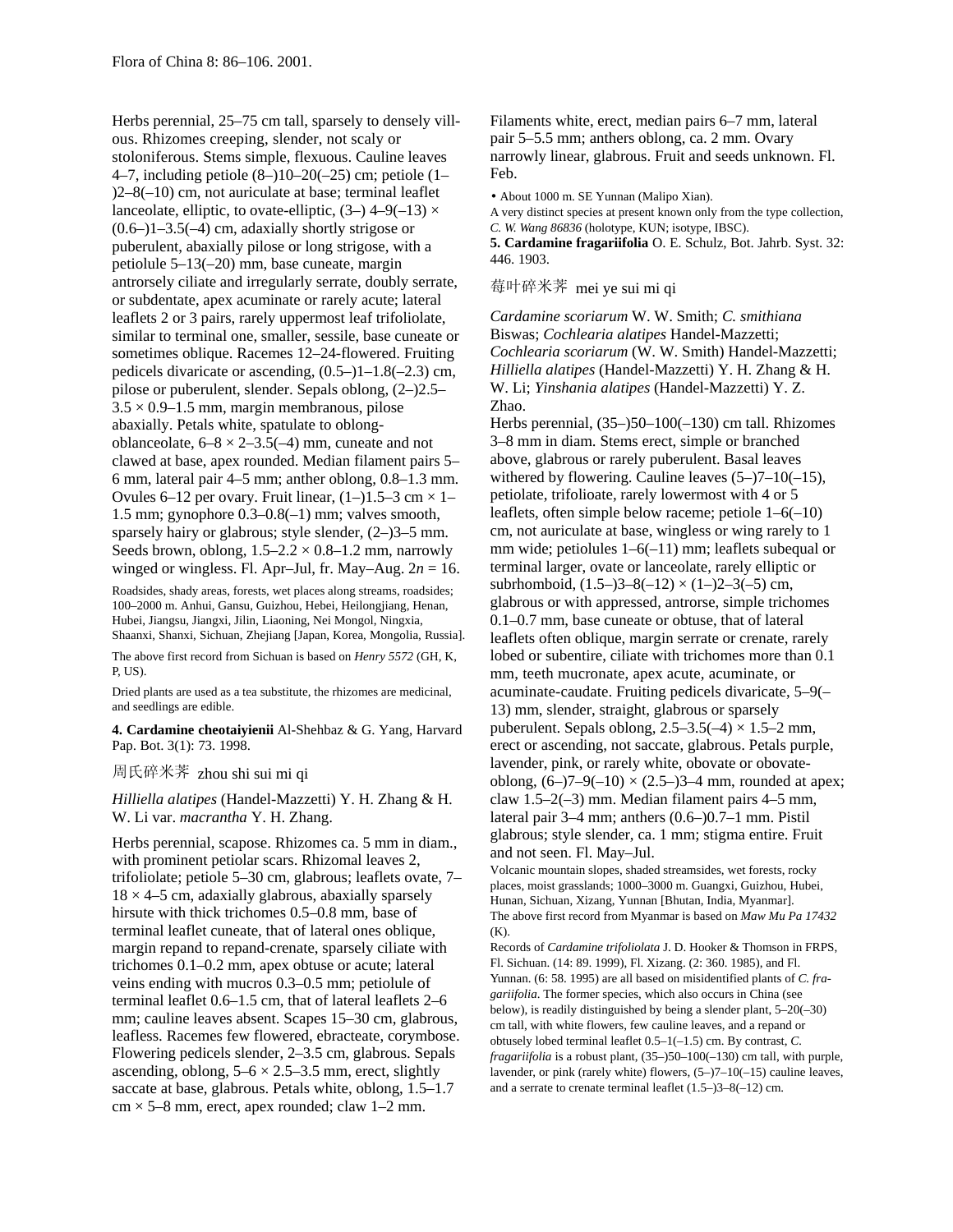**6. Cardamine bodinieri** (H. Léveillé) Lauener, Notes Roy. Bot. Gard. Edinburgh 26: 336. 1965. 博氏碎米荠 bo shi sui mi qi

*Dentaria bodinieri* H. Léveillé, Repert. Spec. Nov. Regni Veg. 8: 452. 1910.

Herbs perennial, ca. 60 cm tall, rhizomatous. Stems erect, simple or branched above, glabrous except for leaves. Basal leaves withered by flowering. Cauline leaves 5–8, simple, deeply 3-lobed; petiole 0.5–5 cm, with a broad wing 2–6 mm wide and extending along entire length, base amplexicaul; auricles broadly oblong or ovate, to  $6 \times 4$  mm; terminal leaf lobe ovate to ovatelanceolate,  $4-8 \times 2-4$  cm, sparsely hirsute with stout trichomes to 0.4 mm, sessile and base decurrent with lateral lobes, margin serrate-crenate, ciliolate with trichomes less than 0.1 mm, teeth mucronate, apex acute or acuminate; lateral lobes similar to terminal but smaller. Fruiting pedicels divaricate-ascending, 5–10 mm, straight, glabrous. Sepals ovate-oblong,  $2-3 \times ca$ . 1.5 mm, glabrous, lateral pair subsaccate. Petals purple, obovate, ca.  $7 \times 3$  mm, not clawed. Median filaments pairs 2.5–3 mm, lateral pair 1.5–2 mm; anthers ca. 0.6 mm. Ovules 8–12 per ovary. Fruit linear,  $0.8$ –1.2 cm  $\times$ 1–1.2 mm; gynophore ca. 0.5 mm; valves glabrous, smooth; style 0.5–2 mm. Seeds dark brown, oblong,  $1.3 - 1.7 \times 0.7 - 0.9$  mm, wingless. Fl. May, fr. Jul.

• About 1100 m. Guizhou.

Although the type of *Cardamine bodinieri* was collected from Guizhou ("Kouy-Yang" (Guiyang), May 1910, *Bodinier s.n.* (holotype, E)), the species was not mentioned in FRPS or in Fl. Guizhou. (vol. 7. 1989). The above record from Guizhou is also based on *C. Z. Dang & P. Dang 335* (PE).

*Cardamine bodinieri* is related to *C. fragariifolia,* from which it differs by having 3-lobed, simple leaves (vs. trifoliolate, compound leaves with distinctly petiolulate leaflets), a broadly winged (vs. slender or narrowly winged) petiole, an amplexicaul (vs. entire) petiolar base, and petals without (vs. with) well-developed claws. **7. Cardamine multiflora** T. Y. Cheo & R. C. Fang, Bull. Bot. Lab. N. E. Forest. Inst., Harbin 1980(6): 21. 1980.

多花碎米荠 duo hua sui mi qi

Herbs perennial, 35–75 cm tall. Rhizomes stout. Stems erect, angled, sparsely pilose, lower nodes sometimes producing stolons to 60 cm, branched above middle. Basal leaves withered by anthesis. Middle cauline leaves pinnatisect; petiole (0.5–)1–3 cm, ciliate, gradually winged from apex to a much broader, auriculate or amplexicaul base; auricles oblong or ovate,  $(1.5-)$  2.5–10(–13)  $\times$  1–3(–5) mm, ciliate; terminal lobe broadly obovate or obovate-oblong,  $(0.5-11-4.5(-6) \times$  $(0.6-11-2.5(-3)$  cm, pilose, subsessile or with a petiolule 2–12 mm, base cuneate and often decurrent with adjacent lateral lobes, margin crenate, apex obtuse to subacute; lateral lobes 1–4 on each side of rachis, similar to terminal lobe but smaller. Uppermost leaves and stolon leaves trifid, with oblanceolate or narrowly obovate terminal lobe decurrent with narrower and smaller lateral lobes; petiole rarely to 1 cm; auricles

rarely to 2 mm or reduced to a tooth. Racemes many flowered, in panicles. Fruiting pedicels divaricate or ascending, 1–2.5 cm, glabrous, straight. Sepals ovate or oblong,  $2-3 \times 1-1.5$  mm, glabrous, lateral pair subsaccate. Petals purple, spatulate,  $6-8 \times 2.5-3.5$  mm, apex rounded. Median filament pairs 3.5–5 mm, lateral pair 2.5–3.5 mm; anthers oblong, 0.9–1.3 mm. Ovules 12–16 per ovary. Fruit linear,  $1-2$  cm  $\times$  1.2–1.5 mm; valves smooth, glabrous; style 1–3 mm. Seeds brown, oblong,  $1.5-1.7 \times 0.8-1$  mm, wingless. Fl. May-Jul, fr. Jul–Aug.

• Mountain slopes, damp places, forests; 2100–3700 m. Sichuan, Yunnan.

**8. Cardamine violacea** (D. Don) Wallich ex J. D. Hooker & Thomson, J. Proc. Linn. Soc., Bot. 5: 144. 1861.

堇色碎米荠 jin se sui mi qi

*Erysimum violaceum* D. Don, Prodr. Fl. Nepal. 202. 1825; *Cardamine violacea* subsp. *bhutanica* Grierson.

Herbs perennial, 20–100 cm tall, shortly pilose or subglabrous. Rhizomes stout, to 1 cm in diam. Stems erect, simple, stout, glabrous. Basal leaves not seen. Middle cauline leaves sessile, strongly auriculate, sagittate, or amplexicaul at base; blade lanceolate, linear-lanceolate, or ovate-lanceolate,  $3.5-20 \times 0.7-3.5$  cm, abaxially glabrous, adaxially puberulent or subpilose, margin ciliolate and dentate, denticulate, or entire, apex acuminate or caudate; auricles oblong or ovate,  $2\n-10 \times$ 2–7 mm. Racemes 5–25-flowered. Flowering pedicels spreading or reflexed; fruiting pedicels divaricate or ascending, 0.8–3 cm, glabrous, straight. Sepals oblong  $5-7 \times 1.5-3$  mm, glabrous or sparsely pilose, base of lateral pair sacctae. Petals purple, spatulate or obovate,  $1-1.7$  cm  $\times$  4.5–7 mm. Median filament pairs 7–9 mm, lateral pair 6–7 mm; anthers oblong, 1.5–2 mm. Ovules 10–16 per ovary. Fruit linear,  $2-6$  cm  $\times$  1.4–2.5 mm; gynophore 0.5–1 mm; valves smooth, glabrous; style 3– 8 mm. Seeds brown, oblong,  $2-3 \times 1.4-1.8$  mm, wingless. Fl. May–Aug, fr. Jul–Sep. Grassy slopes, streamsides, open forests, pastures, thickets, roadside

banks, sandy moist forests, forest ravines; 1800–4000 m. Yunnan [Bhutan, Nepal, Sikkim].

**9. Cardamine prorepens** Fischer ex de Candolle, Syst. Nat. 2: 256. 1821.

浮水碎米荠 fu shui sui mi qi

*Cardamine borealis* Andrzejowski ex de Candolle; *C. pilosa* Willdenow; *C. pratensis* Linnaeus var. *prorepens* (Fischer ex de Candolle) Maximowicz; *C. pubescens* Steven.

Herbs perennial, 15–50(–60) cm tall, glabrous or pubescent. Rhizomes prostrate, stoloniferous. Stems stout, erect or decumbent, simple, glabrous or pubescent, 2– 5(–8)-leaved. Rhizomal leaves 3–11-foliolate, 2–12 cm; petiole (0.5–)1.5–8 (–10) cm; terminal leaflet ovate, oblong, or narrowly obovate,  $0.5-2(-3)$  cm  $\times$  4-13(-20)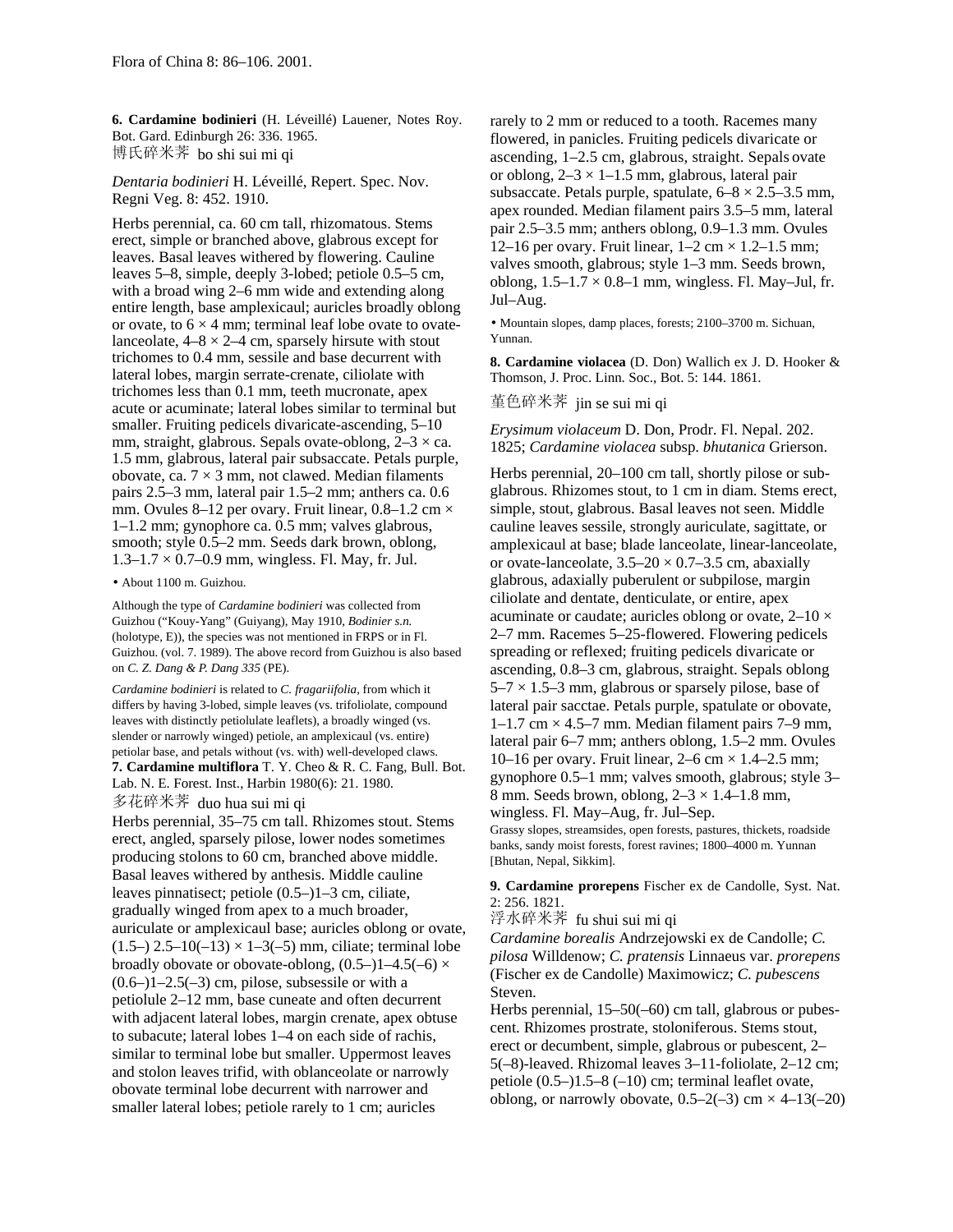mm, with a petiolule 2–10 mm, margin crenate or repand; lateral leaflets 1–5 pairs, often sessile, similar to terminal ones but smaller. Cauline leaves 3–5-foliolate, often glabrous; petiole to 7 cm, not auriculate at base; terminal leaflet elliptic, oblong, or rhomboid, 1–  $3.5(-5) \times 0.5-1.8(-2.5)$  cm, with a petiolule to 2.5 cm, base cuneate or obtuse, margin remotely crenate, dentate, or repand, apex obtuse; lateral lobes obliquely ovate or oblong, sessile or shortly petiolulate, similar to terminal one. Racemes 5–15-flowered. Fruiting pedicels 0.5–3 cm. Sepals ovate,  $3-4.5 \times 1-2$  mm. Petals white, narrowly obovate,  $0.9-1.5$  cm  $\times$  5–7 mm, base cuneate, apex rounded or subemarginate. Median filament pairs 5–7 mm, lateral pair 3–5.5 mm; anthers oblong, 1–1.8 mm. Ovules 12–16 per ovary. Fruit linear, 1.5–4 cm  $\times$  1.5–2 mm; valves flat, glabrous or pilose; style slender, 2–4 mm. Seeds brown, ovate or suboblong,  $1.5-2.2 \times 1-1.6$  mm, wingless. Fl. May-Jul, fr. Jul–Aug.

River or streamsides, meadows; 1000–1700 m. Heilongjiang, Jilin, Nei Mongol [Korea, Mongolia, Russia].

**10. Cardamine pratensis** Linnaeus, Sp. Pl. 2: 656. 1753. 草甸碎米荠 cao dian sui mi qi

Herbs perennial, (8–)15–55(–80) cm tall, glabrous or rarely sparsely pilose basally. Rhizomes tuberous, to 5 mm in diam., without stolons. Stems erect, simple, 2– 12(–18)-leaved. Rhizomal leaves to 30 cm; petiole (1– )2–7(–10) cm; terminal leaflet orbicular or broadly obovate, 0.3–2 cm in diam., with a petiolule to 1.5 cm, base rounded, rarely subreniform or cuneate, margin repand, apex rounded; lateral leaflets (0 or)2–8(–15) on each side of rachis, about as large as or smaller than terminal leaflet, orbicular, ovate, or obovate, petiolulate or sessile, margin crenate or repand. Cauline leaves including petiole 2–17 cm, pinnatisect, glabrous; petiole base not auriculate; terminal lobe linear, oblong, ovate, or lanceolate,  $1-2.5(-3.5)$  cm  $\times$  5-8 (-10) mm, petiolulate or sessile; lateral lobes 4–7(–13) on each side of rachis, similar to terminal lobe, base petiolulate or sessile and decurrent, margin entire or rarely dentate. Fruiting pedicels erect-ascending or subdivaricate,  $(0.5-)1.2-2.5(-3)$  cm, slender. Sepals oblong or ovate,  $(2.5-3-5(-6) \times 1-2$  mm, erect or spreading, base saccate, margin membranous. Petals purple or lilac, rarely white, obovate,  $(0.6-)0.8-1.5(-1.8)$  cm  $\times$  3-7.5(-10) mm, clawed, apex rounded or emarginate. Median filament pairs 5–10 mm, lateral pair 3–6 mm; anthers narrowly oblong, (0.8–)1.2–2 mm. Ovules 20–30 per ovary. Fruit linear,  $(1.6-)2.5-4.5(-5)$  cm  $\times$   $(1.2-)1.5-$ 2.3 mm; valves glabrous; style (0.5–)1–2.2(–2.7) mm, stout. Seeds light brown, oblong,  $1.2-1.8(-2) \times 1-1.4$ mm. Fl. May–Jul, fr. Jun–Aug. 2*n* = 16, 24, 28–34, 38– 44, 48, 56, 96.

Moist grasslands, river or streamsides. Heilongjiang, Nei Mongol, Xinjiang, W Xizang [Japan, Kazakstan, Korea, Mongolia, Russia; Europe, North America].

**11. Cardamine trifida** (Lamarck ex Poiret) B. M. G. Jones, Feddes Repert. Spec. Nov. Regni Veg. 69: 57. 1964.

# 细叶碎米荠 xi ye sui mi qi

*Dentaria trifida* Lamarck ex Poiret, Encycl. Suppl. 2: 465. 1812; *Cardamine schulziana* Baehni; *C. tenuifolia* (Ledebour) Turczaninow (1842), not Hooker (1834); *D. alaunica* Golitsin; *D. tenuifolia* Ledebour; *Sphaerotorrhiza trifida* (Lamarck ex Poiret) Khokhrjakov.

Herbs perennial, (7–)12–30 cm tall. Rhizomes short, with many, slender petioles  $0.5-10$  cm that terminate into tubers; tubers fleshy, whitish, representing modified leaf blades, globose, ovoid, or subreniform, to 7 mm, sometimes slightly flattened and 3–7-toothed. Stems erect, simple, glabrous. Rhizomal leaves ternate, biternate, or palmately 5-foliolate; petiole 3–15 cm; terminal leaflet lanceolate, broadly ovate, or suborbicular in outline, to  $2 \times 1.3$  cm, with a petiolule to 6 mm, base cuneate, margin crenate or dissected into 3 sublanceolate or ovate lobes, base cuneate or subcordate. Cauline leaves 1–3, sometimes 2 and subopposite, often restricted to distal 1/3 of stem, minutely scabrid at least along margin with trichomes to 0.1 mm, rarely also pilose with trichomes to 0.4 mm; petiole 0.4–2 cm; terminal leaflet linear or narrowly lanceolate,  $0.5-5$  cm  $\times$  1–6 mm, base cuneate or attenuate, margin entire or 3-toothed or -lobed, apex acute and mucronate; lateral leaflets 1 or 2 pairs, similar to terminal one or entire. Racemes 5–20-flowered. Fruiting pedicels ascending, 0.7–1.3 cm. Sepals oblong,  $3.5-5 \times 1.5-2$  mm, glabrous. Petals purple or pink, rarely white, obovate or spatulate,  $8-11(-14) \times 3.5-5$ mm, apex rounded. Median filament pairs 4–6 mm, slender; lateral pair 3.5–4.5 mm; anthers narrowly oblong 1.1–1.5 mm. Ovules 10–16 per ovary. Fruit linear,  $2-3.5$  cm  $\times$  1.2–1.6 mm; valves glabrous; style 1.5– 4 mm. Seeds brown, oblong,  $1-1.3 \times 0.8-1$  mm. Fl. May–Jun, fr. Jun–Jul. 2*n* = 32, 48. Moist meadows or slopes, shady places, forests, among shrubs. Heilongjiang, Jilin, Nei Mongol [Japan, Kazakstan, Korea, Mongolia, Russia (Far East, Siberia)].

**12. Cardamine fargesiana** Al-Shehbaz, Novon 10: 324. 2000. 法氏碎米荠 fa shi sui mi qi

Herbs perennial, 8–23 cm tall. Rhizomes ovoid or oblong,  $2-5 \times 1.5-2$  mm. Stolons slender, densely pilose with crisped trichomes. Stems simple, erect, densely crisped pilose at base, gradually sparser upward, completely glabrous at raceme. Basal leaves 1–4 per plant, simple or rarely with a pair of leafletlike lobes; petiole 0.5–4.5 cm, densely crisped pilose; leaf blade orbicular, 5–12 mm in diam., palmately 5-veined, abaxially glabrous or sparsely pilose along proximal portion of veins, adaxially pilose with simple, straight trichomes to 0.5 mm, base cordate, margin entire or obscurely 5-angled, mucronate at vein tips. Cauline leaves  $3-5$ ,  $0.9-2.2 \times 0.7-1.5$  cm, broadly ovate or oblong in outline, pinnatisect, abaxially glabrous, adaxially pilose; petiole absent and leaf base appearing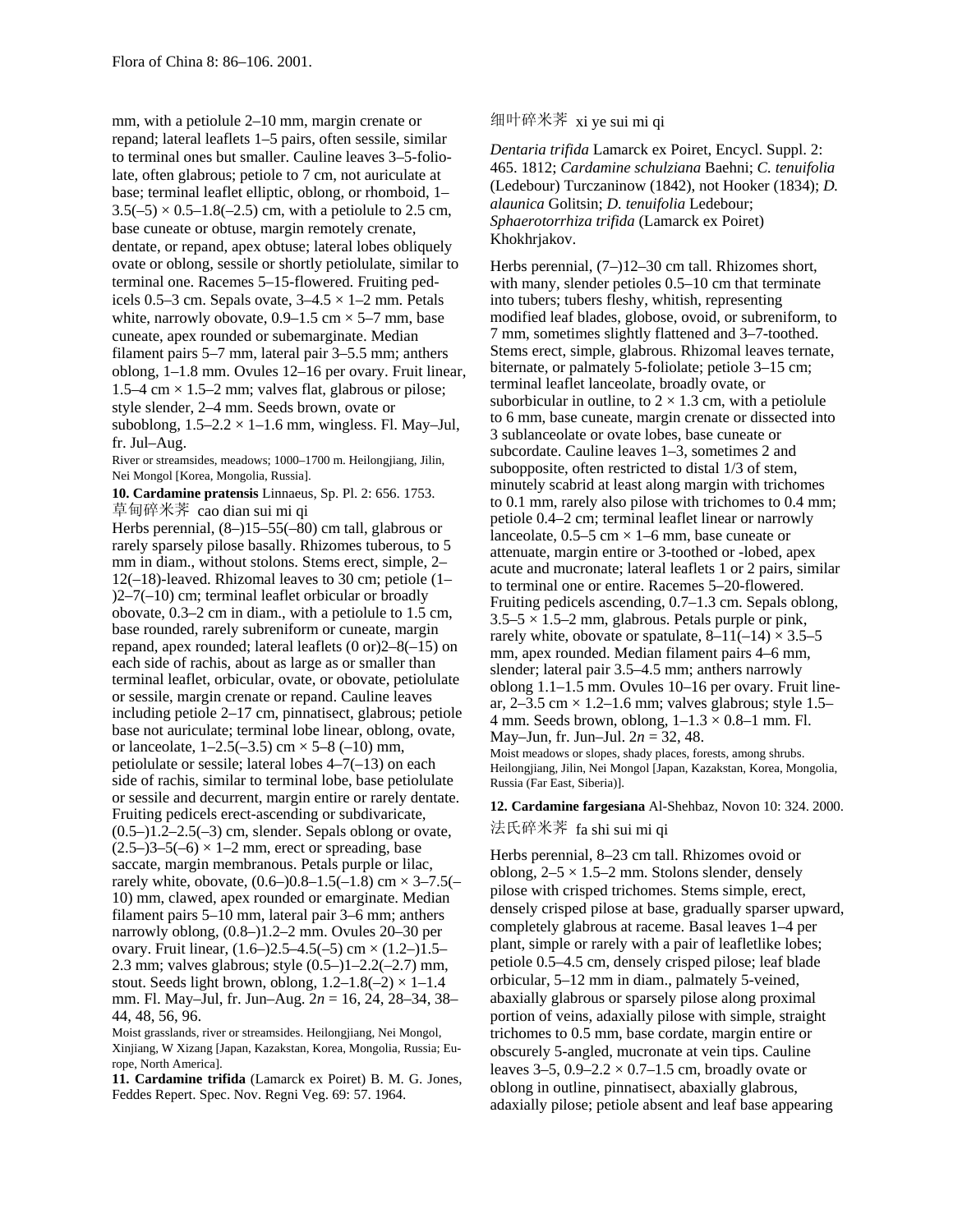auriculate; rachis 2–15 mm; terminal lobe of lowermost leaf obovate,  $4-14 \times 2-6$  mm, apically 3-toothed, sometimes with a minute tooth subbasally on each side, base cuneate into a petiolule to 3 mm, margin entire, apex mucronate; lateral lobes 4–6, linear to lanceolatelinear, margin entire, apex acute, proximal 2–4 attached at one point on each side of rachis. Racemes 3–7 flowered. Flowering pedicels ascending, 5–12 mm, straight, glabrous. Sepals ovate,  $2.5-3 \times 1.2-1.6$  mm, glabrous, margin and apex membranous, lateral pair saccate. Petals white, broadly obovate,  $5-6 \times 2.5-3$  mm, apex rounded. Median filament pairs 3–3.5 mm, slender, lateral pair 2–2.5 mm; anthers oblong, 0.8–1.1 mm, base sagittate. Pistil glabrous; style 1–1.5 mm; stigma entire. Fruit and seeds not seen.

• NE Sichuan (Chengkou Xian).

Known only from the type collection, *R. P. Farges 1341 bis* (P), said to have been collected in "Tchen-kéou-tin" (Chengkou) but no date or exact locality were given.

#### **13. Cardamine scaposa** Franchet, Pl. David. 1: 33. 1883.

裸茎碎米荠 luo jing sui mi qi

# *Cardamine denudata* O. E. Schulz.

Herbs perennial, (4–)8–18 cm tall, scapose, glabrous throughout. Rhizomes slender, with slender stolons. Stems leafless, erect, simple. Rhizomal leaves simple; petiole (1–)2–9 (–12) cm; leaf blade reniform or suborbicular,  $(0.3-)0.6-1.7$   $(-2) \times (0.5-)1-2.5(-3)$  cm, base cordate, margin repand-crenate or entire. Cauline leaves absent. Racemes terminal, 2–7(–10)-flowered. Fruiting pedicels erect or erect-ascending, 1–4 cm, proximal longest. Sepals ovate or oblong,  $3-4 \times 1.5-2.2$ mm, margin membranous, lateral pair subsaccate. Petals white, broadly obovate,  $(0.8-)0.9-1.3$  cm  $\times$  5-7 mm, cuneate into a clawlike base to 2 mm, apex rounded or subemarginate. Median filament pairs 4.5–8 mm, slightly dilated at base; lateral pair 2.5–4.5 mm; anthers narrowly oblong, 1.5–1.8 mm. Ovules 8–14 per ovary. Fruit linear,  $2-3.5$  cm  $\times$  1.2–1.7 mm; valves glabrous, smooth; style 3–7.5 mm. Seeds brown, oblong,  $2-3 \times 1-1.5$  mm, wingless. Fl. Apr-Jun, fr. Jun-Jul.

• Shrubby slopes, moist areas; 1400–2500 m. Hebei, Nei Mongol, Shaanxi, Shanxi, Sichuan.

The above first record from Sichuan is based on *Farges 570* (P). The type collection of *Cardamine denudata, G. Giraldi 5480* (holotype, B), is indistinguishable from that of *C. scaposa, A. J. P. David 1815* (holotype, P; isotypes, LE, P). The former specimen was collected from Shaanxi, whereas the latter was from Nei Mongol.

This species is used medicinally.

**14. Cardamine franchetiana** Diels, Notes Roy. Bot. Gard. Edinburgh 5: 205. 1912.

宽翅碎米荠 kuan chi sui mi qi

*Loxostemon delavayi* Franchet, Bull. Soc. Bot. France 33: 400. 1886, not *Cardamine delavayi* Franchet (1886); *Loxostemon smithii* O. E. Schulz; *L. smithii* var. *glabrescens* O. E. Schulz.

Herbs perennial,  $(5-)10-20(-27)$  cm tall, hirsute or glabrescent. Rhizomes to 1 cm, with stolons and numerous bulbils; bulbils whitish, fleshy scales ovoid or subglobose, with rudimentary apical appendages. Stems simple, erect; underground proximal part whitish, slender or filiform, glabrous; aboveground part green or purplish, stout, pilose or glabrous. Rhizomal leaves 1 or  $2, 4-12(-18)$  cm; petiole  $4-10$  cm; terminal leaflet oblong,  $4-10 \times 2-6$  mm, sessile or with a petiolule to 2 mm; lateral leaflets 2–4 pairs, similar to terminal one. Cauline leaves (1 or)2 or 3(or 4), 1.5–5 cm; petiole 0.4– 4(–6) cm, base not auriculate; terminal leaflet oblong to oblong-elliptic,  $4-11 \times 1.5-3$  mm, ciliate or glabrous, base cuneate, margin entire, apex mucronate; lateral leaflets (2 or)3–6 pairs, similar to terminal one. Racemes 3–8-flowered. Fruiting pedicels divaricate-ascending to ascending, 4–13 mm, straight. Sepals ovate or suboblong,  $2-3 \times 1.2-1.7$  mm, margin membranous. Petals white or rarely lavender, broadly obovate or suborbicular,  $6-9 \times (3-)$  4–6 mm, base abruptly narrowed into a claw 1–2 mm, apex rounded. Median filament pairs  $3-4 \times 0.4-0.6$  mm, flattened, not extended apically into a tooth; lateral pair slender, 2–3 mm; anthers oblong, 0.6–0.9 mm. Ovules 8–16 per ovary. Fruit linear,  $1.5-2.5$  cm  $\times$  1.5-2 mm; valves smooth, glabrous; style 1–3 mm. Seeds brown, broadly oblong or ovate,  $1.3-1.6 \times 0.9-1.2$  mm, wingless. Fl. Jun–Jul, fr. Aug–Sep.

• Mountain slopes, deep valleys, rocky areas, scree, crevices of boulders, meadows, moist pastures; 2300–4800 m. Qinghai, Sichuan, Xizang, Yunnan.

**15. Cardamine pulchella** (J. D. Hooker & Thomson) Al-Shehbaz & G. Yang, Harvard Pap. Bot. 3(1): 77. 1998. 细巧碎米荠 xi qiao sui mi qi

*Loxostemon pulchellus* J. D. Hooker & Thomson, J. Proc. Linn. Soc., Bot. 5: 147. 1861.

Herbs perennial, (5–)8–15(–20) cm tall, hirsute or glabrescent. Rhizomes to 1 cm, with stolons and numerous bulbils; bulbils whitish, fleshy scales ovoid or subglobose, with rudimentary apical appendages. Stems simple, erect; underground proximal part slender, glabrous; aboveground part green or purplish, slender or stout, pilose or glabrous; bulbils of leaf axils ovoid, to  $3 \times 2$  mm. Rhizomal leaves 1(or 2),  $(1.5-3)$  cm; petiole (1–)2.2–6 cm; terminal leaflet broadly ovate or oblong,  $3-10 \times 2-4(-7)$  mm, with a petiolule to 3 mm; lateral leaflets 1(or 2) pairs, similar to terminal one. Cauline leaves 1–3, 1.2–5 cm; petiole 0.5–3.5 cm, base not auriculate; terminal leaflet oblong or narrowly elliptic,  $(4-6-12(-15) \times (1-11.5-4)$  (-6) mm, ciliate or glabrous, base cuneate, margin entire, apex mucronate; lateral leaflets 1(or 2) pairs, similar to terminal one. Racemes 2–4(or 5)-flowered. Fruiting pedicels ascending, 5–13 mm, straight. Sepals ovate,  $1.5-3 \times 1-$ 1.5 mm, margin membranous. Petals deep purple or mauve, broadly obovate,  $5-8 \times 2-4$  mm, apex rounded.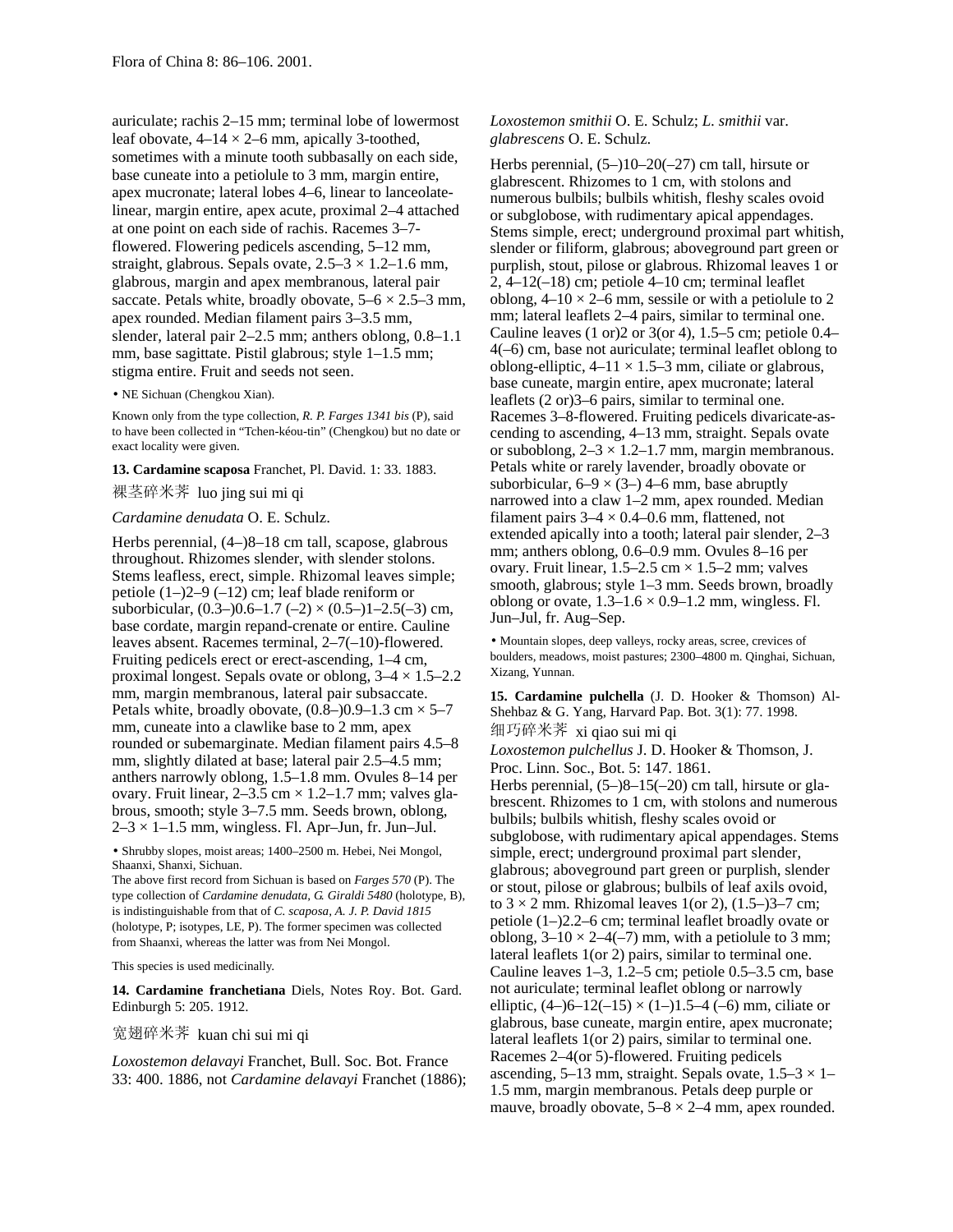Median filament pairs  $2-3 \times 0.7-1.1$  mm, flattened, extended apically into a tooth; lateral pair slender, 1–2 mm; anthers oblong, 0.5–0.6 mm. Ovules 12–16 per ovary. Fruit linear,  $1-1.7$  cm  $\times$   $1-1.2$  mm; valves smooth, glabrous; style 0.5–1 mm. Seeds brown, broadly oblong,  $1.3-1.6 \times 0.8-1.1$  mm, wingless. Fl. May–Aug, fr. Jul–Sep.

Grassy marshlands, moist rocky places, stony streamsides, scree, mountain slopes; 3400–4600 m. Qinghai, Sichuan, Xizang, Yunnan [Bhutan, India, Nepal, Sikkim].

**16. Cardamine delavayi** Franchet, Bull. Soc. Bot. France 33: 397. 1886.

洱源碎米荠 er yuan sui mi qi

Herbs perennial, 15–45 cm tall, sparsely pilose on leaves and at nodes, or glabrous throughout. Rhizomes slender and much elongated, with a few stolons and no bulbils. Stems simple at base, rarely branched above, erect, strongly flexuous; nodes well spaced, lowermost internodes to 9 cm. Rhizomal leaves simple; petiole 3– 12 cm; leaf blade reniform, cordate, or suborbicular,  $1.2-2.5 \times 1.5-3$  cm, palmately veined, base cordate, margin entire or obscurely 5-lobed, endings of principal veins and leaf apex mucronate. Cauline leaves 2–5, trifoliolate; petiole of lowermost and middle ones 2–5 cm, not auriculate and sometimes ciliate at base; terminal leaflet broadly oblong or narrowly obovate,  $0.7-2 \times$ 0.7–1.5 cm, with a petiolule to 4 mm, margin entire, apex mucronate; lateral leaflets similar to terminal, slightly smaller. Uppermost cauline leaves trifoliolate; petiole 1–3.5 cm, not auriculate at base; terminal leaflet narrowly oblong or linear, sessile,  $1-3$  cm  $\times$   $(1-2-4(-5))$ mm; lateral leaflets smaller. Racemes 7–15-flowered. Fruiting pedicels ascending,  $(1-)1.2-2(-2.3)$  cm, straight. Sepals ovate,  $2-3 \times 1-1.5$  mm, margin membranous. Petals white, broadly obovate,  $5-7 \times 2.5-$ 4 mm, apex rounded. Median filament pairs 2.5–4, not flattened; lateral pair 1.5–3 mm; anthers linear-oblong, 1–1.3 mm. Ovules 10–20 per ovary. Fruit linear, 2–3  $cm \times 1-1.3$  mm; valves torulose, glabrous; style 2-4 mm. Seeds brown, oblong,  $1.2-1.5 \times 0.6-0.9$  mm, wingless.

Open gravel along streams, forests and clearings; 2100–4000 m. Sichuan, Yunnan [Bhutan].

The above first records from Sichuan and Bhutan are based on *Smith 10441* (UPS) and *Cooper 4917* (BM, E), respectively.

**17. Cardamine repens** (Franchet) Diels, Notes Roy. Bot. Gard. Edinburgh 5: 204. 1912.

## 匍匐碎米荠 pu fu sui mi qi

*Dentaria repens* Franchet, Bull. Soc. Bot. France 32: 5. 1885; *Cardamine tenuifolia* (Ledebour) Turczaninow var. *repens* (Franchet) Franchet; *Loxostemon repens* (Franchet) Handel-Mazzetti.

Herbs perennial, 10–45 cm tall, glabrous throughout except for apices of leaf lobes. Rhizomes much elongated, with a few bulbils, 3–8 mm wide. Stems simple, erect, straight, stout. Rhizomal leaves simple or trifoliolate;

petiole 4–8 cm; leaf blade or terminal leaflet suborbicular or broadly cordate, to 1.5 cm in diam., base cordate, margin entire or obscurely 5-lobed, terminal leaflet with a petiolule to 7 mm. Cauline leaves 2–5, trifid or pinnatisect and with 2(or 3) lateral lobes on each side of midvein, lobes all decurrent, often 1- or 2-toothed, rarely entire; petiole 0.3–4 cm, winged, glabrous or ciliate, not auriculate or rarely with a small, toothlike, puberulent auricle to 0.3 mm; terminal lobe linear-lanceolate,  $1.2-5$  cm  $\times$  4-9 mm, base attenuate, margin entire, along distal half often minutely puberulent with stout trichomes rarely to 0.2 mm, apex acute; lateral lobes similar to terminal. Racemes 5–20 flowered. Fruiting pedicels ascending, 0.8–2.2 cm, straight, glabrous. Sepals ovate,  $2.5-3 \times 1.2-1.7$  mm, glabrous, margin and apex membranous, lateral pair subsaccate. Petals white or lavender, broadly obovate or spatulate,  $6-8 \times 2.5-4$  mm, apex rounded. Median filament pairs 2.5–4, slightly flattened; lateral pair 1.5–3 mm; anthers oblong, 0.8–1 mm. Ovules 8–14 per ovary. Fruit linear,  $2-3$  cm  $\times$  ca. 1.5 mm; valves smooth, glabrous; style 1–5 mm. Seeds brown, oblong, 1.2–1.5  $\times$  ca. 0.7 mm, wingless. Fl. May–Jun, fr. Jun–Jul.

• Grassy slopes, moist rocky crevices; 2400–3400 m. Sichuan, Yunnan.

Although *Cardamine repens* was first recorded from Sichuan by Handel-Mazzetti (Symb. Sin. 7: 362. 1931, as *Loxostemon repens*), this record was overlooked in FRPS and Fl. Sichuan. (vol. 14. 1999). The occurrence of the species in Sichuan is here confirmed based on the same collection cited in that first record, *Handel-Mazzetti 2788* (NY, W, WU).

**18. Cardamine granulifera** (Franchet) Diels, Notes Roy. Bot. Gard. Edinburgh 5: 204. 1912.

颗粒碎米荠 ke li sui mi qi

*Cardamine tenuifolia* (Ledebour) Turczaninow var. *granulifera* Franchet, Bull. Soc. Bot. France 33: 399. 1886; *Loxostemon granulifer* (Franchet) O. E. Schulz. Herbs perennial, 6–20(–30) cm tall, glabrous or sparsely pilose. Rhizomes much elongated, slender; bulbils few, spaced, rarely clustered. Stems simple, erect, straight, slender, sparsely pilose along proximal half, or glabrous. Rhizomal leaves simple or trifoliolate; petiole 0.7–4 cm; leaf blade or terminal leaflet suborbicular, broadly ovate, or cordate, 3–12 mm in diam., base cordate or rounded, margin entire or obscurely lobed. Cauline leaves 2–4, trifid or pinnatisect and with 2(or 3) lateral lobes on each side of midvein, lobes not decurrent; petiole 1–15(–28) mm, slender, wingless, glabrous, not auriculate at base; terminal lobe filiform to narrowly linear,  $0.9-4.5$  cm  $\times$ 0.5–1.5(–2) mm, base attenuate, margin entire, scabrous with trichomes to 0.3 mm, apex acute. Racemes 3–10 flowered. Flowering pedicels ascending, to 1.2 cm, straight, glabrous. Sepals ovate,  $2-1.5 \times 1-1.5$  mm, glabrous, margin and apex membranous, lateral pair subsaccate. Petals white or lavender, broadly obovate or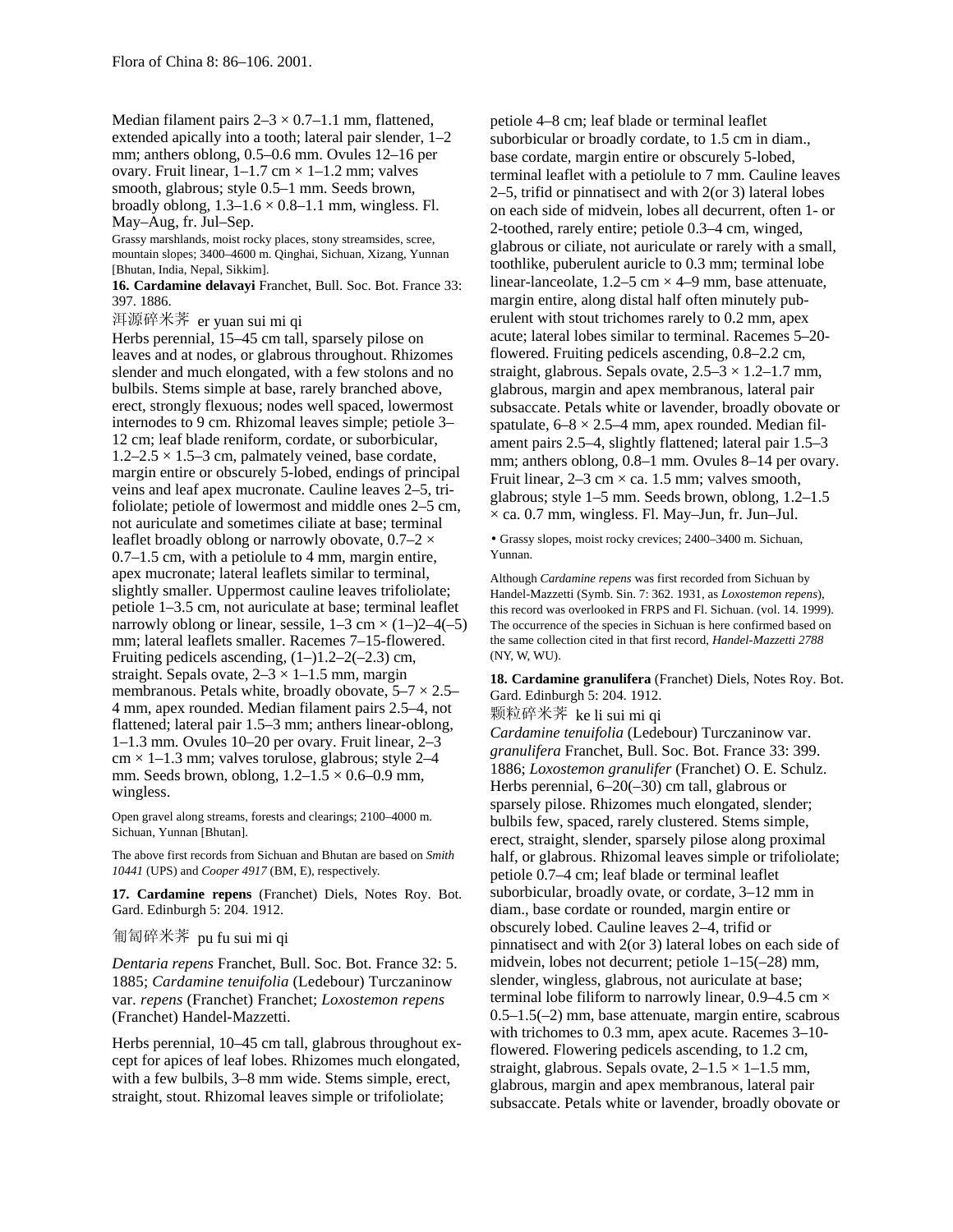spatulate,  $5-7 \times 2-3$  mm, apex rounded. Median filament pairs 3–4, slightly flattened; lateral pair 1.5– 2.5 mm; anthers oblong, 0.6–0.8 mm. Mature fruit and seeds not seen. Fl. May–Jul.

• Moist shady forests, meadows; 2800–3800 m. Yunnan. **19. Cardamine loxostemonoides** O. E. Schulz, Notizbl. Bot.

Gart. Berlin-Dahlem 9: 1069. 1926.

弯蕊碎米荠 wan rui sui mi qi

*Cardamine tibetana* Rashid & H. Ohba; *Loxostemon incanus* R. C. Fang ex T. Y. Cheo & Y. C. Lan; *L. loxostemonoides* (O. E. Schulz) Y. C. Lan & T. Y. Cheo.

Herbs perennial, (5–)12–30(–35) cm tall, glabrous or sparsely to densely pilose. Rhizomes slender, with several bulbils and stolons; bulbils with fleshy, white, scaly leaves apically with rudimentary appendages. Stems somewhat decumbent and slender below, simple. Rhizomal leaves glabrous or pilose, compound; petiole  $(0.7-2)2-15(-20)$  cm; terminal leaflet with a petiolule 3– 10 mm, blade undivided and suborbicular, oblanceolate, or linear, or trifid and suborbicular or broadly obovate in outline and with obovate or oblong lobes the basal pair of which sometimes with a tiny lobule, terminal lobe  $0.6-2(-3)$  cm  $\times$  2-5 mm; lateral leaflets 2-5 pairs, sessile or petiolulate, similar in shape and division to terminal lobe but smaller. Cauline leaves 1–4; petiole  $(0.3-11-3(-4)$  cm, not auriculate at base; terminal and lateral leaflets similar in shape, size, and number to those of basal leaves. Racemes 2–14-flowered. Fruiting pedicels (5–)1–2.5 cm, ascending to suberect, glabrous. Sepals broadly ovate,  $2.5-5 \times 1.5-2.5$  mm, glabrous, broadly membranous at margin and apex, base of lateral pair subsaccate. Petals purple with darker veins, broadly obovate,  $0.8-1.2(-1.4)$  cm  $\times$  5-8 (-8.5) mm, not clawed, apex rounded. Median filament pairs (3.5– )4.5–6 mm, lateral pair 2.5–4 mm; anthers narrowly oblong, 1.4–2 mm. Ovules 14–20 per ovary. Fruit linear, 2.5–3.5 cm  $\times$  1.2–1.5 mm; valves glabrous; style 1–3 mm. Seeds brown, ovate, ca.  $1.5 \times 1$  mm, wingless. Fl. Jun–Jul, fr. Aug–Sep.

Mountains slopes, along ditches, damp grounds by streams, open grass and gravel, scree; 2900–5500 m. Xizang, Yunnan [Bhutan, India, Kashmir, Nepal, Sikkim].

**20. Cardamine stenoloba** Hemsley, J. Linn. Soc., Bot. 29: 303. 1892.

狭叶碎米荠 xia ye sui mi qi

*Cardamine pratensis* Linnaeus subsp. *chinensis* O. E. Schulz; *Loxostemon stenolobus* (Hemsley) Y. C. Lan & T. Y. Cheo.

Herbs perennial, 5–25 cm tall, slender, glabrous except for leaves. Rhizomes slender, stoloniferous. Stems simple, branched above, flexuous. Basal leaves not rosulate, often withered by anthesis; petiole 1–1.5 cm; terminal leaflet orbicular, 2–4 mm in diam., with a petiolule 1–4 mm, sparsely pilose, base rounded, margin entire or obscurely lobed; lateral lobes similar to terminal one. Middle and upper cauline leaves pinnatisect, margin scabrous with trichomes to 0.1 mm; petiole 3–8 mm, not auriculate at base; terminal lobe filiform,  $1-2.5$  cm  $\times$  0.4–0.7 mm, base attenuate and decurrent with adjacent lateral lobes, margin entire, apex acute, not mucronate; lateral lobes 1–3 pairs, sessile, decurrent, similar to terminal lobe but smaller. Racemes 2–8-flowered, rachis strongly flexuous. Pedicels of young fruit divaricate, 8–14 mm, slender, soon recurved, glabrous. Sepals ovate,  $1.5-2 \times 0.8-1$ mm, glabrous, membranous at margin and apex. Petals white, obovate or broadly spatulate,  $5-6 \times 2.5-3$  mm. Median filament pairs 2.5–3 mm, filiform; lateral pair 1.5–2 mm; anthers oblong, 0.5–0.6 mm. Median nectar glands oblong, to 0.5 mm. Ovules 8–12 per ovary. Fruit linear,  $1.5-2.2$  cm  $\times$  ca. 1 mm; valves glabrous; style 1– 1.5 mm. Seeds pale brown, oblong, ca.  $1.8 \times 0.8$  mm, wingless.

### • Shaanxi, Sichuan.

*Cardamine stenoloba* is known only from three collections, the syntypes *A. Henry 8794* (listed as "8724" in the protologue) and *Pratt 352* (both at K and mounted on the same sheet), and the type of *C. pratensis* subsp. *chinensis* (*H. Biondi 439* at B). The species is here lectotypified on Pratt's collection. It is most closely related to *C. elegantula* J. D. Hooker & Thomson (from Bhutan, Nepal, and Sikkim), from which it is readily distinguished by having finely pinnatisect middle and upper cauline leaves with 1–3 pairs of filiform, basally decurrent, acute lateral lobes and well-developed median glands to 0.5 mm. By contrast, *C. elegantula* has compound leaves with 5–7 pairs of elliptic or oblong, petiolulate, apically mucronate lateral leaflets and obsolete median glands.

*Cardamine stenoloba* was treated in *Loxostemon* in both FRPS (pp. 239, 241) and Fl. Sichuan. (14: 111–112. 1999), but the species has filiform stamens and no bulbils, and the illustrations of *L. stenolobus* in these two floras in fact represent young plants of *C. parviflora*.

**21. Cardamine simplex** Handel-Mazzetti, Symb. Sin. 7: 361. 1931.

单茎碎米荠 dan jing sui mi qi

*Cardamine truncatolobata* W. T. Wang; *Loxostemon axillus* Y. C. Lan & T. Y. Cheo.

Herbs perennial, (8–)13–35 cm tall, glabrous throughout or sparsely pilose. Rhizomes slender, thickened at stem base, with 1 or few stolons. Stems erect, slender, simple or 1- or 2-branched, flexuous. Basal leaves 1–3, 3- or 5(or 7)-foliolate; petiole (1.3–  $(2-6(-8)$  cm; terminal leaflet broadly obovate,  $3-12 \times$ 5–13 mm, with a petiolule 1–5(–8) mm, base subtruncate or rounded, margin entire or apically subtruncate or obtusely 3-lobed, ultimately mucronate; lateral leaflets 1 or 2(or 3) pairs, subsessile or petiolulate, somewhat similar to terminal leaflet but smaller. Cauline leaves (1 or) 2–5(-7), 3- or 5-foliolate; petiole (0.8–)1.2–3 cm, not auriculate at base; terminal leaflet of uppermost leaves filiform, linear, or rarely narrowly oblanceolate,  $0.5-2$  cm  $\times$   $(0.3-1)$  - 2 mm,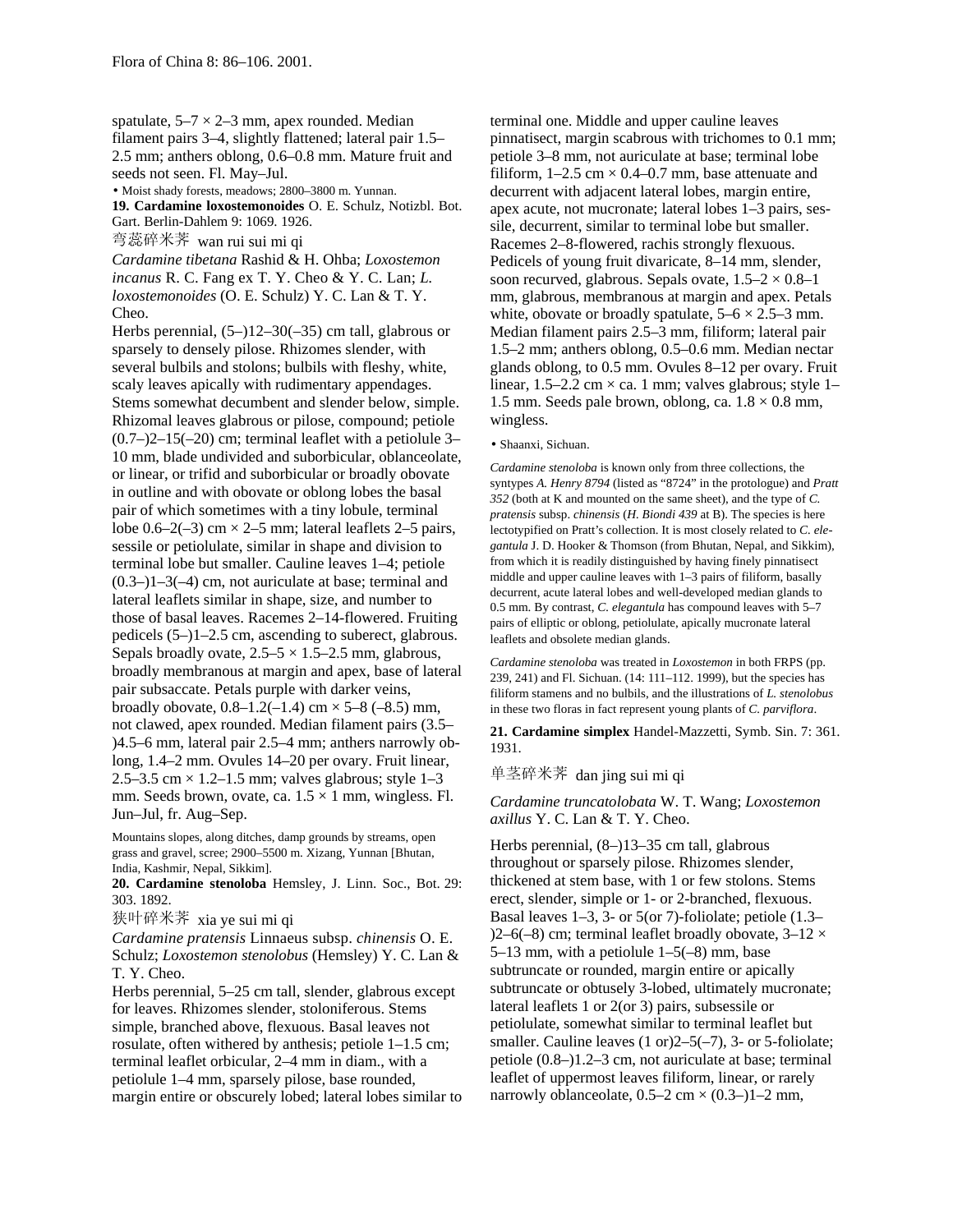attenuate at base, margin entire, apex acute. Racemes lax, (2–)5–14(–16)-flowered, rachis often flexuous. Fruiting pedicels erect or ascending,  $(0.8-11-2.5(-3))$ cm, straight, glabrous, proximal ones often much longer than distal. Sepals ovate or oblong,  $2.5-3.5 \times 1.3-1.8$ mm, glabrous, lateral pair subsaccate. Petals white, obovate,  $(6.5-77-9 \times 3.5-5$  mm, not clawed, apex rounded. Median filament pairs 4–5 mm, slender; lateral pair 3–3.5 mm; anthers oblong, 0.8–1.1 mm. Ovules 8–14 per ovary. Fruit linear, (1–)1.5–2.5(–2.8)  $cm \times 1 - 1.2$  mm; valves glabrous, smooth; style (1– )1.5–3(–4) mm. Seeds brown, oblong, 1.2–1.6 × 0.8– 1.2 mm, wingless. Fl. May–Jul, fr. Jun–Aug. • Meadows, damp turf, marshy areas, stream- or ditchsides; 2500– 3800 m. Sichuan, Yunnan.

The above first record of *Cardamine simplex* from Sichuan is based on *McLaren AC–19* (E, LE, P) and the type collection of *C. truncatolobata*.

The type collection of *Cardamine simplex, Handel-Mazzetti 4310* (holotype, WU; isotypes, E, GH, NAS, W), resembles that of *C. truncatolobata, Lan Kaiyong, Li Liangqian & Fei Yong 341* (holotype, PE; isotypes, KUN, PE), in every morphological aspect except for having narrower leaflets on the uppermost leaves and slightly lax racemes. **22. Cardamine trifoliolata** J. D. Hooker & Thomson, J. Proc. Linn. Soc., Bot. 5: 145. 1861.

三小叶碎米荠 san xiao ye sui mi qi

*Cardamine flexuosoides* W. T. Wang; *C. flexuosoides* var. *glabricaulis* W. T. Wang, nom. illeg.; *Loxostemon smithii* O. E. Schulz var. *wenchuanensis* Y. C. Lan & T. Y. Cheo.

Herbs perennial, (4–)6–18(–25) cm tall, often sparsely pilose at least basally. Rhizomes slender, thickened at stem base, with 1 or few stolons. Stems erect or decumbent, slender, simple or few branched. Basal leaves 1–3, 3- or 5(or 7)-foliolate, rarely simple; petiole 1–4(–5.5) cm; terminal leaflet broadly obovate or rarely ovate,  $2-12 \times 3-14$  mm, with a petiolule  $1-6(-8)$  mm, base subtruncate, cordate, or rounded, margin entire and obscurely 5-lobed or -crenate, apically subtruncate or obtusely 3-lobed; lateral leaflets 1(–3) pairs, subsessile or petiolulate, resembling terminal leaflet, or not lobed and oblong or ovate, smaller. Cauline leaves 1 or 2(or 3), 3(or 5)-foliolate; petiole 0.5–1.5 cm, not auriculate at base; terminal and lateral leaflets similar to those of basal leaves; petiolule 0.5–3 mm. Racemes lax, 2–8 flowered, rachis straight. Fruiting pedicels ascending or divaricate, 0.5–1.5(–2) cm, straight, glabrous. Sepals ovate or oblong,  $2-3 \times 1-1.4$  mm, glabrous, lateral pair subsaccate. Petals white, obovate or spatulate,  $5-8 \times$ 2.5–4 mm, not clawed, apex rounded. Median filament pairs 3–4.5 mm, slender; lateral pair 2–3 mm; anthers oblong, 0.8–1 mm. Ovules 8–12 per ovary. Young fruit glabrous. Mature fruit and seeds not seen. Fl. May–Jul, fr. Jul–Sep.

Moist rocky crevices, meadows, moist forests, mossy banks, rocky areas; 2500–4300 m. Sichuan, Yunnan [Bhutan, India, Nepal, Sikkim].

The above first record of *Cardamine trifoliolata* from Sichuan is based on *Pratt 762* (K) and the type collection of *Loxostemon smithii* var. *wenchuanensis*; the above first record from Yunnan is based on *Rock 4166* (E, GH, US) and *ACE 172* (K). As indicated above, accounts of *C. trifoliolata* in FRPS, Fl. Sichuan. (14: 89. 1999), Fl. Xizang. (2: 360. 1985), and Fl. Yunnan. (6: 58. 1995) are all based on misidentified plants of *C. fragariifolia*.

The name *Cardamine flexuosoides* var. *glabricaulis* was nomenclaturally superfluous when published and is therefore illegitimate because it was based on the same type collection, *Wang Fatsuan 21010* (holotype, KUN; isotype, PE), of the already validly published *Loxostemon smithii* var. *wenchuanensis*. This collection is an excellent match to the type of *C. trifoliolata, Griffith 1757* (holotype, K; isotype, BM), which was collected from Bhutan.

**23. Cardamine rockii** O. E. Schulz, Notizbl. Bot. Gart. Berlin-Dahlem 9: 473. 1926.

鞭枝碎米荠 bian zhi sui mi qi Herbs perennial, (9–)15–45(–55) cm tall, pilose or subhirsute. Rhizomes elongated, 1–3 mm in diam. Stems decumbent basally, erect, simple, ridged, pilose, 4–10-leaved. Basal leaves not rosulate, similar to cauline ones; lower and middle cauline leaves (1.5–)3– 12(–15) cm; petiole 0.5–4 cm, ciliate, not auriculate at base; terminal leaflet broadly ovate or suborbicular, (3–  $(5-12(-15) \times (2-4-8(-10) \text{ mm})$ , symmetrical, with a petiolule 1–3 mm, base obtuse, truncate, or cuneate, margin 2–4-toothed on each side, teeth submucronate; lateral leaflets alternate or rarely opposite, 6–12 on each side of rachis, broadly to narrowly ovate or ovatelanceolate, subequaling terminal leaflet, asymmetric, sessile or with a petiolule to 3 mm, pilose or rarely subglabrous, base oblique, proximal margin coarsely and unequally (2 or)3–5(or 6)-toothed, distal margin entire or 1–3-toothed, acute apex and teeth submucronate. Racemes terminal, many flowered. Flowering pedicels divaricate or ascending, 1–2 cm, slender, pilose. Sepals oblong to narrowly ovate, (2.5–  $3-4 \times (1-)1.2-1.6$  mm, margin membranous, base of lateral pair subsaccate. Petals white, obovate,  $7-9 \times$ 2.5–4 mm, cuneate into a clawlike base to 2 mm, apex rounded or subemarginate. Median filament pairs 4–5 mm, slightly dilated, not flattened; lateral pair 2.5–3.5 mm; anthers narrowly oblong, 1–1.5 mm. Ovules 10–14 per ovary. Fruit and seeds not seen. Fl. May–Jul.

• Moist grassy areas, boggy places by streams, alpine meadows; 3100–4700 m. SW Sichuan, Yunnan.

**24. Cardamine purpurascens** (O. E. Schulz) Al-Shehbaz et al., Novon 10: 324. 2000.

紫花碎米荠 zi hua sui mi qi

*Cardamine microzyga* O. E. Schulz var. *purpurascens*

O. E. Schulz, Notizbl. Bot. Gart. Berlin-Dahlem 11:

225. 1931; *Loxostemon purpurascens* (O. E. Schulz) R. C. Fang ex Y. C. Lan & T. Y. Cheo.

Herbs perennial, (8–)10–25(–30) cm tall, pilose.

Rhizomes stout, 0.5–1.5 cm, often with several stolons.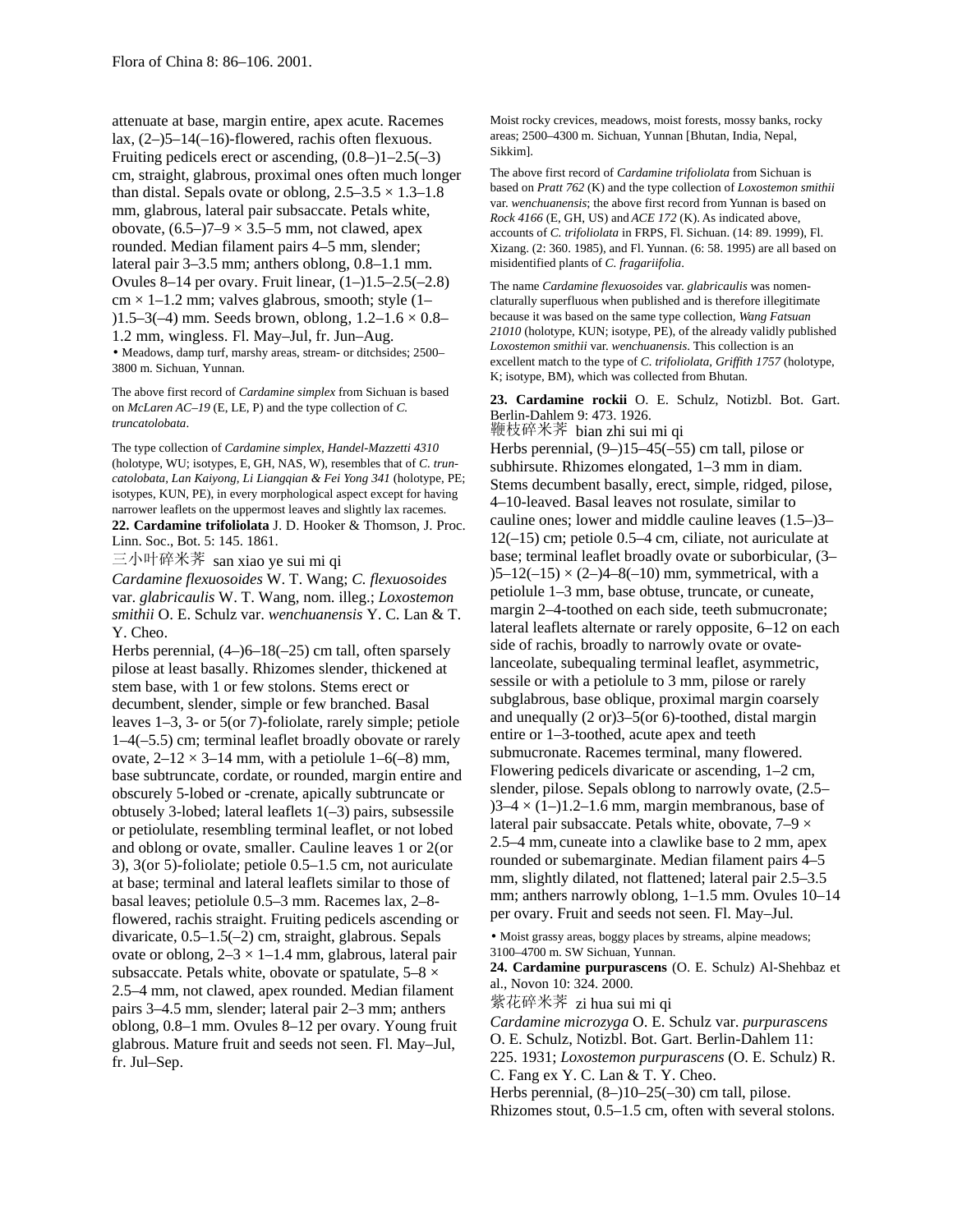Stems erect, simple, ridged, pilose, not flexuous. Basal leaves rosulate, 5–10 cm; petiole 1–3.5 cm, ciliate; terminal leaflet subreniform or orbicular,  $4-8 \times 4-10$ mm, petiolule 1–3 mm, base rounded or cordate, margin entire or obscurely and obtusely 3–5-lobed; lateral leaflets 3–7 pairs, obovate or suborbicular, symmetric or not, slightly smaller than terminal lobe, entire or obscurely toothed, apex rounded. Cauline leaves 2–10, 1–5 cm; petiole (2–)4–10 (–15) mm, ciliate, not auriculate at base; terminal leaflet linear, oblong, or lanceolate,  $3-9 \times 0.5-2$  mm, sessile or with a petiolule to 1.5 mm; lateral leaflets 4–7 pairs, narrowly oblong to oblong-ovate, subequaling terminal leaflet, symmetric or not, pilose, base oblique or cuneate, proximal margin entire or 1-toothed, distal margin entire, apex acute. Racemes terminal, many flowered. Fruiting pedicels divaricate or ascending, (0.7–) 1– 2.2(–3) cm, slender, pilose. Sepals oblong or ovate, 3–4  $\times$  1.5–2 mm, pilose, margin membranous, base of lateral pair saccate. Petals magenta-red, purple, or lavender, broadly obovate,  $7-11 \times 3-6$  mm, cuneate into a clawlike base to 2 mm, apex rounded. Median filament pairs 4–5 mm, flattened below anther, to 1 mm wide; lateral pair 2.5–3.5 mm; anthers narrowly oblong, 0.9–1.2 mm. Ovules 10–16 per ovary. Fruit 1.6–2.5 cm  $\times$  1.2–1.8 mm; valves glabrous, smooth; style 1–2 mm. Seeds brown, broadly oblong,  $1.2-1.5 \times 0.9-1$  mm, wingless. Fl. May–Jul.

• River banks, wood margins, marshy places, swampy meadows, *Rhododendron* scrub; 3500–4400 m. Sichuan, Yunnan.

## **25. Cardamine microzyga** O. E. Schulz, Bot. Jahrb. Syst. 32: 545. 1903.

小叶碎米荠 xiao ye sui mi qi *Cardamine prattii* Hemsley & E. H. Wilson. Herbs perennial, 10–30(–45) cm tall, sparsely pilose. Rhizomes slender, to 15 cm or longer, 1–1.5 mm in diam., without stolons. Stems erect, simple, ridged, pilose. Basal leaves rosulate, 2–11 cm; petiole 0.5–5 cm, ciliate; terminal leaflet obovate,  $2-8(-13) \times 2-7(-10)$ mm, petiolule 0.5–4 mm, pilose, base cuneate, margin 1–3-toothed on each side, apex acute, submucronate; lateral leaflets 5–11 pairs, obovate or ovate, pilose, asymmetric, slightly smaller than terminal lobe, sessile or rarely with a petiolule to 5 mm, base oblique to subcuneate, proximal margin 1- or 2-toothed, rarely 1 lobed, distal margin often entire, apex acute. Cauline leaves 1–3, (2–)4–10(–25) cm; petiole 0.5–4(–9) cm, ciliate, not auriculate at base; terminal leaflet and 6–9 pairs of lateral leaflets similar in morphology to those of basal leaves. Racemes terminal, 10–20-flowered. Fruiting pedicels erect to erect-ascending, (0.7–)1–2 cm, slender, pilose. Sepals oblong or ovate,  $2.5-4 \times 1-1.7$ mm, sparsely pilose or glabrous, margin membranous, base of lateral pair saccate. Petals purple or rarely white, broadly obovate,  $6.5-10 \times 3-6$  mm, cuneate into a clawlike base to 2 mm, apex rounded. Median filament

pairs 3.5–5 mm, flattened; lateral pair 2.5–3.5 mm; anthers narrowly oblong, 0.8–1.1 mm. Ovules 10–14 per ovary. Fruit linear,  $2.5-4$  cm  $\times$  1.5-2 mm; gynophore 0.5–2 mm; valves smooth, glabrous; style 1–2.5 mm. Seeds brown, oblong,  $1.8-2.1 \times 1-1.3$  mm, wingless. Fl. (Apr–)Jun–Sep, fr. Jul–Oct. • Moist alpine meadows, streamsides; 2600–4600 m. Sichuan, Xizang.

The records in FRPS and Fl. Yunnan. (6: 69–70. 1995) of *Cardamine microzyga* from Yunnan are probably based on misidentified plants of *C. purpurascens,* a species that occurs in that province and was listed in Fl. Yunnan. as a synonym of *C. microzyga*. The above first record of *C. microzyga* from Xizang is based on *Soulié 1025* (P) and *Soulié 2466* (MO, P).

*Cardamine microzyga* var. *duplolobata* C. Y. Wu ex T. Y. Cheo (Bull. Bot. Lab. N. E. Forest. Inst., Harbin 1980(6): 27. 1980), which is endemic to Sichuan, does not belong to *C. microzyga* because it has strongly 2- or 3-lobed, coarsely dentate leaflets with petiolules nearly as long as or longer than the leaflets. Unfortunately, the type collection, *T. T. Yü 6186* (holotype, PE; isotype, KUN), has no flowers or fruit. The present authors believe that this taxon represents a distinct species, but a formal recognition at that rank awaits the study of flowering and fruiting material.

**26. Cardamine gracilis** (O. E. Schulz) T. Y. Cheo & R. C. Fang, Bull. Bot. Lab. N. E. Forest. Inst., Harbin 1980(6): 27. 1980.

# 纤细碎米荠 xian xi sui mi qi

*Cardamine multijuga* Franchet var. *gracilis* O. E. Schulz, Repert. Spec. Nov. Regni Veg. 17: 289. 1921.

Herbs perennial, 10–35(–50) cm tall, glabrous throughout, semiaquatic. Rhizomes slender, to 10 cm or longer, 0.5–3 mm in diam. Stems erect, simple, striate angled, rooting from lower and sometimes middle nodes. Basal rosettes absent. Cauline leaves 10–20 per stem,  $(1.5-2.5-7.5(-9)$  cm  $\times$   $(1.5-4-14(-17)$  mm; petiole absent or rarely to 2 mm; terminal leaflet narrowly obovate, oblong, or rarely broadly ovate, (2–  $(3-8(-9) \times (0.5-1) 1.5-5(-7)$  mm, petiolule 0.5-2 mm, base cuneate or rarely obtuse, margin obscurely 1–3 toothed on each side, apex acute, submucronate; lateral leaflets (6 or)7–12(–15) pairs, linear or narrowly oblong, asymmetric, slightly smaller than terminal lobe, sessile or rarely with a petiolule to 0.5 mm, base oblique, proximal margin 1- or 2(or 3)-toothed, distal margin entire or rarely obscurely 1- or 2-toothed, apex acute; proximal pair of lateral leaflets auriclelike, attached at or just above node, often giving appearance of amplexicaul leaf base. Racemes terminal, 10–20 flowered. Fruiting pedicels divaricate, 0.8–2.2 cm, slender. Sepals oblong or ovate,  $3-4 \times 1.2-2$  mm, spreading, margin membranous, base of lateral pair subsaccate. Petals lavender with darker veins, spatulate,  $6-8 \times 2-3$ mm, spreading, apex rounded. Filaments spreading, dilated at base, subequal, median pairs 3.5–5 mm, lateral pair 3–4.5 mm; anthers narrowly oblong, 1.3–1.6 mm. Ovules 10–14 per ovary. Fruit linear,  $2-4$  cm  $\times$  ca.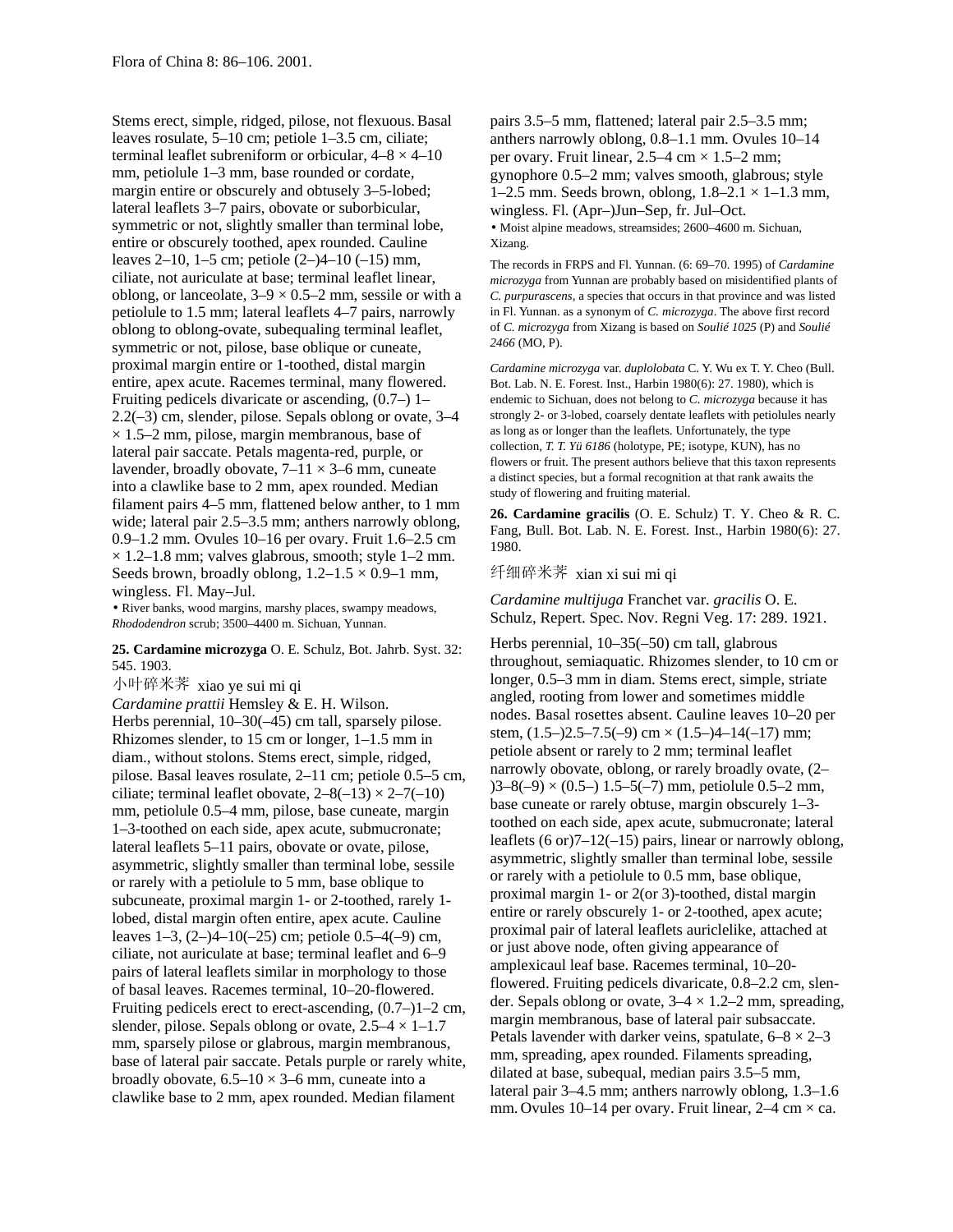1.5 mm; gynophore ca. 0.5 mm; valves smooth, glabrous; style 4–6 mm. Seeds brown, oblong,  $1.7-2 \times$ ca. 1.3 mm, winged all around; wing ca. 0.4 mm wide. Fl. Jun–Aug, fr. Jul–Oct.

• Marshlands, lake shores, margins of ponds, ditches, open pastures; 2400–3300 m. Yunnan.

This species, as *Cardamine multijuga* var. *gracilis,* was said to occur in Bhutan (Fl. Bhutan 1(2): 432. 1984), but the present authors have seen no material from that country. On the basis of having white flowers with smaller (4–6 mm) petals, it is likely that the record from Bhutan belongs to another species.

**27. Cardamine multijuga** Franchet, Bull. Soc. Bot. France 33: 399. 1886.

# 多裂碎米荠 duo lie sui mi qi

*Cardamine griffithii* J.D.Hooker &Thomson subsp. *multijuga* (Franchet) O. E. Schulz.

Herbs perennial, (20–)40–100(–160) cm tall, glabrous throughout. Rhizomes creeping, without stolons. Stems erect, simple or branched above, rooting from lowermost nodes, striate angled, 11–25-leaved.Leaves sessile, cauline; lower and middle ones  $2.2-6(-10)$  cm; terminal leaflet orbicular or broadly obovate,  $3-12 \times 3-$ 11 mm, with a petiolule 0.5–6 mm, base subcordate or cuneate, margin repand and not ciliate, apex obtuse or rounded; lateral leaflets (7 or)8–11(–15) pairs, slightly smaller than terminal one, ovate or ovate-oblong, base obtuse, margin repand and not ciliate, apex obtuse or rounded; proximal pair of lateral leaflets auriclelike, attached at or just above node, often giving appearance of amplexicaul leaf base. Uppermost leaves smaller. Fruiting pedicels divaricate, 1–2 cm, slender, straight. Sepals oblong,  $2.5-3 \times 1.5-2$  mm, spreading. Petals purple or lavender, obovate,  $7-9 \times 3-4$  mm, not clawed, apex rounded. Filaments spreading, subequal, 4–5 mm; anthers narrowly oblong, 1.5–1.7 mm. Ovules 10–16 per ovary. Young fruit glabrous; styles 2–4 mm; stigma entire. Immature seeds wingless. Fl. Jun–Jul.

• Streamsides, marshy places; 200–2800 m. Yunnan.

*Cardamine multijuga,* which was previously reduced to the synonymy of *C. griffithii,* is known only from older collections. However, it is readily distinguished from *C. griffithii* by having cauline leaves with (7 or)8–11(–15) pairs of nonciliate lateral leaflets, spreading sepals, petals, and stamens, subequal stamens, entire stigmas, and styles 3–4 mm. By contrast, *C. griffithii* has cauline leaves with 2–4(or 5) pairs of ciliate lateral leaflets, erect sepals, petals, and stamens, tetradynamous stamens, strongly 2-lobed stigmas, and styles 0.5–1(–2) mm.

**28. Cardamine griffithii** J. D. Hooker & Thomson, J. Proc. Linn. Soc., Bot. 5: 146. 1861.

山芥碎米荠 shan jie sui mi qi

*Cardamine griffithii* var. *pentaloba* W. T. Wang.

Herbs perennial, (20–)30–100(–115) cm tall, glabrous throughout except for leaflet margin. Rhizomes creeping, without stolons. Stems erect, simple or

branched above, striate angled, (9–)12–28(–37)-leaved. Leaves sessile, cauline; lower and middle ones (1–)2–  $9(-11) \times (0.7) -1 -3.5(-4.5)$  cm; terminal leaflet orbicular, broadly ovate, or obovate,  $(0.5-11-3(-3.5) \times$  $(0.3-)0.6-1.9(-2.5)$  cm, with a petiolule  $2-10(-15)$  mm, base subcordate, rounded, or rarely cuneate, margin repand or entire and sparsely ciliate, apex obtuse or rounded; lateral leaflets 2–4(or 5) pairs, slightly to distinctly smaller than terminal one, base obtuse or rarely slightly oblique, margin entire or repand and sparsely ciliate, apex obtuse or rounded; proximal pair of lateral leaflets auriclelike, attached at or just above node, often giving appearance of amplexicaul leaf base. Uppermost leaves smaller. Fruiting pedicels ascending or divaricate, (0.4–)0.7–1.5 cm, slender, straight. Sepals ovate or oblong,  $2.5-3 \times 1.5-2$  mm, erect. Petals purple or lavender, spatulate or obovate,  $6-9 \times$ (2.5–)3–5 mm, not clawed, apex rounded or subemarginate. Staminal filaments erect, median pairs 3.5–4.5 mm, lateral pair 2.5–3 mm; anthers oblong, 0.9–1.1 mm. Ovules 10–22 per ovary. Fruit linear, (1.5–  $2-4$  cm  $\times$  0.9–1.2 mm; gynophore 0.5–1 mm; valves smooth, glabrous; style  $0.5-1(-2)$  mm; stigma 2-lobed, distinctly broader than style. Seeds brown, oblong, 1.4–  $1.7 \times 0.8$ –1.1 mm, wingless. Fl. May–Aug, fr. Jun–Sep.

Mountain slopes, valleys, streamsides, pastures, marshy places, moist forest floor, shady rocky areas; 2400–4500 m. Sichuan, Xizang, Yunnan [Bhutan, India, Nepal, Sikkim].

Records in FRPS and Fl. Guizhou. (7: 5. 1989) of *Cardamine griffithii* from Guizhou, Hubei, and Hunan are very likely based on misidentified plants of *C. hygrophila*. Although the present authors have not seen the type of *C. griffithii* var. *pentaloba,* it is very likely that this plant is only a minor variant of the species. Five-lobed terminal leaflets occur sporadically throughout the range of the species. However, if the type of this variety has terete, pilose stems, then it is *C. hygrophila,* and the type collection will represent a new record for Yunnan.

**29. Cardamine lyrata** Bunge, Mém. Acad. Imp. Sci. St.- Pétersbourg, Sér. 6, Sci. Math. 2: 29. 1833.

水田碎米荠 shui tian sui mi qi

## *Cardamine argyi* H. Léveillé.

Herbs perennial, (20–)30–70(–80) cm tall, glabrous throughout. Rhizomes short, thick, not scaly. Stolons from rhizome or lower to middle stem nodes, to 80 cm. Stems erect, simple, striate angled, 8–15-leaved. Leaves on stolons simple or rarely with a basal pair of auriclelike leaflets; petiole 3–12 mm; leaf blade suborbicular, cordate, or reniform,  $(0.7-11-2.2(-3) \times$ 0.7–2(–2.3) cm, margin repand or entire, apex rounded. Cauline leaves sessile, middle ones (1.5–)3–5(–7) cm; terminal leaflet orbicular, ovate, or rarely oblong,  $1-3 \times$  $(0.8-11-3$  cm, with a petiolule  $(0.3-0.5-1.5(-2)$  cm, base cordate, subtruncate, or obtuse, margin repand or subentire, apex rounded; lateral leaflets 2–5 pairs, much smaller than terminal one, ovate, suborbicular, or oblong-ovate; proximal pair of lateral leaflets auri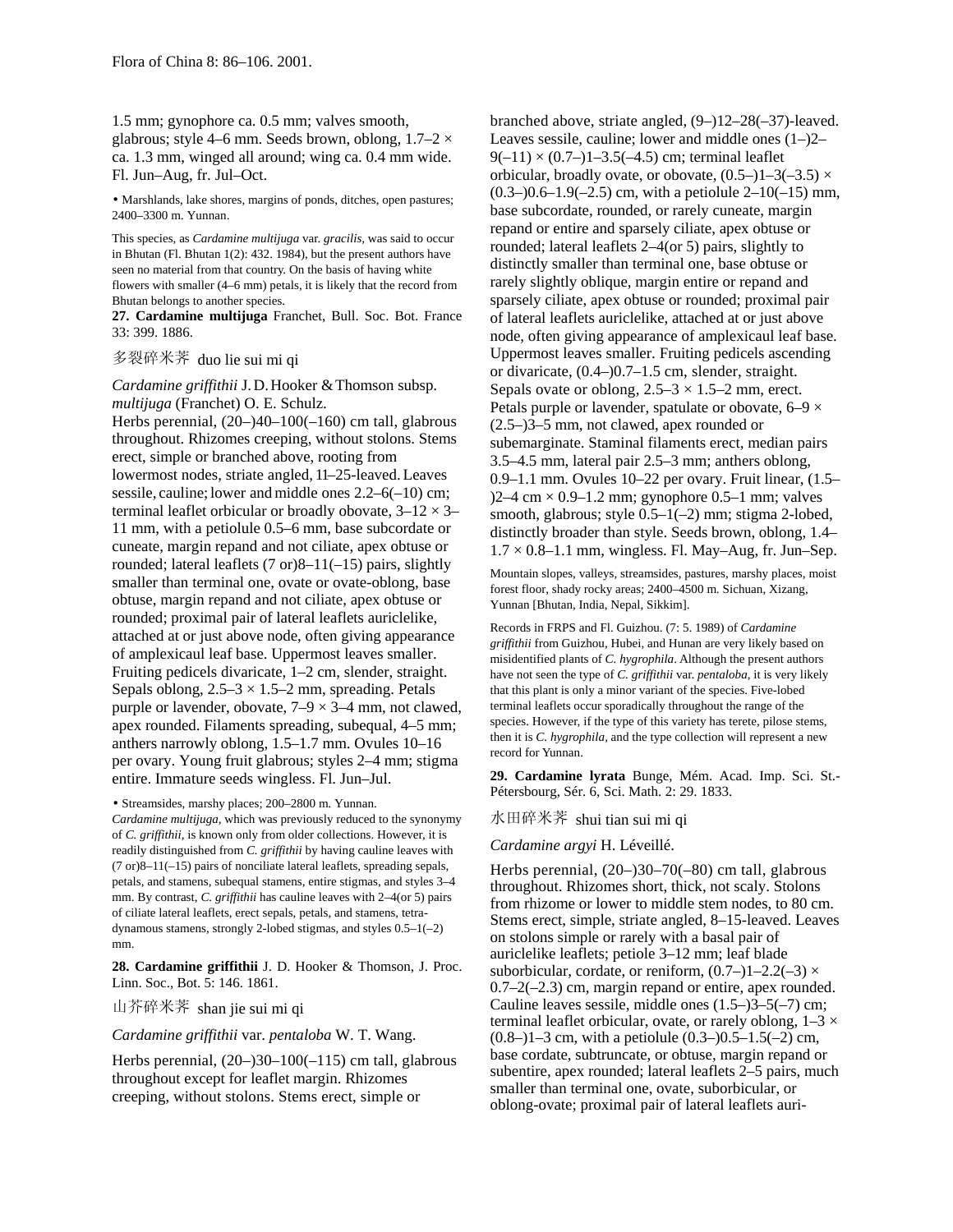clelike, attached at or just above node, often giving appearance of amplexicaul leaf base. Fruiting pedicels  $(0.7-11-2(-2.5)$  cm, slender, divaricate, usually straight. Sepals ovate,  $3-3.5 \times 1-1.5$  mm, margin membranous, lateral pair subsaccate. Petals white, obovate,  $7-10 \times 3-$ 4 mm, not clawed, apex rounded or emarginate. Filaments slightly spreading, median pairs 4–5 mm, lateral pair 2.5–3.5 mm; anther narrowly oblong, 1–1.5 mm. Ovules 14–18 per ovary. Fruit linear, strongly flattened,  $(1.5-)$  2-3(-3.5) cm  $\times$  1.5-2 mm; valves smooth, glabrous; styles slender, 1.5–3 mm. Seeds brown, oblong,  $2-3 \times 1-2$  mm, winged all around; wing to 1 mm wide. Fl. Apr–Jun, fr. May–Jul.

Moist places, streamsides; near sea level to 1000 m. Anhui, Fujian, Guangxi, Guizhou, Hebei, Heilongjiang, Henan, Hunan, Jiangsu, Jiangxi, Jilin, Liaoning, Nei Mongol, Shandong, Sichuan, Zhejiang [Japan, Korea, Russia].

Although the type of *Cardamine argyi* was collected from Jiangsu, *Argy s.n.* (holotype, E), the name was not listed in FRPS or any provincial Chinese flora.

**30. Cardamine hygrophila** T. Y. Cheo & R. C. Fang, Bull. Bot. Lab. N. E. Forest. Inst., Harbin 1980(6): 26. 1980. 湿生碎米荠 shi sheng sui mi qi Herbs perennial,  $(7-)10-25(-35)$  cm tall. Rhizomes compact, thick, not stoloniferous. Stems erect, terete, pilose at base, glabrous from the middle upward, often more than 1 from base. Basal leaves rosulate, (3–)5–9(– 11) cm; petiole (0.7–)1.5–3.5 (–4.5) cm; terminal leaflet orbicular or reniform,  $(0.5-11-3 \times (0.5-11.5-3.5)$  cm, with a petiolule 1–2 cm, base cordate or subtruncate, margin entire, repand, or obscurely coarsely crenate, apex rounded; lateral leaflets  $2$  or  $3(-5)$  pairs, much smaller than terminal one. Cauline leaves  $2-5(-7)$ , glabrous; middle ones 1.5–6(–8) cm; terminal leaflet suborbicular or broadly ovate, rarely oblong or sublanceolate,  $(0.5-)1.2-3(-3.5) \times (0.5-)1-2.5(-3)$  cm, with a petiolule 5–12(–20) mm, base rounded or subcuneate, margin obscurely to strongly angled, rarely entire, often mucronulate at angles, apex obtuse to subacute; lateral leaflets (1 or)2 or 3 pairs, smaller and somewhat similar to terminal ones; proximal pair of lateral leaflets auriclelike, attached at or just above node, often giving appearance of amplexicaul leaf base. Fruiting pedicels divaricate or ascending, (0.7–)1–2.2(– 3) cm, slender, glabrous, straight. Sepals ovate or oblong,  $2.5-3 \times 2-2.5$  mm. Petals white, obovate, 6–9  $\times$ 3–4 mm, not clawed, apex rounded. Filaments subequal in length, somewhat spreading, 4.5–6 mm; anthers narrowly oblong, 1–1.3 mm. Ovules 12–22 per ovary. Fruit linear,  $1.5-4$  cm  $\times$  1-1.5 mm; gynophore to 1 mm; valves smooth, glabrous; style slender, 2–4 mm; stigma entire, narrower than style. Seeds brown, oblong, 1.3–  $1.8 \times 0.7$ –1 mm. Fl. and fr. Apr–Jun.

• Valleys, streamsides; 1400–2200 m. Guangxi, Guizhou, W Hubei (Badong Xian), Hunan, Sichuan.

The above first record from Guizhou is based on *S Guizhou Team 1148* (NAS); the above first record from Hubei is based on *Wilson 240* (E, US, W) and *Wilson 291* (K, W); the above first record from Hunan is based *Anonymous 700* (MO).

The plants are used as a vegetable or as forage.

**31. Cardamine engleriana** O. E. Schulz, Bot. Jahrb. Syst. 32: 407. 1903.

光头山碎米荠 guang tou shan sui mi qi *Cardamine griffithii* J. D. Hooker & Thomson var. *grandifolia* T. Y. Cheo & R. C. Fang.

Herbs perennial, 10–24(–30) cm tall, sparsely to densely pilose, often glabrescent above, rarely glabrous throughout. Rhizomes slender, with 1 or few filiform stolons. Stems erect, simple, terete, crisped pilose at base. Basal leaves not rosulate, often withered by anthesis; petiole 0.5–2 cm; terminal leaflet reniform or suborbicular,  $0.5-1.5 \times 0.7-1.7$  cm, base cordate, margin shallowly crenate or repand; lateral leaflets 2, much smaller than terminal ones, sometimes absent and leaf simple. Middle and upper cauline leaves trifoliolate, sessile, to 10 cm; terminal leaflet reniform, suborbicular, or broadly ovate,  $1.5-6(-7) \times 1.2-4(-5)$  cm, with a petiolule 0.3–2.5(–5.2) cm, base cordate, rounded, or cuneate, glabrous, ciliate, ortrichomesforming small tufts at teeth, margin crenate, repand, or obscurely to distinctly 2–6-toothed on each side, apex obtuse or acute; lateral leaflets 2, auriclelike, attached at or just above node, often giving appearance of amplexicaul leaf base, suborbicular, ovate, obovate, or reniform, 3–  $16(-25) \times 2 - 13(-17)$  mm, much smaller than terminal leaflet, margin entire, 1- or 2-toothed, or repand. Racemes 3–10-flowered. Fruiting pedicels 0.5–1.7 cm, divaricate or ascending, slender. Sepals ovate,  $2.5-3 \times$ 1–1.5 mm, lateral pair subsaccate. Petals white, obovate,  $6-8 \times 2-3$  mm, apex rounded. Median filament pairs 3– 4.5 mm; lateral pair 1.5–3 mm; anther oblong, 0.7–1 mm. Ovules 8–16 per ovary. Fruit linear, slightly flattened,  $1.5-2.5$  cm  $\times$  1-1.2 mm; valves smooth, glabrous; style 1–2 mm. Seeds brown, oblong, 1.5–1.8  $\times$  0.8–1 mm, wingless. Fl. and fr. Apr–Jul.

• Shady slopes, woodlands, moist places in ravines; 800–2900 m. Anhui, Fujian, Gansu, Hubei, Hunan, Shaanxi, Sichuan.

The above first record from Anhui is based on *K. Yao 9028* (MO).

**32. Cardamine komarovii** Nakai, Repert. Spec. Nov. Regni Veg. 13: 271. 1914.

翼柄碎米荠 yi bing sui mi qi

*Alliaria auriculata* Komarov, Trudy Imp. S.- Peterburgsk. Bot. Sada 18: 437. 1901, not *Cardamine auriculata* S. Watson (1882); *Arabis cebennensis* de Candolle var. *coreana* H. Léveillé.

Herbs perennial, 12–75 cm tall. Rhizomes short, stout. Stems erect, simple at base, branched above, finely striate, pubescent or glabrescent. Basal leaves rosulate; petiole 2–5 cm, winged at base, glabrous or pilose; leaf blade broadly cordate or suborbicular,  $1.5-4 \times 1.5-3.5$ cm, margin coarsely dentate, the teeth submucronate. Cauline leaves 3–8, simple; petiole winged, (0.5–)1–4 cm, auriculate-amplexicaul at base; auricles oblong or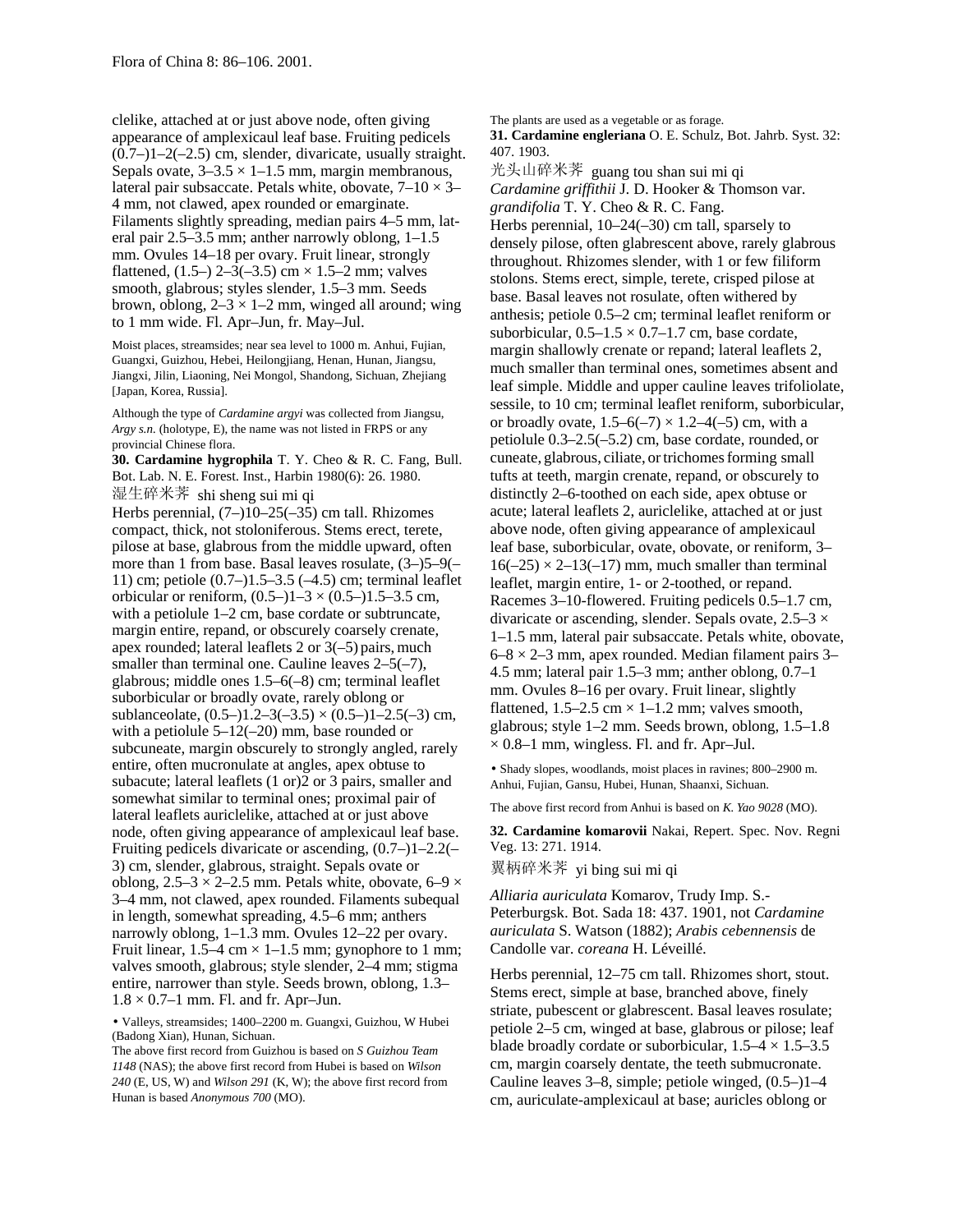lanceolate,  $2-10 \times 0.5-4$  mm, entire; leaf blade cordate or broadly ovate,  $(2-)3-7.5(-9) \times (1.2-)2.5-6$  cm, pilose at least along veins and margins, rarely glabrous, base cordate, margin coarsely and irregularly toothed, sometimes incised on distal leaves, apex acuminate or obtuse. Racemes ebracteate. Fruiting pedicels divaricate or ascending, 1–2.5 cm, slender, pilose or glabrous. Sepals oblong,  $2.5-3 \times 1.2-1.6$  mm, glabrous or pilose, base not saccate. Petals white, broadly obovate, 3–4 × ca. 1.5 mm, apex rounded. Filaments 2–3 mm; anthers oblong, ca. 1.5 mm. Ovules 6–12 per ovary. Fruit linear,  $2-4$  cm  $\times$  ca. 1 mm; gynophore stout, 0.2–0.7 mm; valves glabrous or sparsely pilose, not torulose, acuminate; style 2–3 mm, slender. Seeds brown, oblong,  $1.5-2 \times 1-2$  mm. Fr. Jun.

Streamsides, moist areas; 700–1000 m. Heilongjiang, Jilin, Liaoning [Korea].

**33. Cardamine circaeoides** J. D. Hooker & Thomson, J. Proc. Linn. Soc., Bot. 5: 144. 1861.

露珠碎米荠 lu zhu sui mi qi

*Cardamine agyokumontana* Hayata; *C. circaeoides* var. *diversifolia* O. E. Schulz; *C. heterandra* J. Z. Sun & K. L. Chang; *C. insignis* O. E. Schulz; *C. macrocephala* Z. M. Tan & S. C. Zhou; *C. reniformis* Hayata; *C. violifolia* O. E. Schulz; *C. violifolia* var. *diversifolia* O. E. Schulz, nom. inval.; *C. violifolia* var. *pilosa* K. L. Chang & H. L. Huang.

Herbs perennial, (5–)9–36(–45) cm tall, sparsely to densely pilose at least on leaves. Rhizomes slender, sometimes with a few stolons. Stems slender, erect or decumbent, simple or rarely branched above middle. Basal leaves not fleshy, simple or rarely 2–4-foliolate; petiole 1–9(–12) cm, glabrous or rarely ciliate; leaf blade or terminal leaflets cordate or ovate, rarely suborbicular,  $(0.7-)1.5-5.5(-6.7) \times (0.7-)1.5-4.3(-5)$ cm, always longer than wide, pilose or glabrous, base cordate, sometimes obtuse, subtruncate, or subcuneate, margin often repand-crenate, sometimes coarsely crenate, crenulate, or subentire, often distinctly mucronate at vein endings, apex obtuse; lateral leaflets (when present) petiolulate or sessile, much smaller than terminal one. Cauline leaves 1–4, simple or rarely 1 of which 2- or 3-foliolate, petiolate or rarely uppermost subsessile; petiole  $(0.4-)1-5(-6)$  cm, with basal auricles  $0.4-2 \times 0.2-0.4$  mm; leaf blade similar to that of basal leaves, cordate, sometimes ovate to ovate-lanceolate, 1–  $3.5(-6) \times 1 - 3(-3.5)$  cm. Fruiting pedicels  $3 - 12(-15)$ mm, ascending, divaricate, or reflexed, sometimes secund, glabrous, slender. Sepals ovate or oblong, 2–3.5  $\times$  0.8–1.5 mm, glabrous, margin often membranous, base not saccate. Petals white, spatulate,  $(4-)5-7(-8) \times$ (1.5–)2–2.5(–4) mm. Median filament pairs (2.5–)3.5–5 mm, lateral pair  $(2-)2.5-3.5$  mm; anthers oblong,  $0.5-1$ 

mm. Ovules 20–42 per ovary. Fruit linear, 1.3–3(–3.3)  $cm \times 0.8{\text -}1.2{\text (-}1.5)$  mm; valves torulose, glabrous; style (0.5–)1–2 mm. Seeds brown, ovate or broadly oblong,  $0.8-1.1 \times 0.6-0.9$  mm, wingless. Fl. and fr. Feb–Jul. Ravines, along streams and ditches, rocky places, mixed woods, moist pastures, roadsides, forests; 400–3300 m. Gansu, Guangdong, Guangxi, Hunan, Sichuan, Taiwan, Yunnan [India, Laos, Myanmar, Sikkim, Thailand, Vietnam].

Although the present authors have not seen the type collection of *Cardamine agyokumontana,* the protologue of the species and the examination of numerous, simple-leaved specimens from Taiwan leave no doubt that this taxon is conspecific with *C. circaeoides*. Records in FRPS of *C. circaeoides* (as *C. violifolia*) from Anhui, Hubei, and Zhejiang (also in Fl. Zhejiang 3: 55. 1993) are based on misidentified plants of *C. anhuiensis*.

Both *Cardamine violifolia* and *C. violifolia* var. *diversifolia* are based on the same type collection, *Henry 3298* (holotype, B; isotypes, BM, E, GH, P, US), and the latter name is therefore invalid under Art. 26.2 of the St. Louis Code. The only difference between the two taxa is the presence in var. *diversifolia* of trifoliolate instead of simple leaves, though such variation is very common in, and can be observed on the holotype specimen of, *C. circaeoides*. Schulz (Bot. Jahrb. Syst. 32: 280–623. 1903) separated *C. violifolia* from *C. circaeoides* mainly on account of the former having minutely auriculate instead of nonauriculate petiolar bases. However, he overlooked the occurrence of minute petiolar auricles in every specimen he cited under *C. circaeoides,* including the type collection. In fact, all of the Chinese and non-Chinese material of *C. circaeoides* examined by the present authors has petiolar auricles. The type collection of *C. insignis, A. Henry 13090* (holotype, B; isotypes, E, K, LE, MO), is indistinguishable from those of both *C. circaeoides* and *C. violifolia,* and Schulz's distinction of these species based on the orientation of the pedicels does not hold.

**34. Cardamine calthifolia** H. Léveillé, Bull. Acad. Int. Géogr. Bot. 24: 281. 1914.

驴蹄碎米荠 lu ti sui mi qi

Herbs perennial, 11–30 cm tall, sparsely pilose at least on leaves. Rhizomes stout, to 7 cm in diam., with a few stolons. Stems stout, thickest at base, erect, simple. Basal leaves fleshy, simple; petiole (3.5–)6–15(–20) cm, glabrous; leaf blade reniform,  $(1-)1.5-3 \times (1.5-)3-6$ cm, always wider than long, glabrous, base broadly cordate, margin repand, mucronate at vein endings, apex rounded. Cauline leaves 2–5, simple, petiolate or rarely uppermost subsessile; petiole (0.3–)1–3.5 cm, base not auriculate or rarely with minute auricles to 0.3  $\times$  0.3 mm; leaf blade reniform, 1–2.5  $\times$  1.5–4 cm, base cordate, margin dentate-repand and mucronate at vein endings. Flowering pedicels 1–2 cm, divaricate, straight, glabrous, stout. Sepals ovate or oblong,  $2.5-4 \times 1.5-2$ mm, glabrous, margin membranous, base of lateral pair saccate. Petals violet, deep magenta, or rarely pale lavender or white, obovate,  $7-10 \times 3.5-5$  mm. Median filament pairs 3.5–5 mm, lateral pair 2–3.5 mm; anthers oblong, 0.9–1.1 mm. Fruit and seeds not seen. Fl. Mar– Apr.

Shady wet places, moist stony pastures; 2400–3000 m. Guangdong, Sichuan,Yunnan [Myanmar].

The above first records from Guangdong, Sichuan, and Myanmar are based on *Guo Subai 80086* (IBSC, MO), *T. C. Lee 4452* (E), and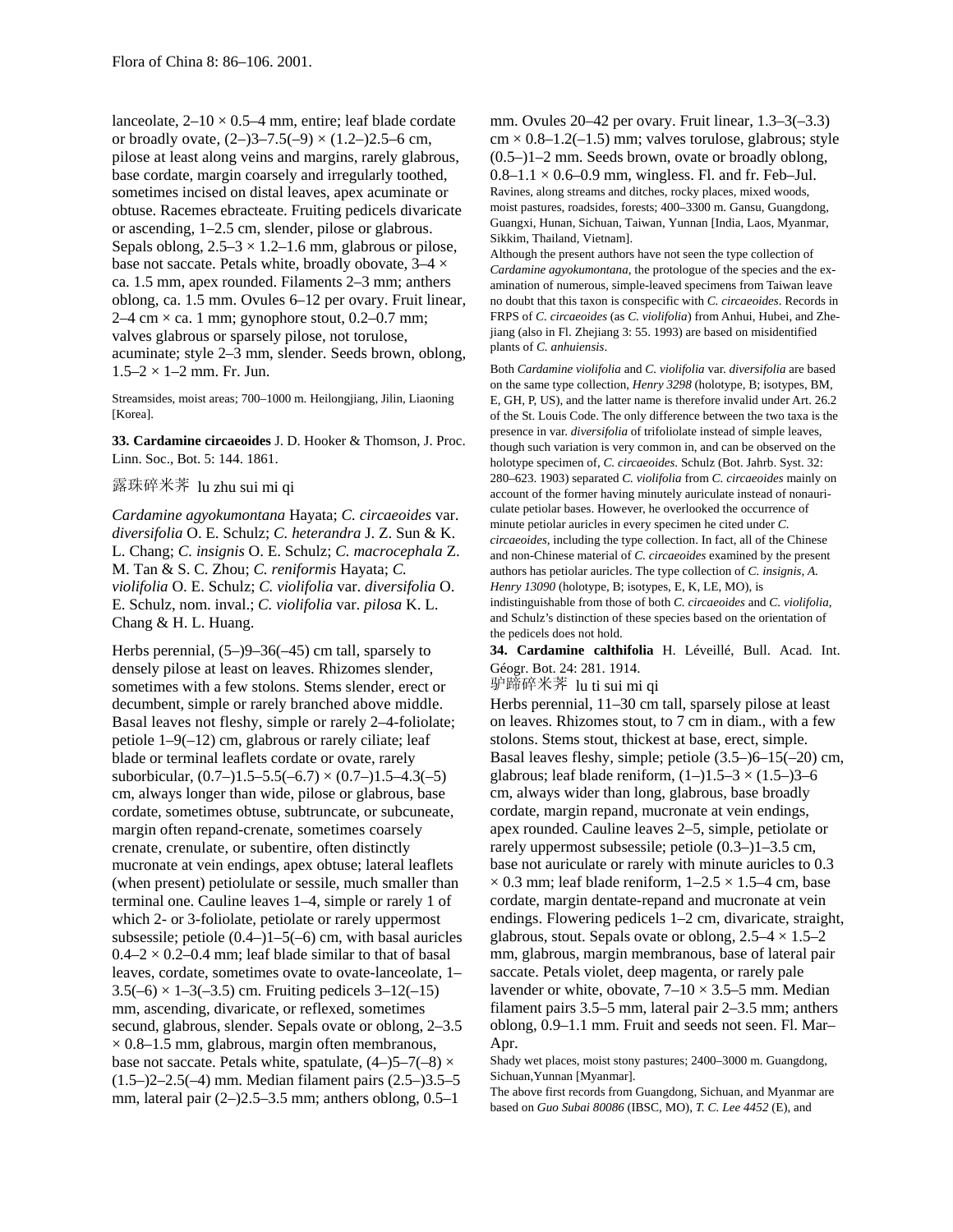*Kermode 17204* (K), respectively. Although the type of *Cardamine calthifolia* was collected from Yunnan ("Kiao-me-ti," May, *Maire s.n.* (holotype, E)), it was not mentioned in FRPS or in Fl. Yunnan. (vol. 6. 1995). Additional collections from Yunnan include *Forrest 26240* (E, K, US, W) and *Forrest 29415* (E).

**35. Cardamine calcicola** W. W. Smith, Notes Roy. Bot. Gard. Edinburgh 11: 203. 1919.

岩生碎米荠 yan sheng sui mi qi

Herbs perennial, 10–35 cm tall, sparsely to densely pilose on stem and petioles with crisped trichomes to 1.2 mm. Rhizomes thick, short, often with several stolons. Stems erect, simple, pilose or distal parts subglabrous, not flexuous. Basal leaves rosulate, simple or rarely trifoliolate; petiole 1–10 cm, often densely pilose; leaf blade or terminal leaflet reniform,  $0.7-3 \times$ 1–4 cm, sparsely pilose or subglabrous, base cordate, margin subentire, repand, or 7–9-crenate, apex acute or obtuse. Cauline leaves 2–6, 3–7-foliolate; petiole 0.2– 2.5 cm, not auriculate at base; terminal leaflet obovate,  $0.7 - 2.5 \times 0.6 - 2.5$  cm, with a petiolule 1–8 mm, sparsely pilose or subglabrous, base cuneate and often decurrent with adjacent lateral leaflets, margin entire or obscurely to strongly dentate, apex acute or rounded; lateral leaflets much smaller than terminal one, sessile or rarely shortly petiolulate. Fruiting pedicels divaricate or ascending, 0.7–1.6 cm, straight. Sepals oblong, 3–4  $\times$  1–2 mm, margin and apex membranous, base not saccate. Petals white, obovate,  $6-9 \times 3-5$  mm, apex rounded. Median filament pairs 2.5–3.5 mm, lateral pair 2–2.5 mm; anthers narrowly oblong, 1–1.3 mm. Ovules 12–14 per ovary. Fruit linear,  $2-3$  cm  $\times$  1–1.5 mm; valves glabrous, smooth; style 0.5–2 mm. Seeds brown, oblong-ovate,  $1.3-1.9 \times 0.8-1.3$  mm, wingless. Fl. and fr. May–Jul.

• Crevices of limestone cliffs, moist rocky pastures, valleys; 2600– 3700 m. Yunnan.

*Cardamine calcicola* is a rare and highly restricted species known to the present authors from only a few collections, including *Handel-Mazzetti 6564* (E, GH, US, W, WU) and *Forrest 26329* (BM, E, K). It was recorded from Sichuan in FRPS and Fl. Sichuan. (14: 92. 1999), but the present authors have seen no material from that province, and the records may well be misidentifications.

**36. Cardamine anhuiensis** D. C. Zhang & J. Z. Shao, Bull. Bot. Res., Harbin 6(2): 127. 1986.

## 安徽碎米荠 an hui sui mi qi

*Cardamine jinshaensis* Q. H. Chen & T. L. Xu.

Herbs perennial, 11–35 cm tall, sparsely pilose or glabrous. Rhizomes stout, often without stolons. Stems erect, simple or sometimes 1- or 2-branched above, not flexuous. Basal leaves trifoliolate or simple; petiole 2– 17 cm; terminal leaflet or leaf blade suborbicular or rarely ovate-orbicular or reniform-orbicular,  $0.6-3.5 \times$ 1–5 cm, base cordate or rarely subtruncate, margin crenate or rarely repand-crenate; petiolule of terminal leaflet 0.7–1.4 cm, that of lateral leaflets much shorter; lateral leaflets similar to terminal but much smaller. Cauline leaves 3(or 5)-foliolate; petiole 1.3–3.5 cm,

base not auriculate; terminal leaflet ovate-orbicular or subreniform,  $1.5-3 \times 1-3.2$  cm, with a petiolule to 6 mm, margin crenate or crenate-repand; lateral leaflets similar to terminal one, shortly petiolulate or subsessile. Fruiting pedicels divaricate to divaricate-ascending, 0.6–1.5 cm, slender. Sepals oblong,  $2-2.8 \times 0.8$ –1.2 mm, base not saccate. Petals white, spatulate,  $4-6 \times$ 1.5–2.5 mm, apex rounded. Median filament pairs 2.5– 4 mm, lateral pair 1.5–2.5 mm; anthers oblong, 0.5–0.7 mm. Ovules 24–30 per ovary. Fruit linear,  $2-4$  cm  $\times$  1– 1.5 mm; valves smooth, glabrous; style 1–3 mm. Seeds brown, oblong,  $1.2-2 \times 0.8-1.3$  mm, wingless. Fl. and fr. Mar–May.

• Shady slopes, along ditches; near sea level to 1000 m. Anhui, Guizhou, Hubei, Hunan, Jiangsu, Jiangxi, Zhejiang.

The above first records from Hunan, Jiangxi, and Zhejiang are based on *T. L. Chen 777* (NAS), *Tan Ceming & Xie Guowen 94273* (MO), and *P. L. Chiu 1273* (MO), respectively.

*Cardamine jinshaensis* is hardly distinct from *C. anhuiensis* except for having leaflets repand-crenate and orbicular-ovate (vs. distinctly crenate and subreniform).

It is quite likely that *Cardamine anhuiensis* is conspecific with the earlier published *C. glechomifolia* H. Léveillé (Repert. Spec. Nov. Regni Veg. 11: 495. 1913), which was described from Korea. The holotype of the latter is so fragmentary that additional collections from Korea and adjacent parts of China are needed to confirm whether on not the two are indeed the same taxon.

**37. Cardamine hydrocotyloides** W. T. Wang, Acta Bot. Yunnan. 9: 8. 1987.

德钦碎米荠 de qin sui mi qi

Herbs perennial, 10–26 cm tall. Rhizomes short, thickened and somewhat fleshy at stem base, with several stolons bearing simple leaves. Stems erect, subglabrous or puberulent with often curved trichomes, simple from rhizomal branches, not flexuous. Rhizomal and lowermost cauline leaves simple; petiole 1.5–6 cm, puberulent or glabrous, not auriculate at base; leaf blade reniform or suborbicular,  $0.5-2.5 \times 0.8-3.5$  cm, papery, glabrous or sparsely pilose adaxially, base cordate, margin repand-crenate or subentire; stolon leaves simple, similar to rhizomal leaves but smaller and with shorter petioles. Uppermost cauline leaves usually 3 foliolate, rarely simple; petiole 0.3–2 cm; terminal leaflet suborbicular, reniform, or ovate-suborbicular,  $0.6-2 \times 0.8-3$  cm, with a petiolule 0.5–7 mm, base cordate, rounded, or subtruncate, margin entire or repand, rarely slightly lobed; lateral leaflets similar to terminal one, petiolulate. Fruiting pedicels 0.9–2 cm, divaricate or ascending, slender, glabrous or puberulent. Sepals ovate,  $2-2.5 \times 1-1.5$  mm, glabrous, not saccate. Petals white, obovate,  $5-6 \times 3-4$  mm, apex rounded. Median filament pairs 3–3.5 mm, slender, toothless; lateral pair 2–2.5 mm; anthers oblong, 0.8–1 mm. Ovules 10–14 per ovary. Fruit linear,  $1-2.8$  cm  $\times$ 1–1.3 mm; valves glabrous, smooth; style 1–3 mm.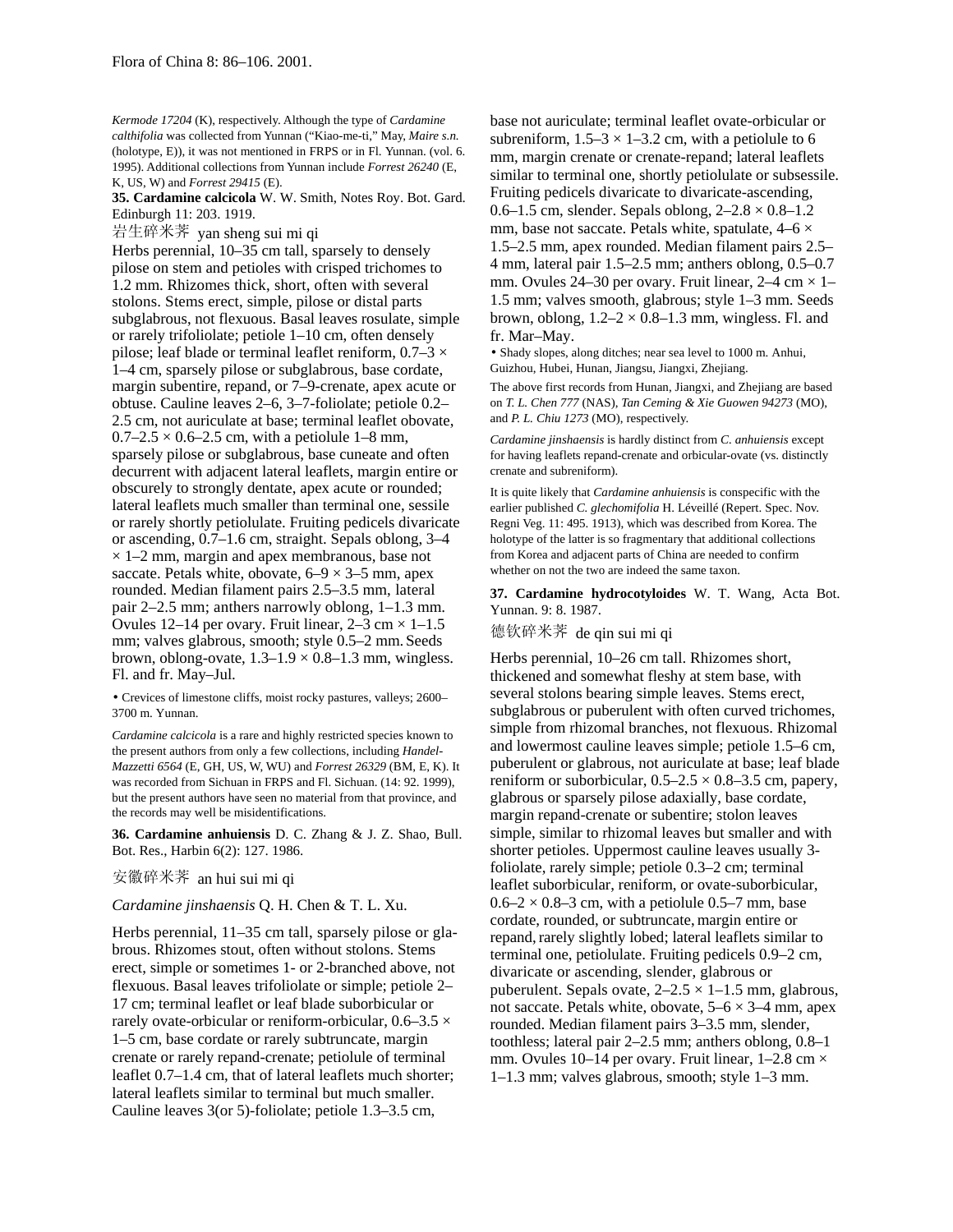Seeds brown, oblong, ca.  $1.3 \times 0.8$  mm, wingless. Fl. and fr. Jul–Aug.

• Forests, along ditches and trails; 3200–3400 m. Sichuan, Yunnan.

The above first record from Sichuan is based on *Al-Shehbaz et al. 9348* (MO), collected ca. 36 km S of Xiancheng. The filaments in all the material examined by the present authors, including the type collection and paratypes, are slender, and the dentate filaments mentioned in the protologue could not be observed. **38. Cardamine lihengiana** Al-Shehbaz, Novon 10: 326. 2000.

李恒碎米荠 li heng sui mi qi

Herbs perennial, 30–50 cm tall, glabrous throughout. Rhizomes slender, without stolons. Stems erect, angled, with internodes usually more than 2 cm. Rhizomal and lower cauline leaves simple; petiole 1–4 cm, not auriculate at base; leaf blade reniform or suborbicular,  $0.7-2.5 \times 1-3$  cm, palmately veined, base cordate, margin repand-crenate, obscurely to distinctly 5- or 7 angled, apex obtuse, obscurely mucronulate. Middle and upper cauline leaves with axillary flowers, simple or rarely 1 or 2 with a lateral, leafletlike lobe, suborbicular or ovate, angled, not crenate, progressively smaller upward. Racemes bracteate throughout, very lax. Fruiting pedicels ascending, 1.5–3 cm, slender, straight. Sepals ovate,  $1.5-1.8 \times 0.9-1$  mm, apex membranous, base not saccate. Petals white, obovate, 3.5–  $4.5 \times 1.5$ –2 mm, not clawed, apex rounded. Median filament pairs ca. 2.5 mm, lateral pair ca. 2 mm; anthers oblong, ca. 0.6 mm. Ovules 20–24 per ovary. Fruit linear,  $2-3.6$  cm  $\times$  ca. 1 mm, sessile; valves glabrous, smooth; style 1–2 mm. Seeds brown, oblong,  $1.2$ –1.4  $\times$ 0.7–0.9 mm, wingless. Fl. and fr. Jun.

• About 1900 m. Yunnan.

*Cardamine lihengiana* is the most distinctive of all Eurasian species in the genus on account of its having very lax racemes that are bracteate throughout.

**39. Cardamine yunnanensis** Franchet, Bull. Soc. Bot. France 33: 398. 1886.

云南碎米荠 yun nan sui mi qi

*Cardamine bijiangensis* W. T. Wang; *C. hirsuta* var. *oxycarpa* J. D. Hooker & T. Anderson; *C. heterophylla* T. Y. Cheo & R. C. Fang (1980), not Host (1797), nor Lapeyrouse (1813), nor Bory (1820), nor Hooker (1835), nor (Nuttall) Wood (1870), nor (J. G. A. Forster) O. E. Schulz (1903); *C. inayatii* O. E. Schulz; *C. levicaulis* W. T. Wang; *C. longipedicellata* Z. M. Tan & G. H. Chen (1996), not Rollins (1940); *C. longistyla* W. T. Wang; *C. muliensis* W. T. Wang; *C. sikkimensis* H. Hara; *C. sinica* Rashid & H. Ohba; *C. weixiensis* W.

T. Wang.

Herbs short-lived perennial with slender rhizomes, rarely annual, (10–)15–45(–60) cm tall, often pilose or puberulent, sometimes glabrescent distally. Stems simple or branched from base, angled. Basal leaves petiolate, often withered by flowering, 3–5-foliolate, rarely simple; petiole 1–6(–8) cm; leaf blade or terminal leaflet suborbicular, ovate, or lanceolate,  $0.5-3 \times 0.5-$  2.5 cm, dentate, crenate, or rarely subsinuate; lateral leaflets absent or 1 or 2 pairs. Middle cauline leaves 3– 7-foliolate; petiole (1–)2–7(–8.5) cm, basally auriculate; auricles toothlike, linear, or lanceolate,  $(0.4-11-3(-4))$  $\times$  0.2–1(–1.5) mm; terminal leaflet lanceolate, elliptic, oblong, ovate, or suborbicular,  $(1-)$  1.3–4.5(–6)  $\times$  (0.4– )0.6–2(–3) cm, sparsely pilose adaxially, often glabrous abaxially, with a petiolule  $(2-4-14(-20)$  mm, base obtuse or cuneate, margin ciliate to ciliolate and dentate, crenate, sinuate, or rarely repand, apex acute or acuminate; lateral leaflets 1–3 pairs, shortly petiolulate to subsessile, similar to terminal one and often oblique at base. Uppermost leaves often trifoliolate, rarely simple. Fruiting pedicels ascending or divaricate, 0.5– 1.8(–2.3) cm, straight, slender. Sepals oblong or nearly ovate,  $2-3 \times 1-1.5$  mm, base not saccate. Petals white, obovate,  $(2.5-)3.5-5(-6) \times 2-3$  mm, not clawed. Median filament pairs 2.5–4 mm, lateral pair 2–3 mm; anthers oblong, 0.5–0.8 mm. Ovules 8–18 per ovary. Fruit linear,  $1.5-2.8(-3)$  cm  $\times$  1-1.3 mm; valves smooth, sparsely pilose; style  $(0.5-)1-2.5$   $(-3.5)$  mm. Seeds brown, narrowly oblong,  $1.3-1.8 \times 0.7-1$  mm, wingless. Fl. Mar–Jul, fr. Apr–Sep. Moist shady places, mountain slopes, valleys, grasslands, meadows, thickets, forest openings, damp stream beds; 900–4200 m. Sichuan, Xizang, Yunnan [Bhutan, India, Nepal, Sikkim]. A critical comparison of the type collection of *Cardamine yunnanensis, Delavay 1843* (holotype, P; isotypes, E, F, P, US), with those of all the names synonymized above (except the later homonym *C. longipedicellata*) reveals the remarkable similarities among them in all aspects of flowers, fruit, and indumentum. They all have angled stems, auriculate petiolar bases, compound leaves, petiolulate terminal and often lateral leaflets, often oblique bases of lateral leaflets, and sparsely pilose young ovaries and/or fruit. The principal differences among them, which are all trivial, are in the number, shape, and margin of leaflets and length of style. In fact, the type collection of *C. yunnanensis* includes plants with styles 0.5–3 mm. Unfortunately, none of the protologues of the taxa synonymized above can provide a comparison with *C. yunnanensis,* and this perhaps explains why the basic similarities between those taxa and *C. yunnanensis* were overlooked. The present authors believe that none of the taxa synonymized above merits recognition at specific or infraspecific rank. They have also examined the "types" of the invalid

names *C. dubia* H. Li (Fl. Dulongjiang Region, 75. 1993, not Zapalowicz, 1912) and *C. gongshanensis* H. Li (loc. cit.; both *nomina nuda*), and these taxa clearly belong to *C. yunnanensis*. Although they have not examined the type collection of *C. longipedicellata,* the detailed description in the protologue corresponds perfectly well with typical plants of *C. yunnanensis*.

**40. Cardamine paucifolia** Handel-Mazzetti, Symb. Sin. 7: 359. 1931.

少叶碎米荠 shao ye sui mi qi

*Cardamine yunnanensis* Franchet var. *obtusata* C. Y. Wu ex T. Y. Cheo & R. C. Fang.

Herbs perennial, 15–40 cm tall, sparsely pilose or glabrescent. Rhizomes slender. Stems simple, slightly angled. Basal leaves often withered by flowering, trifoliolate; petiole 1.5–4.5 cm; leaflets similar to those of cauline leaves, smaller. Cauline leaves 1–4,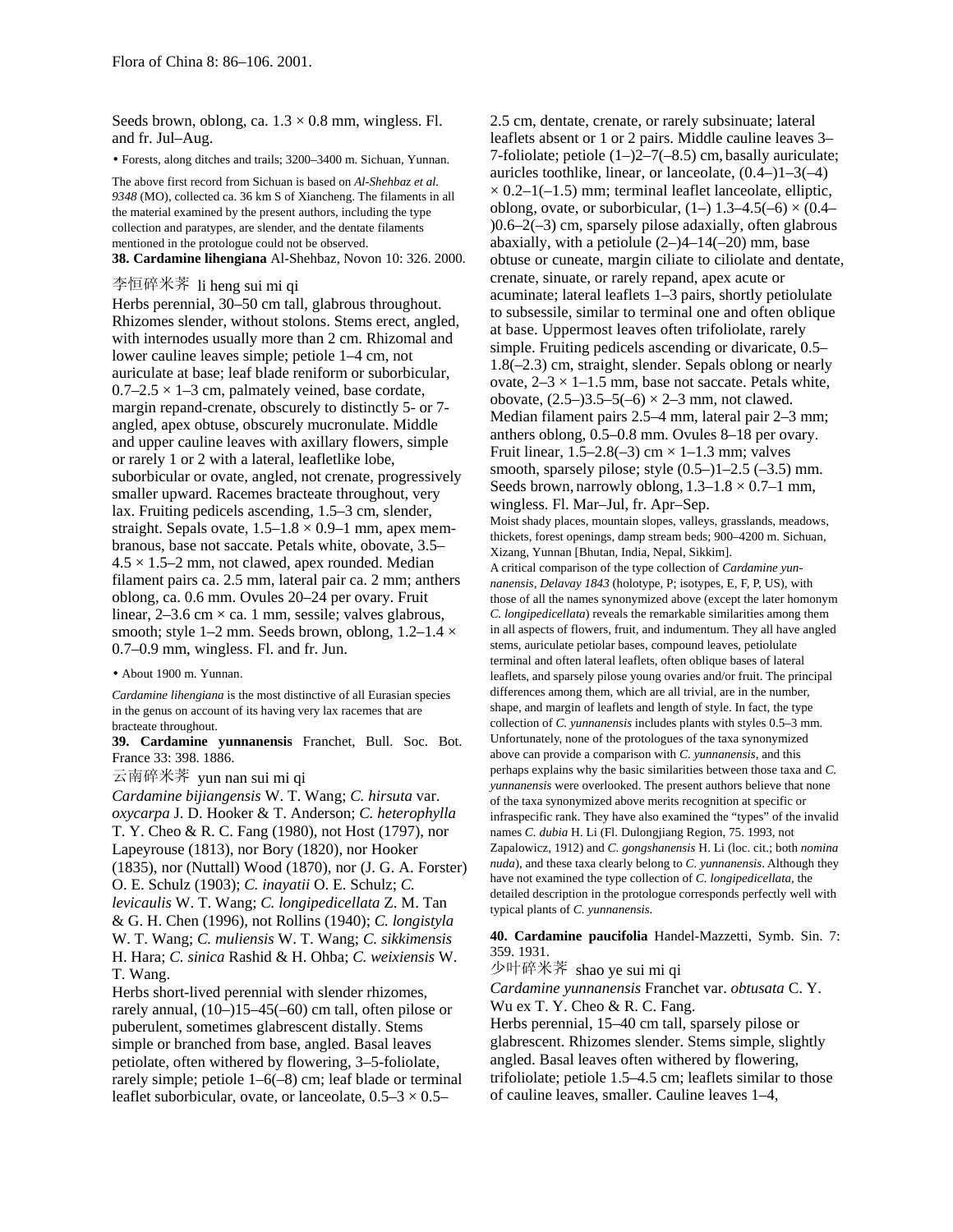trifoliolate; petiole 1.5–6 cm, not auriculate at base; terminal leaflet lanceolate, ovate, or broadly elliptic, 3–  $6.5 \times 1$ –3.5 cm, sparsely pilose or glabrous, with a petiolule 5–12 mm, base obtuse or cuneate, margin ciliate and dentate or crenate, apex acute or acuminate; lateral leaflets 2, shortly petiolulate or sessile and base decurrent to rachis, nearly as large as terminal one, base oblique. Uppermost leaf often with a sessile terminal leaflet decurrent basally with lateral leaflets. Fruiting pedicels ascending or divaricate, 7–11 mm, straight, slender. Sepals oblong,  $3.5-4.5 \times 1.2-1.5$  mm, base not saccate. Petals white, narrowly obovate,  $6-8.5 \times 1.5-$ 3.5 mm, not clawed. Median filament pairs 3.5–4 mm, lateral pair ca. 3 mm; anthers oblong, 1.1–1.6 mm. Ovules 10–16 per ovary. Fruit linear,  $3-5$  cm  $\times$  1–1.5 mm; valves smooth, glabrous; style 1.5–2.5 mm. Seeds brown, narrowly oblong,  $1.5-2 \times 0.6-0.8$  mm, apically winged. Fl. and fr. Mar–Jul.

• Ravines, streamsides; 1500–2600 m. Yunnan.

*Cardamine paucifolia* was not mentioned in FRPS, whereas in Fl. Yunnan. (6: 59. 1995) it was reduced to the synonymy of *C. trifoliolata*. However, *C. paucifolia* is most closely related to *C. yunnanensis,* from which it is readily distinguished by having trifoliolate leaves, no petiolar auricles, larger flowers, glabrous fruit, and apically winged seeds.

The type collection of *Cardamine yunnanensis* var. *obtusata, C. W. Wang 64172* (holotype, KUN; isotypes A, NAS), has no petiolar auricles and glabrous fruit, and therefore clearly belongs to *C. paucifolia*. By contrast, the three paratypes of this variety, *T. T. Yü 16025* (A, KUN), *T. T. Yü 11281* (KUN, NAS), and *Handel-Mazzetti 8876* (E, WU), have distinctly auriculate petioles and pilose fruit, and they are assigned to *C. yunnanensis*. Also belonging to *C. paucifolia* is the invalidly named *C. dulongensis* H. Li (Fl. Dulongjiang Region, 75. 1993, *nomen nudum*).

# **41. Cardamine impatiens** Linnaeus, Sp. Pl. 2: 655. 1753. 弹裂碎米荠 tan lie sui mi qi

*Cardamine basisagittata* W. T. Wang; *C. dasycarpa* Marschall von Bieberstein; *C. glaphyropoda* O. E. Schulz; *C. glaphyropoda* var. *crenata* T. Y. Cheo & R. C. Fang; *C. impatiens* var. *angustifolia* O. E. Schulz; *C. impatiens* var. *dasycarpa* (Marschall von Bieberstein) T. Y. Cheo & R. C. Fang; *C. impatiens* subsp. *elongata* O. E. Schulz; *C. impatiens* var. *eriocarpa* de Candolle; *C. impatiens* var. *fumaria* H. Léveillé; *C. impatiens* var. *microphylla* O. E. Schulz; *C. impatiens* var. *obtusifolia* Knaf; *C. impatiens* var. *pilosa* O. E. Schulz; *C. nakaiana* H. Léveillé; *C. senanensis* Franchet & Savatier. Herbs biennial or rarely annual, (12–)20–65(–90) cm tall, glabrous or rarely sparsely pubescent near base. Stems erect, simple at base, usually branched above, angled, sometimes flexuous. Basal leaves rosulate, often withered by flowering; petiole 1–4 cm, not auriculate; leaf blade pinnatisect and appearing compound. Cauline leaves to 15 per stem; petiole auriculate, 2–6 cm; auricles lanceolate or linear, 1–8(–  $10 \times (0.1 - 0.3 - 1.8 (-2.2)$  mm, often ciliate; leaf blade  $(1-)3-18(-22) \times (0.6-)1-5.5(-7)$  cm, pinnatisect;

terminal lobe orbicular, obovate, ovate, or lanceolate,  $1-4(-5) \times 0.5-1.7$  cm, with a petiolule to 5 mm, entire or obscurely to strongly 3–5(–9)-toothed or -lobed; lateral lobes (4–)6–11 on each side of midvein, oblong, lanceolate, or ovate, sessile or long petiolulate, smaller than terminal lobe, margin dentate, sublaciniate, or rarely entire; uppermost leaves with narrower segments. Fruiting pedicels divaricate or ascending,  $3.5-12(-15)$ mm, slender. Sepals oblong,  $1.2-2(-2.5) \times 0.7-1(-1.2)$ mm. Petals white, oblanceolate,  $1.5-4(-5) \times 0.6-1.2$ mm, rarely absent. Stamens 6; filaments 2–3(–4) mm; anthers ovate, 0.3–0.5 mm. Ovules 10–30 per ovary. Fruit linear,  $(1-)1.6-3(-3.5)$  cm  $\times$  0.9-1.5 mm; valves glabrous or rarely pilose, torulose; style 0.6–1.6(–2) mm. Seeds brown, oblong, 1.1–1.5 × 0.8–1 mm, compressed, sometimes apically narrowly winged. Fl. and fr. Feb–Jul. 2*n* = 16, 32.

Shady or moist slopes, streamsides, fields, roadsides; near sea level to 4000 m. Anhui, Fujian, Gansu, Guangxi, Guizhou, Henan, Hubei, Hunan, Jiangsu, Jiangxi, Jilin, Liaoning, Qinghai, Shaanxi, Shandong, Shanxi, Sichuan, Taiwan, Xinjiang, Xizang, Yunnan, Zhejiang [Afghanistan, Bhutan, India, Japan, Kashmir, Kazakstan, Korea, Kyrgyzstan, Nepal, Pakistan, Russia, Sikkim, Tajikistan, Uzbekistan; SW Asia, Europe; naturalized in S Africa and North America]. The division of *Cardamine impatiens* into infraspecific taxa based on the size, shape, margin, and indumentum of leaf lobes is definitely artificial. Leaf characters do not correlate in any pattern with geographical distribution. In fact, some of the morphological extremes described as taxa native to Asia appear sporadically in the native European or naturalized American populations. The so-called var. *dasycarpa,* which was described from the Caucasus, represents a form that can be found within populations of typical *C. impatiens*. Furthermore, a critical evaluation of the type collections of *C. basisagittata* and *C. glaphyropoda* shows beyond doubt that they are merely minor variants of *C. impatiens*. Wang (Acta. Bot. Yunnan. 9: 16. 1987) designated *Smith 2969* (UPS) as the lectotype of *C. glaphyropoda,* but the specimen at B would have been a more appropriate choice because it was annotated in Schulz's handwriting. This species is used medicinally and as a source of seed oil. **42. Cardamine changbaiana** Al-Shehbaz, Novon 10: 323. 2000.

# 天池碎米荠 tian chi sui mi qi

*Cardamine resedifolia* Linnaeus var. *morii* Nakai. Herbs perennial, 2–8 cm tall, scapose, glabrous throughout. Rhizomes slender, 0.4–0.7 mm in diam. Stems erect, leafless or rarely 1-leaved. Basal leaves rosulate, fleshy; petiole 0.3–3.5 cm; leaf blade simple or rarely 3-lobed, broadly ovate, subcordate, or oblong,  $2-10 \times 1.5-8$  mm, base cordate or obtuse, margin entire or repand, apex rounded or obtuse. Cauline leaves absent, rarely 1 and petiolate, similar but narrower than basal leaves, petiole base not auriculate. Racemes terminal, 2–5(–7)-flowered, ebracteate. Fruiting pedicels erect to erect-ascending, 2–7 mm, straight. Sepals oblong,  $1.3-1.7 \times 0.6-0.8$  mm. Petals white, obovate,  $3-3.5 \times 1.5-1.8$  mm, base tapering into a claw 0.4–1 mm, apex rounded or subemarginate. Filaments 1.4–2 mm; anthers oblong, 0.5–0.8 mm. Ovules 8–12 per ovary. Fruit linear,  $1-2$  cm  $\times$  1.3–2 mm; gynophore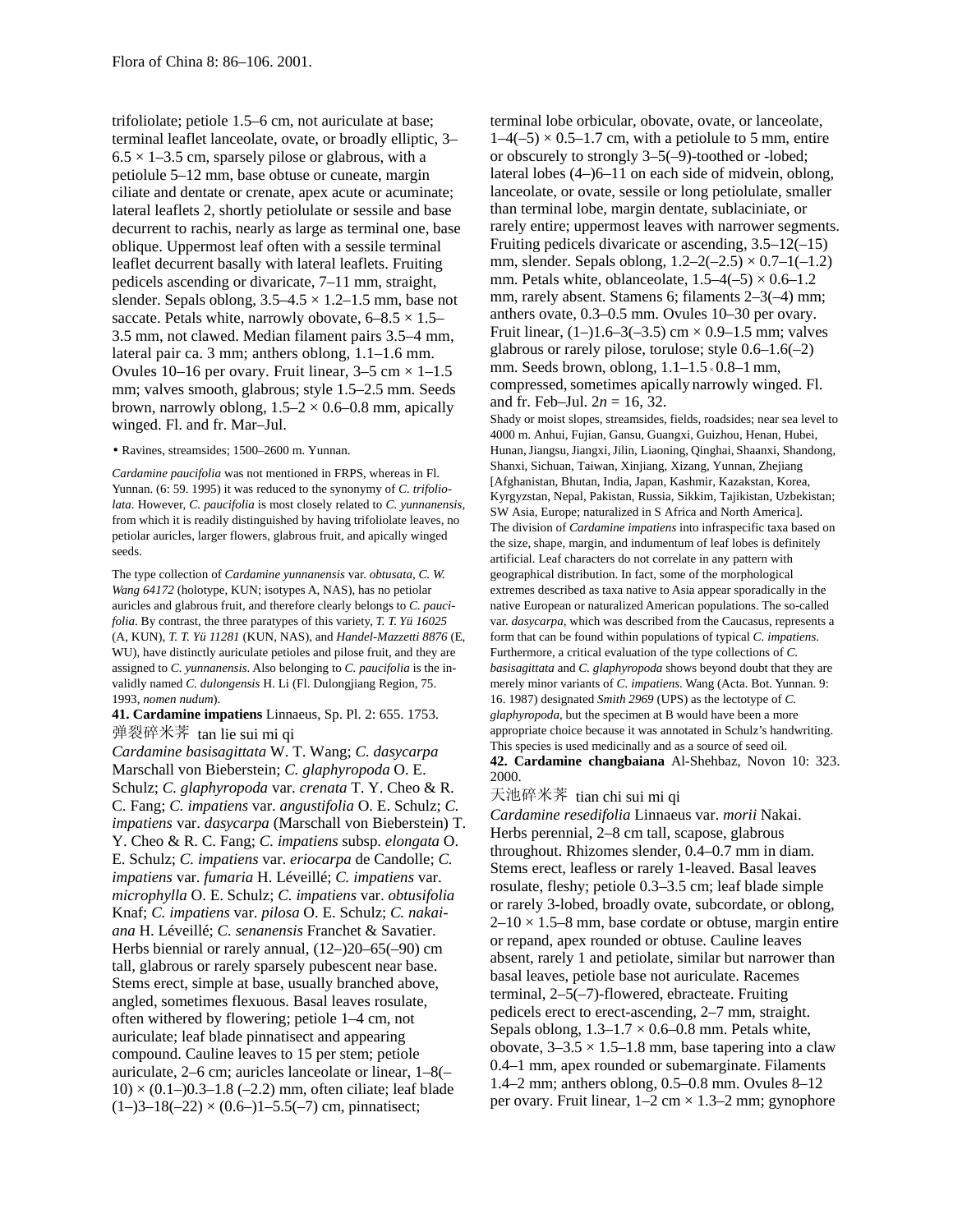0.3–1 mm; valves smooth, glabrous; style 0.5–2 mm. Seeds brown, oblong to ovate-oblong,  $1.2-1.5 \times 0.8-$ 1.1 mm, wingless and not margined. Fl. and fr. Jul–Aug.

Rocky slopes; 2400–2500 m. S Jilin (Changbai Shan) [Korea]. **43. Cardamine nipponica** Franchet & Savatier, Enum. Pl. Jap. 1: 281. 1875.

日本碎米荠 ri ben sui mi qi

Herbs perennial, 3–10 cm tall, glabrous throughout. Rhizomes slender, many branched, with petiolar remains of previous years. Stems erect, 2- or 3-leaved. Basal leaves rosulate, (3 or)5- or 7-foliolate; petiole 0.7–2.5 cm; terminal leaflet suborbicular, broadly ovate, or elliptic,  $1.5-6 \times 1-4$  mm, base cuneate or obtuse, margin entire, apex acute and submucronate; lateral leaflets (1 or)2–4 pairs, subsessile, obovate, base cuneate, margin entire, slightly smaller than terminal one. Cauline leaves 3- or 5-foliolate; petiole 4–11 mm, base auriculate or amplexicaul; auricles lanceolate or toothlike,  $0.2-2 \times 0.1-0.4$  mm, apex acute or subcaudate; terminal leaflet narrowly oblanceolate or linear,  $2-10 \times 0.5-1$  mm; lateral leaflets 2 pairs, smaller than but similar to terminal lobe. Racemes 3–6 flowered, ebracteate; rachis flexuous in fruit. Fruiting pedicels divaricate or ascending, 3–8 mm, straight. Sepals oblong,  $1.7-2.2 \times$  ca. 0.8 mm. Petals white, spatulate,  $5-6 \times$  ca. 1.5 mm, apex rounded. Median filament pairs ca. 2.5 mm, lateral pair ca. 1.5 mm; anthers ovate, 0.4–0.5 mm. Ovules 10–16 per ovary. Fruit linear,  $1.5-3$  cm  $\times$  0.8–1.2 mm; valves smooth, glabrous; style 0.8–2 mm. Seeds brown, oblong, 1–1.5  $\times$  0.6–0.9 mm, apically winged. Fl. and fr. Jul–Aug.

## Alpine slopes. Taiwan [Japan].

**44. Cardamine caroides** C. Y. Wu ex W. T. Wang, Acta Bot. Yunnan. 9: 17. 1987.

细裂碎米荠 xi lie sui mi qi

Herbs perennial, 7–15 cm tall, glabrous or sparsely to densely pilose with trichomes to 0.7 mm. Rhizomes thick, to  $10 \times 5$  mm, with numerous stolons. Stems erect, simple, thick at base, pilose or glabrous at base. Rhizomal and lowermost cauline leaves pilose; petiole 1–3 cm; leaf blade pinnatisect into linear to linearoblanceolate lobes; terminal lobe obovate in outine, to 8  $\times$  4 mm, cuneate basally into a petiolule 1–4 mm, deeply trifid or apically three toothed; lateral lobes 1–4 on each side of rachis,  $2-8 \times 0.5-2$  mm, undivided or unequally 2- or 3-fid, margin entire, apex acute. Cauline leaves 2–4, including petiole 1.5–4.5 cm, similar to lowermost cauline leaves but with fewer and narrower lobes, petiole base not auriculate. Racemes ebracteate, 6–14-flowered. Pedicels of young fruit ascending or suberect, 0.7–1.5 cm, slender, glabrous, subappressed to rachis. Sepals ovate or suboblong, 2–  $2.5 \times 0.8$ –1.5 mm, sparsely pilose, subapically membranous, lateral pair subsaccate. Petals lavender, obovate,  $5-6 \times 2-2.5$  mm, apex obtuse. Median filament pairs 2.5–3.5 mm, flattened and to 0.5 mm

wide; lateral pair 1.5–2 mm; anthers oblong, 0.6–0.8 mm. Ovules 12–16 per ovary. Young fruit ca. 2 cm  $\times$ 0.8 mm; valves glabrous; style 1–1.5 mm. Mature seeds not seen. Fl. Jul.

• About 3800 m. Sichuan.

*Cardamine caroides,* which at present is known only from the holotype, *T. T. Yü 6889* (PE), is a delicate plant resembling *C. parviflora,* but is distinct on account of its stoloniferous rhizomes and larger flowers.

**45. Cardamine parviflora** Linnaeus, Syst. Nat., ed. 10, 2: 1131. 1759.

小花碎米荠 xiao hua sui mi qi

*Cardamine brachycarpa* Franchet (1879), not Opiz (1826); *C. fallax* (O. E. Schulz) Nakai; *C. flexuosa* subsp. *fallax* O. E. Schulz; *C. flexuosa* subsp. *fallax* f. *microphylla* O. E. Schulz; *C. flexuosa* var. *fallax* (O. E. Schulz) T. Y. Cheo & R. C. Fang; *C. koshiensis* Koidzumi; *C. manshurica* (Komarov) Nakai; *C. parviflora* f. *hispida* Franchet; *C. parviflora* var. *manshurica* Komarov; *C. scutata* Thunberg subsp. *fallax* (O. E. Schulz) H. Hara.

Herbs annual, (7–)10–30(–40) cm tall, slender, glabrous or sparsely to densely pilose throughout. Stems erect, 1 to several from base, often branched above, somewhat flexuous. Basal leaves rosulate or not, often withered by anthesis; petiole 0.5–1.5 cm; leaf blade 1.5–5 cm, pinnatisect; lateral lobes 3–5 on each side of midvein, oblong, obovate, or suborbicular, sessile or petiolulate, subequaling or smaller than terminal lobe, entire or 3(– 5)-toothed or -lobed. Cauline leaves including petiole  $(1.5-2-6(-7) \times 0.8-2.2$  cm, pinnatisect or pectinate; petiole not auriculate at base; lateral lobes (2–)4–7(or 8) on each side of midvein, filiform, linear, or narrowly oblong,  $3-10(-16) \times 0.3-3$  mm, sessile, entire or rarely 1–3-toothed; terminal lobe similar to lateral ones or slightly larger. Fruiting pedicels divaricate or ascending, 4–10 mm, slender. Sepals oblong,  $1-1.5(-2) \times 0.3-0.5$ mm, membranous at margin and apex. Petals white, oblanceolate,  $(1.5-)1.8-2.5(-3) \times 0.4-0.8(-1)$  mm. Stamens 6; filaments 1.4–2.5 mm; anthers ovate, 0.2– 0.4 mm. Ovules 20–50 per ovary. Fruit linear, (0.5–)1–  $2(-2.5)$  cm  $\times$  0.6–0.9 mm; valves glabrous, torulose; style 0.3–0.7(–1) mm. Seeds pale brown, oblong-ovate,  $0.6-0.9 \times 0.4-0.6$  mm, narrowly margined or not. Fl. May–Jun, fr. Jun–Jul. 2*n* = 16.

River banks, along ditches, meadows, roadsides; near sea level to 2500 m. Anhui, Guangxi, Hebei, Heilongjiang, Jiangsu, Liaoning, Nei Mongol, Shaanxi, Shandong, Shanxi, Taiwan, Xinjiang, Zhejiang [Japan, Kazakstan, Korea, Mongolia, Russia; N Africa, SW Asia, Europe, North America].

The above first records from Guangxi and Yunnan are based on *Tsang 21800* (A, GH, P) and *Maire s.n.* (B, E, LE, W), respectively.

*Cardamine parviflora* has often been confused with and treated as distinct from *C. flexuosa* subsp. *fallax*. However, syntypes of the latter name, as well as the types of *C. brachycarpa, C. flexuosa* f. *micro*-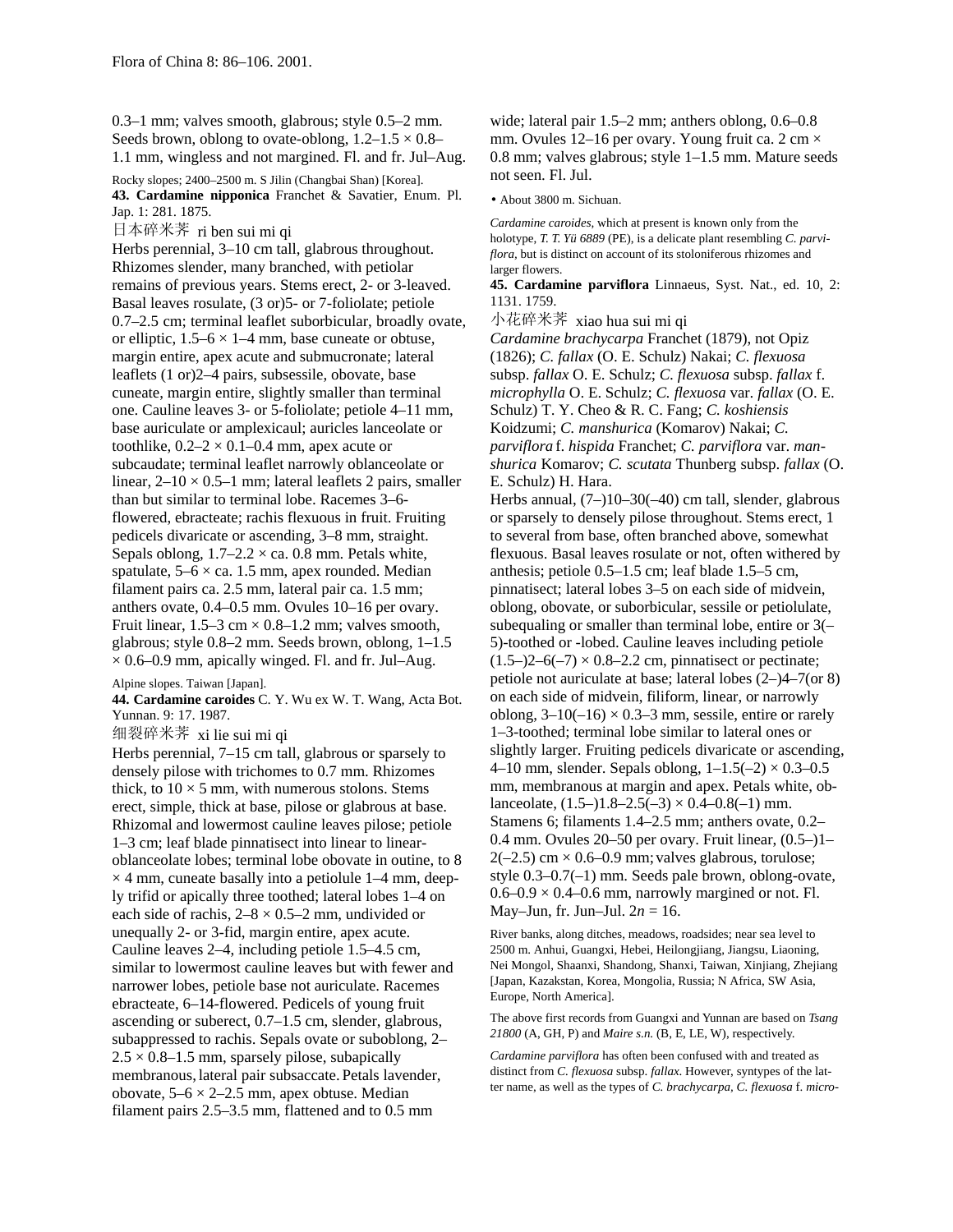*phylla,* and *C. parviflora* f. *hispida,* are morphologically the same as *C. parviflora,* and are therefore here reduced to synonymy. **46. Cardamine hirsuta** Linnaeus, Sp. Pl. 2: 655. 1753. 碎米荠 sui mi qi

*Cardamine hirsuta* var. *formosana* Hayata.

Herbs annual, (3–)10–35(–45) cm tall, sparsely hirsute at least along petioles of basal leaves, often glabrous above. Stems erect, ascending, or decumbent, 1 to several from base, simple or branched above, not flexuous. Basal leaves rosulate; petiole ciliate, 0.5–5 cm; leaf blade  $(1.5-2.5-10(-13)$  cm, lyrate-pinnatisect; terminal lobe reniform or orbicular,  $0.4-2 \times 0.6-3$  cm, margin entire, repand, dentate, or 3–5-lobed; lateral lobes  $(1-)3-7(-11)$  on each side of midvein, petiolulate, oblong, ovate, obovate, or orbicular, smaller than terminal lobe, entire, repand, crenate, or 3 lobed. Cauline leaves 1–4(–6), rarely absent, shortly petiolate, including petiole (0.5–)1.2–5.5(–7) cm; petiole base not auriculate; lateral lobes (2–)4–7(–10) on each side of midvein, ovate, oblong, oblanceolate, or linear, sessile or shortly petiolulate, entire, repand, or dentate. Fruiting pedicels erect or ascending, (2–)3– 10(-14) mm, slender. Sepals oblong,  $1.5-2.5 \times 0.3-0.7$ mm. Petals white, spatulate,  $2.5-4.5$  ( $-5$ )  $\times$  0.5-1.1 mm, sometimes absent. Stamens 4 and lateral pair often absent, rarely 5 or 6; filaments 1.8–3 mm; anthers ovate, 0.3–0.5 mm. Ovules 14–40 per ovary. Fruit linear, (0.9–) 1.5–2.5(–2.8) cm  $\times$  (0.8–)1–1.4 mm; valves glabrous, torulose; style 0.1–0.6(–1) mm. Seeds light brown, oblong or subquadrate,  $0.9-1.3(-1.5) \times 0.6-0.9(-1.1)$ mm, narrowly margined. Fl. Feb–May, fr. Apr–Jul. 2*n*  $= 16.$ 

Mountain slopes, roadsides, fields, clearings, wastelands, damp places, grassy areas; near sea level to 3000 m. Throughout China [India, Indonesia, Japan, Laos, Malaysia, New Guinea, Pakistan, Philippines, Sikkim, Sri Lanka, Thailand, Turkmenistan, Vietnam; SW Asia, Europe; naturalized in S Africa, Australia, North and South America].

A highly variable species, especially with respect to plant size, density of indumentum, number, shape, size, and margins of lateral leaf lobes, and flower morphology (e.g., presence vs. absence of petals and stamen number). The species has been divided into more than 15 subspecies, varieties, and forms. However, all of these taxa are based on characters that can be highly variable even within the same population. Only one synonym pertinent to China is cited above. For additional synonymy, the reader should consult Schulz (Bot. Jahrb. Syst. 32: 464–473. 1903).

Most of the specimens identified as *Cardamine hirsuta* in the Chinese herbaria consulted by the present authors belong to *C. flexuosa*. The two species can be separated easily by the above key. Furthermore, about 80% of the plants of *C. hirsuta* have flowers with four stamens and 18% have five, whereas about 97% of those of *C. flexuosa* have six stamens.

**47. Cardamine flexuosa** Withering, Arr. Brit. Pl., ed. 3, 3: 578. 1796.

弯曲碎米荠 wan qu sui mi qi

*Barbarea arisanensis* (Hayata) S. S. Ying; *Cardamine arisanensis* Hayata; *C. debilis* D. Don (1825), not

Banks ex de Candolle (1821); *C. flexuosa* subsp. *debilis* O. E. Schulz; *C. flexuosa* subsp. *debilis* var. *occulata* (Hornemann) O. E. Schulz; *C. flexuosa* var. *debilis* (O. E. Schulz) T. Y. Cheo & R. C. Fang; *C. flexuosa* var. *ovatifolia* T. Y. Cheo & R. C. Fang; *C. hirsuta* Linnaeus var. *flaccida* Franchet; *C. hirsuta* subsp. *flexuosa* (Withering) J. D. Hooker; *C. hirsuta* var. *omeiensis* T. Y. Cheo & R. C. Fang; *C. hirsuta* var. *sylvatica* (Link) Syme; *C. occulata* Hornemann; *C. scutata* Thunberg subsp. *flexuosa* (Withering) H. Hara; *C. sylvatica* Link; *C. zollingeri* Turczaninow; *Nasturtium obliquum* Zollinger.

Herbs annual or biennial, (6–)10–50 cm tall, sparsely to densely hirsute basally or throughout, or glabrous. Stems erect, ascending, or decumbent, 1 to several from base, simple or branched, flexuous or straight. Basal leaves not rosulate, often withered by anthesis, petiolate; leaf blade (2–)4–10(–14) cm, lyrate; terminal lobe reniform, broadly ovate, or suborbicular, repand or 3–5 lobed; lateral lobes, (1 or)2–6(or 7) on each side of midvein, petiolulate or subsessile, oblong, ovate, or elliptic, smaller than terminal lobe, entire, repand, crenate, or 3(–5)-lobed. Cauline leaves 3–15, including petiole (2–)3.5–5.5(–7) cm; petiole base not auriculate; terminal lobe 3–5-lobed; lateral lobes 2–7 on each side of midvein, suborbicular, ovate, oblong, oblanceolate, or linear, similar to or slightly smaller than terminal lobe, sessile or shortly petiolulate, entire, repand, dentate, or 3(–5)-lobed. Fruiting pedicels divaricate or ascending,  $(5-)$  6–14(–17) mm, slender. Sepals oblong,  $1.5-2.5 \times 0.7-1$  mm. Petals white, spatulate,  $2.5-4(-5)$  $\times$  1–1.7 mm. Stamens 6, rarely 4 and lateral pair absent; filaments 2–3 mm; anthers ovate, 0.3–0.5 mm. Ovules 18–40 per ovary. Fruit linear,  $(0.8–)1.2–2.8$  cm  $\times$  1–1.5 mm; valves glabrous, torulose; style 0.3–1(–1.5) mm. Seeds brown, oblong or subquadrate,  $0.9-1.5 \times 0.6-1$ mm, narrowly margined or not. Fl. Feb–May, fr. Apr– Jul.  $2n = 32$ .

Fields, roadsides, grasslands, disturbed sites, streamsides, clearings, running water, wet forests, dry sites, greenhouses; near sea level to 3600 m. Throughout China [Bangladesh, Bhutan, India, Indonesia, Japan, Kashmir, Korea, Laos, Malaysia, Myanmar, Nepal, Pakistan, Philippines, Sikkim, Thailand, Vietnam; native to Europe; naturalized in Australia and North and South America].

The above first records from Myanmar and Thailand are based on *Keenan et al. 3918* (E) and *Maxwell 90–149* (MO), respectively.

*Cardamine flexuosa* is one of the most variable species of Brassicaceae, especially in stem direction, plant height, density of indumentum, flower size, degree of zigzagging of the raceme rachis, orientation of fruiting pedicels and, most dramatically, number, shape, size, base (sessile vs. petiolulate), and margin of lateral leaf lobes. Although Schulz (Bot. Jahrb. Syst. 32: 464–473. 1903) recognized 20 infraspecific taxa in *C. flexuosa,* an examination of the types of most of these reveals that he confused the limits of least four different species, including *C. parviflora, C. scutata,* and the North American *C. pensylvanica* Muhlenberg ex Willdenow. Only a small fraction of the vast number of variants of *C. flexuosa* have been accorded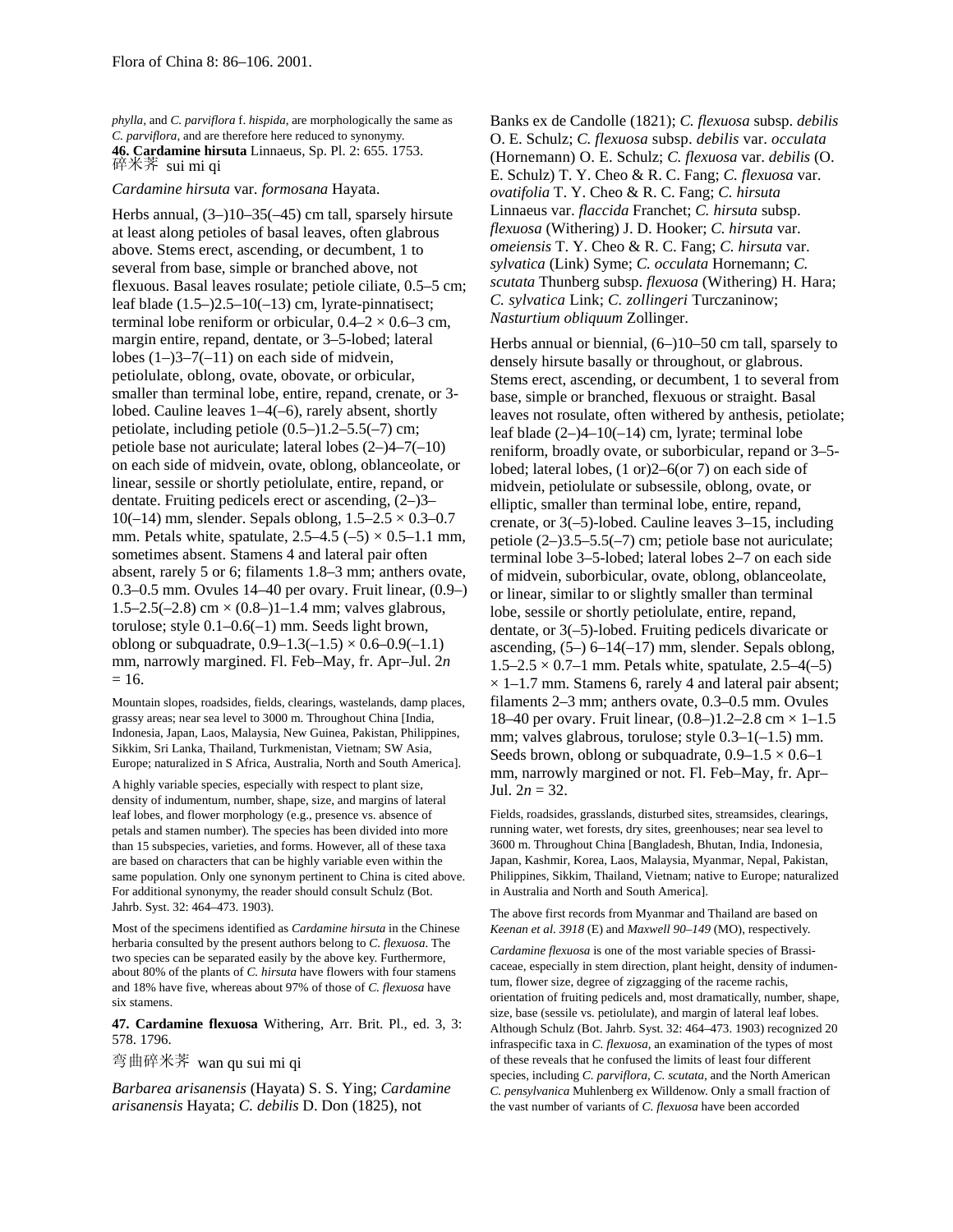infraspecific ranks, but all of those occur sporadically throughout the range of the species, and the present authors prefer to avoid the recognition of infraspecific taxa that are based on unreliable characters, especially the morphology of lateral leaf lobes. Although *Cardamine occulata* was based on Chinese material, it was not mentioned in FRPS, and it represents only a minor variant of *C. flexuosa*.

*Cardamine flexuosa* is used medicinally.

**48. Cardamine scutata** Thunberg, Trans. Linn. Soc. London 2: 339. 1794.

圆齿碎米荠 yuan chi sui mi qi

*Cardamine angulata* Hooker var. *kamtschatica* Regel; *C. autumnalis* Koidzumi; *C. baishanensis* P. Y. Fu; *C. dentipetala* Matsumura; *C. drakeana* H. Boissieu; *C. flexuosa* Withering var. *kamtschatica* (Regel) Matsumura; *C. flexuosa* subsp. *regeliana* (Miquel) O. E. Schulz; *C. flexuosa* var. *regeliana* (Miquel) Komarov; *C. flexuosa* var. *manshurica* Komarov; *C. hirsuta* Linnaeus var. *latifolia* Maximowicz; *C. hirsuta* var. *regeliana* (Miquel) Maximowicz; *C. hirsuta* var. *rotundiloba* Hayata; *C. regeliana* Miquel; *C. regeliana* var. *manshurica* (Komarov) Kitagawa; *C. scutata* var. *longiloba* P. Y. Fu; *C. scutata* var. *regeliana* (Miquel) H. Hara; *C. scutata* var. *rotundiloba* (Hayata) T. S. Liu & S. S. Ying; *C. sylvatica* Link var. *regeliana* (Miquel) Franchet & Savatier; *C. taquetii* H. Léveillé; *C. zhejiangensis* T. Y. Cheo & R. C. Fang; *C. zhejiangensis* var. *huangshanensis* D. C. Zhang. Herbs annual or biennial, rarely short-lived perennial,  $(5-)$  15–50(–70) cm tall, glabrous or sparsely pilose. Stems erect, simple at base, simple or branched above, not flexuous. Basal leaves not rosulate, often withered by anthesis; petiole to 3.5 cm; leaf blade pinnatisect, with 1–4 lateral lobes on each side of midvein; terminal lobe subreniform, suborbicular, rhomboid-ovate, or broadly obovate, much larger than lateral ones, (1–)  $1.5-2.5 \times 0.7-2$  cm, repand, crenate, or 3-5-lobed; lateral lobes petiolulate or subsessile, oblong, ovate, or suborbicular. Cauline leaves similar to basal ones; petiole to 3 cm, base not auriculate; lateral lobes 1–5 on each side of midvein, much smaller than terminal lobe; terminal lobe  $(0.7-22-5(-6.5) \times (0.5-11.5-4(-5))$  cm, repand, crenate, or coarsely 3–5(–7)-lobed. Racemes with a straight rachis. Fruiting pedicels divaricate or ascending,  $(0.3-)$  0.6–1.4(–1.8) cm, slender. Sepals oblong,  $1.5-2.5(-3) \times (0.7-) 0.9-1.4$  mm. Petals white, spatulate,  $2.5-4.5(-6) \times (1-)1.5-2.5$  mm. Stamens 6; filaments 2–3.5 mm; anthers ovate, 0.3–0.6 mm. Ovules 20–40 per ovary. Fruit linear,  $(0.9-)1.5-2.8(-3.5)$  cm  $\times$ (0.8–)1–1.4 mm; valves glabrous or rarely sparsely puberulent or pilose, torulose; style (0.3–)0.6–1.5 mm. Seeds brown, oblong or subquadrate,  $0.9-1.5 \times 0.6-0.9$ mm, narrowly margined or not. Fl. Apr–Jul, fr. May– Aug.  $2n = 32$ .

Valleys, shady slopes, damp sites, along ditches, rock crevices, mountain slopes, roadsides, streamsides; near sea level to 2100 m. Anhui, Guangdong, Guizhou, Jiangsu, Jilin, Sichuan, Taiwan, Zhejiang [Japan, Korea, Russia (Far East)].

The above first record from Sichuan is based on *Fang 14128* (A). Except for the smaller size of plant, the type collection of *Cardamine zhejiangensis* agrees very well with typical plants of *C. scutata*. The number of lateral leaf lobes varies a great deal among the annual species of *Cardamine,* and therefore it cannot be used as a reliable distinguishing character.

*Cardamine dentipetala,* described from Japan, differs from *C. scutata* only in having puberulent or pilose (vs. glabrous) fruit. However, some populations of *C. dentipetala* have plants with glabrescent or pilose fruit, and the distinction between the two species is clearly artificial.